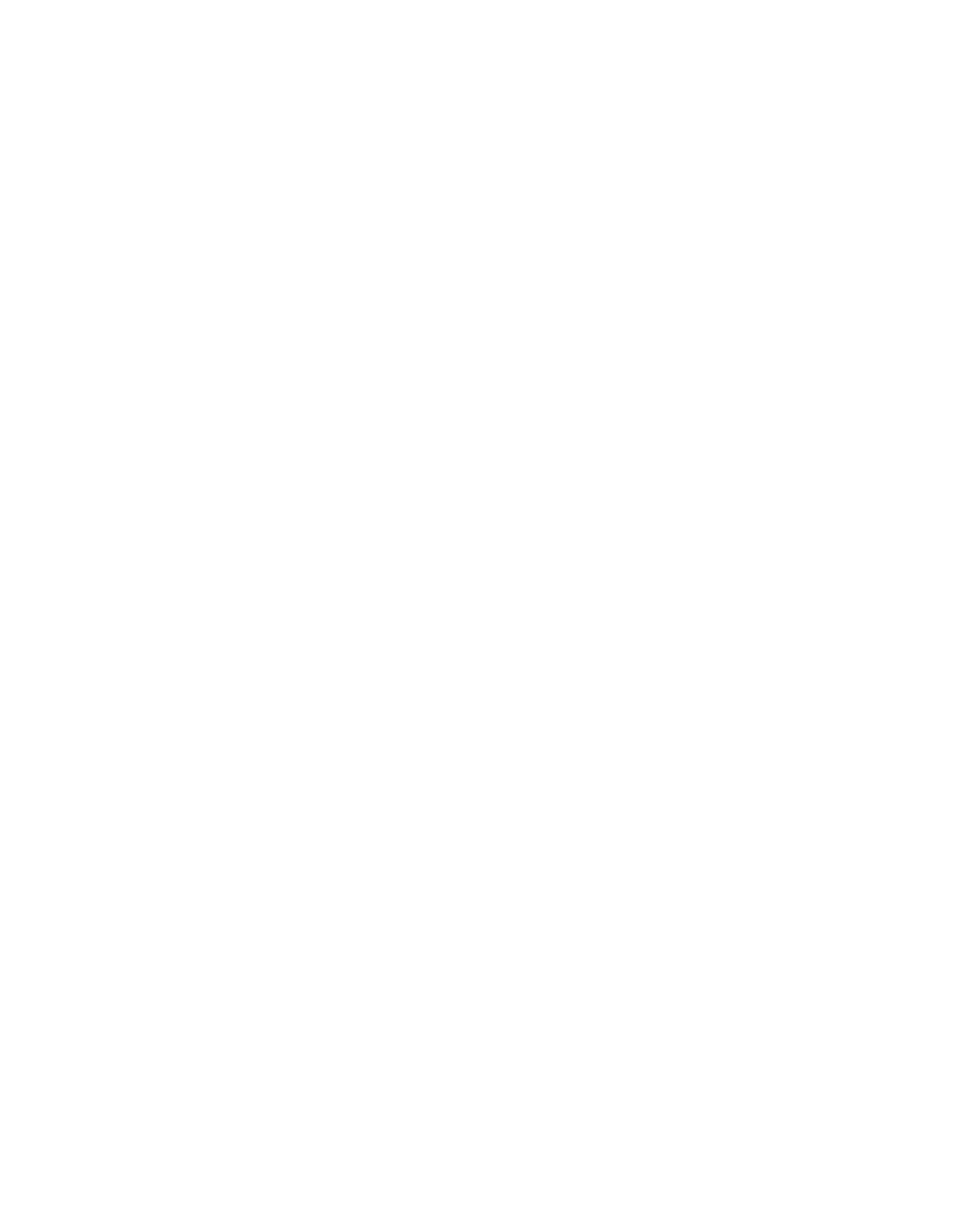#### **RECEIPT AND ACKNOWLEDGMENT OF EMPLOYEE HANDBOOK**

I have received and reviewed a copy of St. John the Baptist Parish's employee handbook as revised. I understand that I am responsible for reading, understanding, and adhering to the policies contained in the handbook.

I understand that this handbook is not an employment contract, and is not to be construed, under any circumstances, as a promise or guarantee of continued employment. I understand that by my acceptance of employment with the Parish, I recognize that the employment relationship is at will and may be terminated by me or the Parish (in accordance with Civil Service Rules, if applicable) at any time. I understand that no member of management, other than the Parish President, has the authority to enter in any agreement for employment or benefits for any period of time, or to make any agreement contrary to the foregoing. I further understand that any policies, procedures and benefits discussed in this handbook may be changed by the Parish at any time, without notice.

I understand that as a St. John the Baptist Parish employee, I may be given Parish property for use during my employment, including equipment, laptop computers, keys, proximity cards, and the like. Should my employment with St. John the Baptist Parish terminate, I understand that I am responsible for returning any and all Parish property, upon collection of my final paycheck. If for any reason I do not return Parish property, I agree that St. John the Baptist Parish may deduct the value of such items from my final paycheck.

SIGNATURE DATE

\_\_\_\_\_\_\_\_\_\_\_\_\_\_\_\_\_\_\_\_\_\_\_\_\_\_\_\_\_\_\_

\_\_\_\_\_\_\_\_\_\_\_\_\_\_\_\_\_\_\_\_\_\_\_\_\_\_\_\_\_\_\_\_\_

PRINTED NAME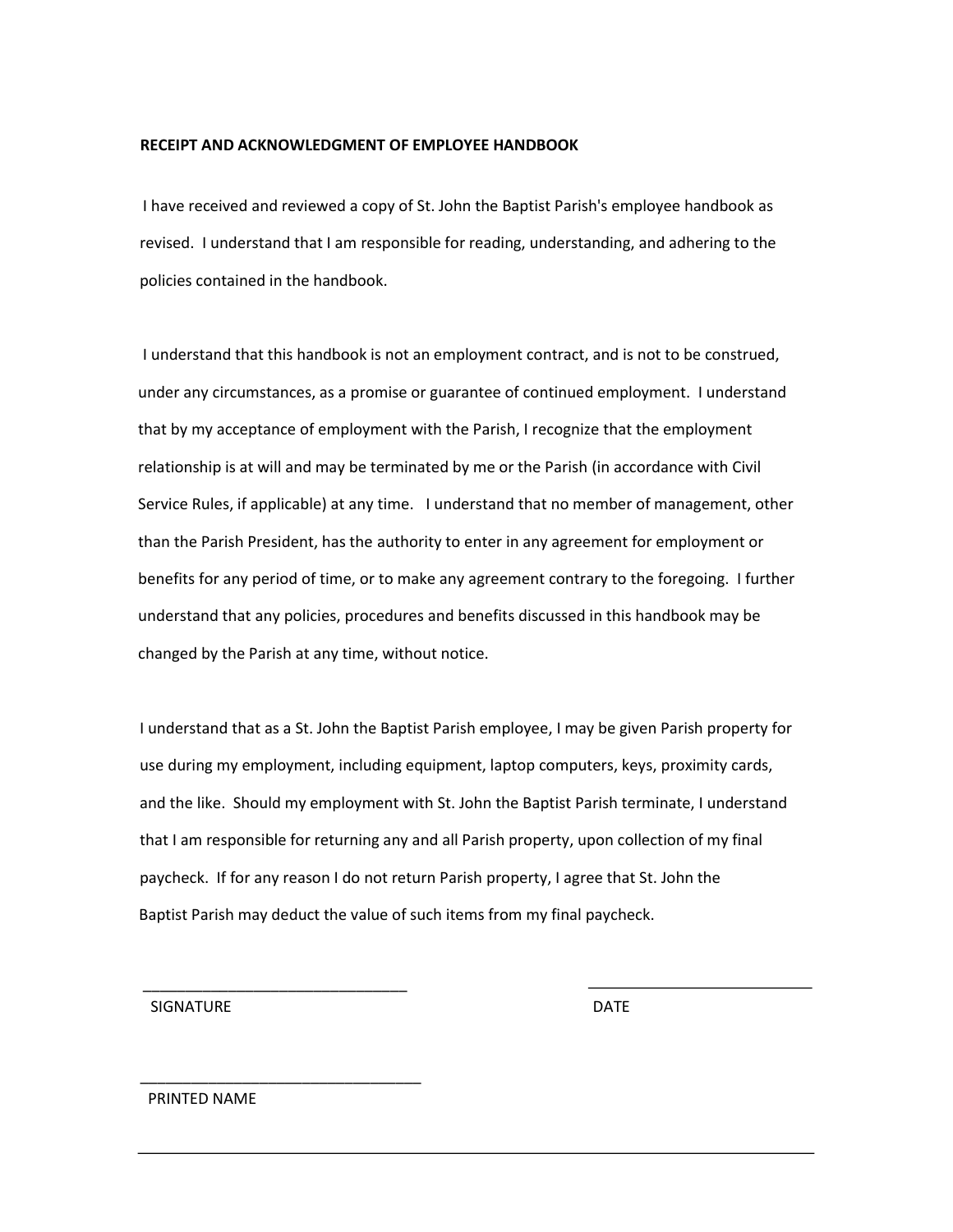## Welcome, New Employee!

On behalf of the Parish Administration and Council, I welcome you to St. John the Baptist Parish Government. We are delighted to have you onboard! We feel each employee contributes directly to the Parish's growth and success in his or her own unique way and look forward to putting your talents and energies to work.

As part of our team, we expect that your efforts and contributions will complement ours in delivering optimal services to the great citizens of St. John Parish. You will be given opportunities to grow in your career; all we ask for in return is solid job performance and a good work ethic. We are committed to providing equal opportunities to all. No one will be denied opportunities or benefits based on age, sex, color, race, national origin, religion, disability or other legally protected characteristic; nor will anyone receive special treatment for those reasons.

This employee handbook was developed to describe some of the expectations of our employees and to outline policies, programs, and benefits available to eligible employees. Please become familiar with it as soon as possible, as it will answer many questions about employment with St. John the Baptist Parish.

We hope that your experience here will be challenging, enjoyable, and rewarding. Thank you for choosing St. John the Baptist Parish Government. We wish you a successful and rewarding career here.

Sincerely,

aclyn Hotard, President **St. John the Baptist Parish**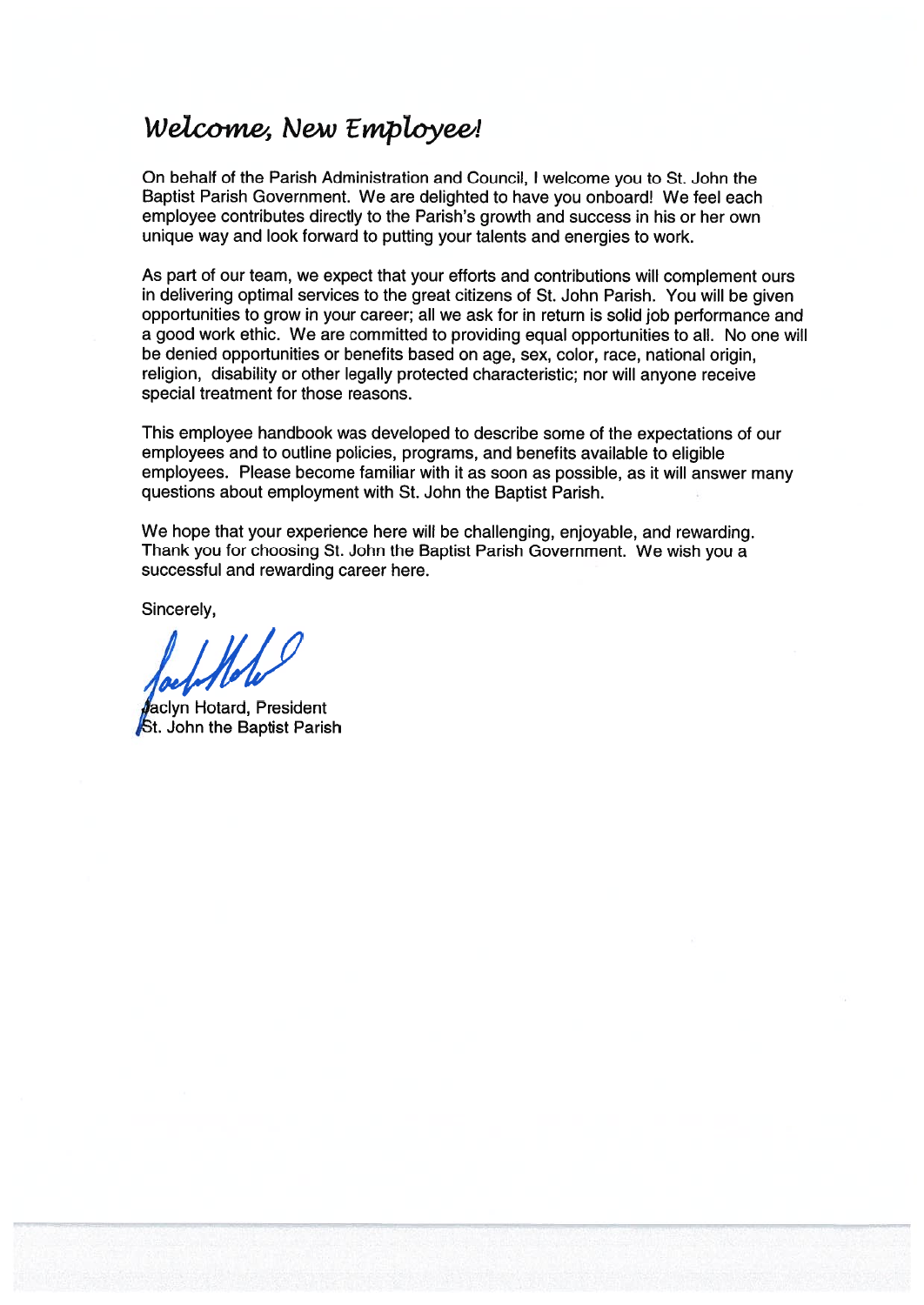## Table of Content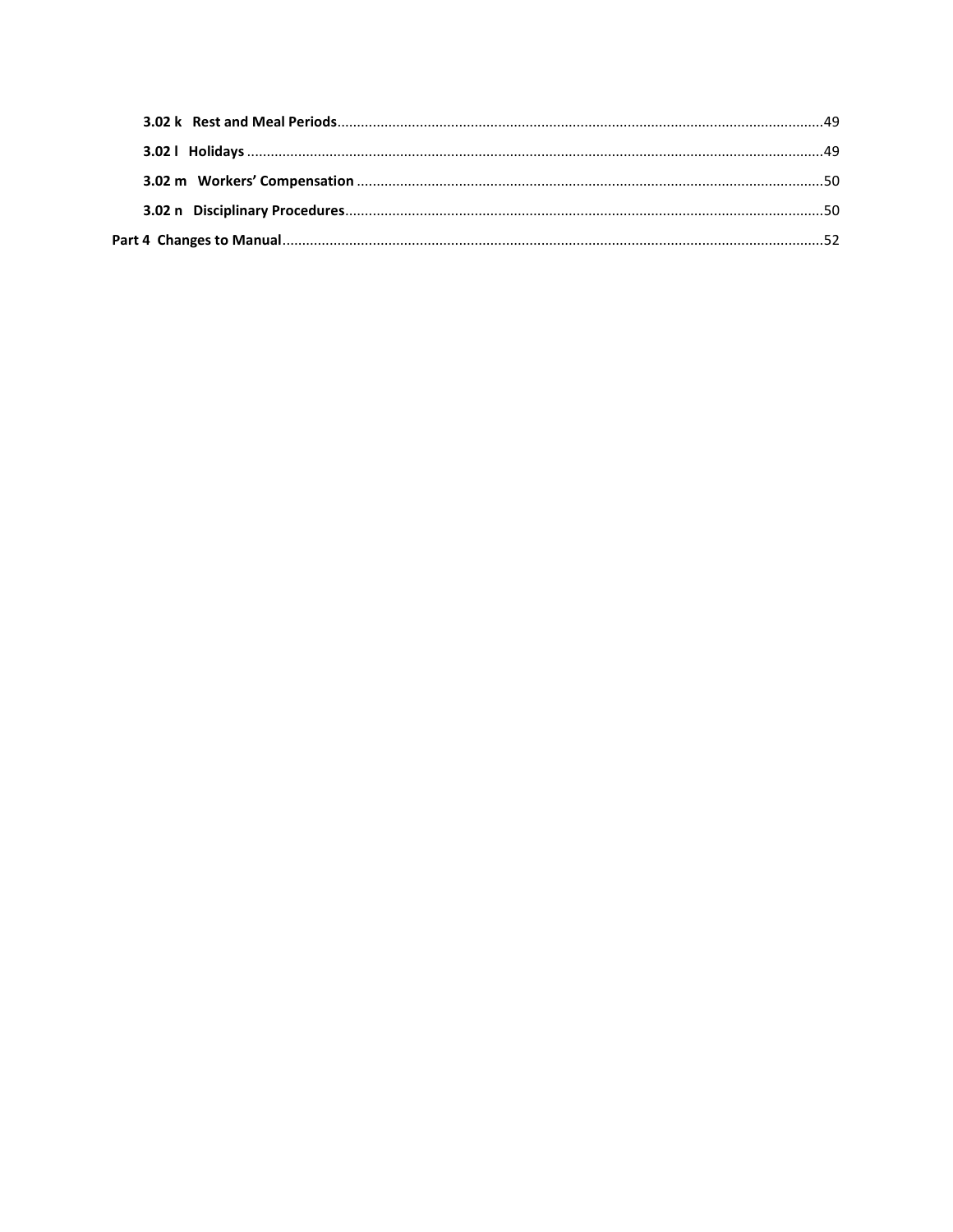### Part 1 Overview

#### 1.01 Foreword

St. John the Baptist Parish is a local governmental subdivision as defined by Article IV, Section 44, of the Louisiana Constitution of 1974. The Parish is organized under the Home Rule Charter as adopted in 1980.

The governing body, a Parish Council, was established and consists of nine (9) members: seven (7) to be elected from single member districts and two (2) to be elected from two divisions of the Parish. Each division consists of 50% of the population. The Council elects a chairman and vice-chairman from among its nine members. The Council may levy and collect taxes, special assessments, service charges, license charges, fees and other revenues, and borrow funds in such a manner and subject to limitations provided by law. La R.S. 33:1236 gives the Council various powers in regulating and directing the affairs of the Parish and its inhabitants. The more notable of these are the power to make regulations for its own government; to regulate the construction and maintenance of roads, bridges and its drainage system; to regulate the sale of alcoholic beverages; and to provide for the health and welfare of the poor, disadvantaged and unemployed in the Parish.

The Parish President is the Chief Executive Officer of the Parish and is elected by the qualified voters of the parish. The Parish President is vested with the executive power of the parish and is responsible for carrying out the policies adopted by the Parish Council and for the administration, direction, and supervision of all Parish departments, officers, agencies, and special districts. The Parish President recommends department heads for appointment and has the authority to hire/fire the Chief Administrative Officer (CAO), financial advisor and staff subject to all applicable rules and regulations. The Parish President and each of the Council Members are elected for a four-year concurrent term.

The official mission of the Parish is as follows:

*St. John the Baptist Parish will be a modern, well-planned and resilient community, that respects its rural and cultural heritage while providing a high quality of life for all residents by protecting existing neighborhoods and planning for high quality new ones; promoting economic development opportunities; protecting its historic properties and resources; and protecting and conserving the natural environment and natural resources.*

We believe that each employee contributes directly to the Parish's mission, growth and success, and hope you will take pride in being a member of our team. As part of St. John the Baptist Parish's team, you will be expected to contribute your talents and energies to improve the Parish as well as the services we provide to our citizens. We ask for job performance and a good attitude; however, all employment at St. John the Baptist Parish is "at will".

St. John the Baptist Parish (hereafter referred to as the "Parish") is an equal-opportunity employer. Its hiring and employment practices are unrelated to race, religion, sex, sexual orientation, ethnicity, national origin, age and disability. The Parish also prohibits unconstitutional discrimination on the basis of age in hiring, promotion, discharge, compensation, or any other terms, conditions, or privileges of employment.

We have avoided the use of specific gender pronouns wherever possible. However, where such avoidance would have led to very awkward sentences, we have used the masculine pronoun. This use should be considered to refer to both genders.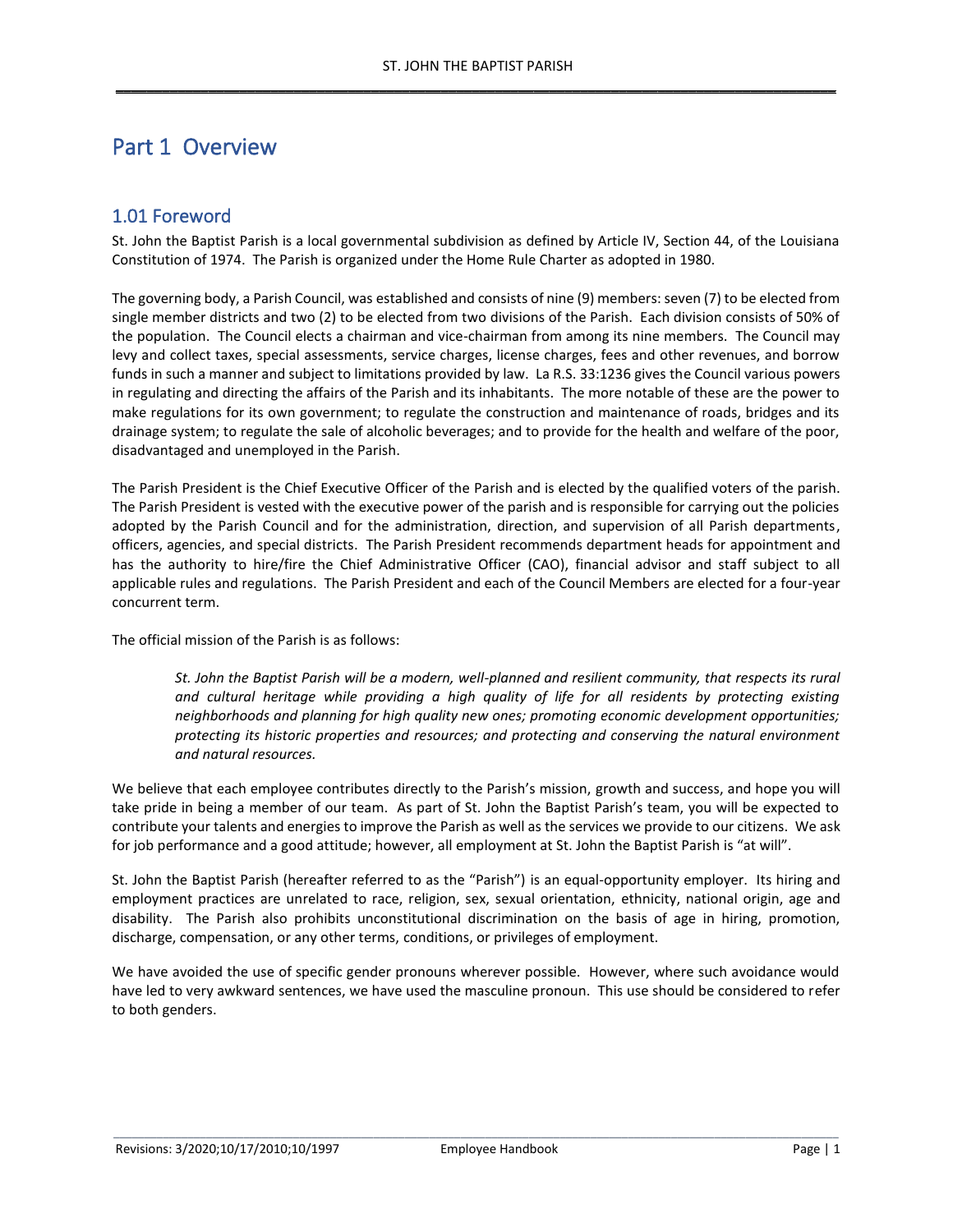#### 1.02 Purpose

This handbook was developed to describe some of the expectations of our employees and to outline policies, programs, and benefits available to eligible employees. Please do not hesitate to ask questions. Your supervisor will gladly answer them. Employees should familiarize themselves with the contents of the employee handbook and will sign a "Receipt of Acknowledgement of Employee Handbook."

We ask that you read this handbook carefully and refer to it whenever questions arise. We also suggest that you take it home so your family can become familiar with the Parish and our policies. The Parish's policies, benefits and rules, as explained in this manual, may be changed from time to time as business, employment legislation, and economic conditions dictate. If and when provisions change, you will be informed of updated information. The handbook may have amendments added, at which point those amendments will be provided to the employees and an Acknowledgement signed.

The policies in this handbook are to be considered guidelines. Parish policies and procedures included in this handbook do not constitute a contract with employees, nor do they promise continued employment. The Parish reserves the legal right to recruit, select, direct, discipline and discharge employees and exercise full discretion over the organization's policies, procedures, and performance of work. St. John the Baptist Parish, at its option, may change, delete, suspend or discontinue any part or parts of the policies in this manual at any time without prior notice. Any such action shall apply to existing as well as future employees with continued employment being the consideration between the employer and employee.

No one other than the Parish President and Parish may alter or modify any of the policies in this handbook. No statement or promise by an employee, supervisor, manager, assistant director, or department head may be interpreted as a change in policy nor will it constitute an agreement with an employee.

Should any provision in the Employee Handbook be found to be unenforceable and invalid, such finding does not invalidate the entire Employee Handbook, but only that subject provision.

This handbook replaces (supersedes) all other previous versions of the handbook or any supplements thereto. This handbook becomes effective March, 2020.

In cases where the application of this handbook would conflict with applicable Civil Service rules and regulations, the provisions of the Civil Service rules shall govern those employees subject to Civil Service. Note that there is a separate Civil Service Manual for employees who are classified as civil service.

#### 1.03 Classified vs Non-Classified Employees

There are two types of employees within the Parish:

Classified Employee – commonly referred to as "Classified" or "Civil Service Employee/Position". These employees fulfill a job ("position") of employment which are included in the Classified Parish Service by authority of Ordinance.

Non-Classified Employee – These employees work for the Parish but are afforded none of the rights as dictated by the Civil Service Board.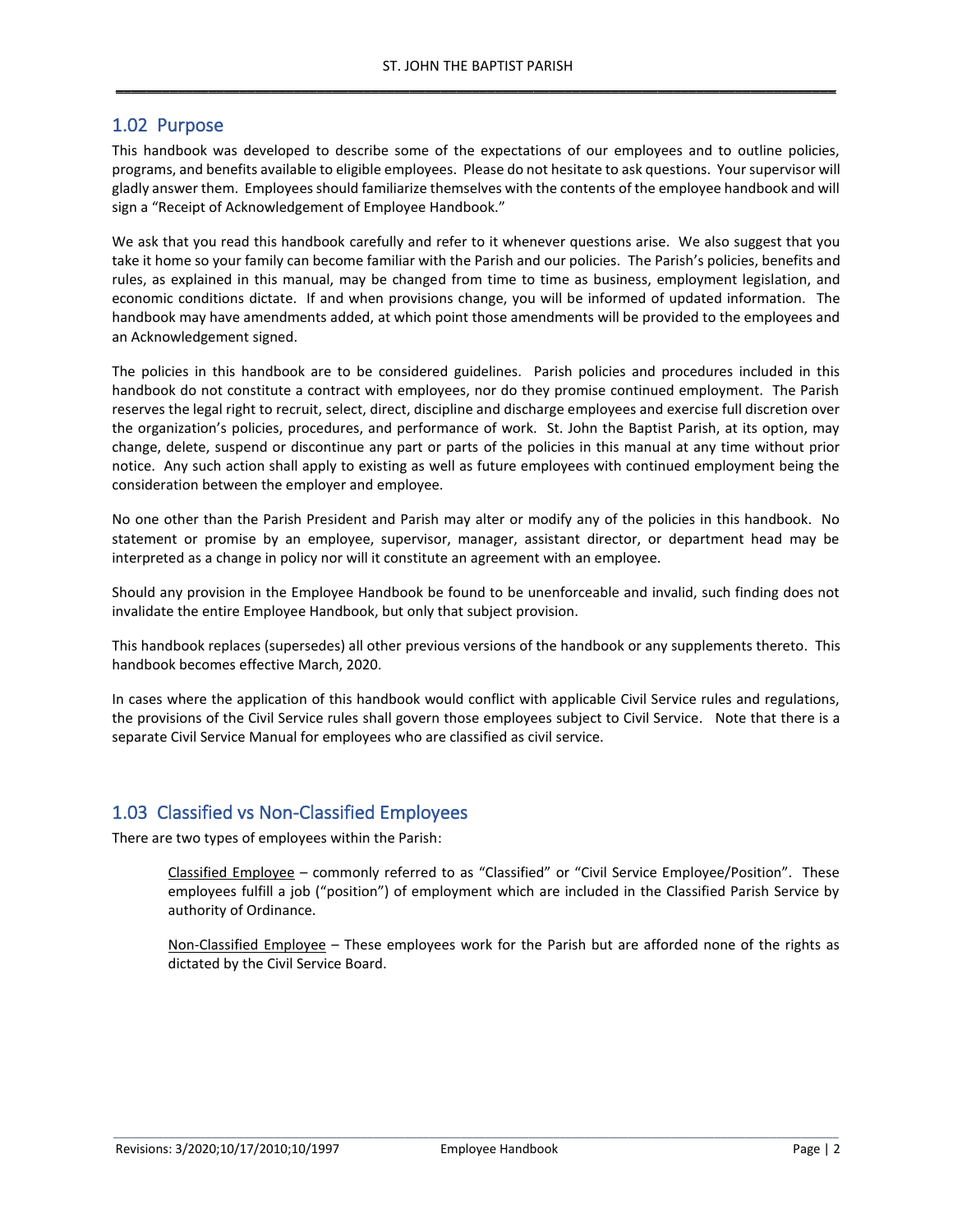## Part 2 Information Applicable to ALL Employees (BOTH Classified and Non-Classified)

#### 2.01 Code of Employer- Employee Relations

St. John the Baptist Parish implements fair and effective personnel policies and requires all employees to support the organization's best interests.

St. John the Baptist Parish is committed to a mutually rewarding and direct relationship with its employees. Thus, St. John the Baptist Parish attempts to:

- Provide equal employment opportunities and treatment regardless of race, religion, color, sex, age, national origin, or disability;
- Establish reasonable hours of work based on the Parish's needs;
- Monitor and comply with applicable federal, state, and local laws and regulations concerning employee safety;
- Be receptive to constructive suggestions about job duties, working conditions, or personnel policies; and
- Establish appropriate means for employees to discuss matters of concern with their immediate supervisor or department head.

St. John the Baptist Parish, as part of its commitment to providing customers with excellent products and services and to creating a productive work environment, expects all employees to:

- Deal with customers and vendors in a professional manner;
- Represent St. John the Baptist Parish in a positive and ethical manner;
- Perform assigned tasks in an efficient manner;
- Be punctual;
- Demonstrate a considerate, friendly, and constructive attitude toward fellow employees; and
- Follow the policies and procedures implemented by St. John the Baptist Parish

Management retains the sole discretion to exercise all managerial functions, including the rights to:

- Dismiss, assign, supervise, and discipline employees;
- Determine and change starting times, quitting times, and shifts;
- Transfer employees within departments or into other departments;
- Determine and change methods by which its operations are to be carried out;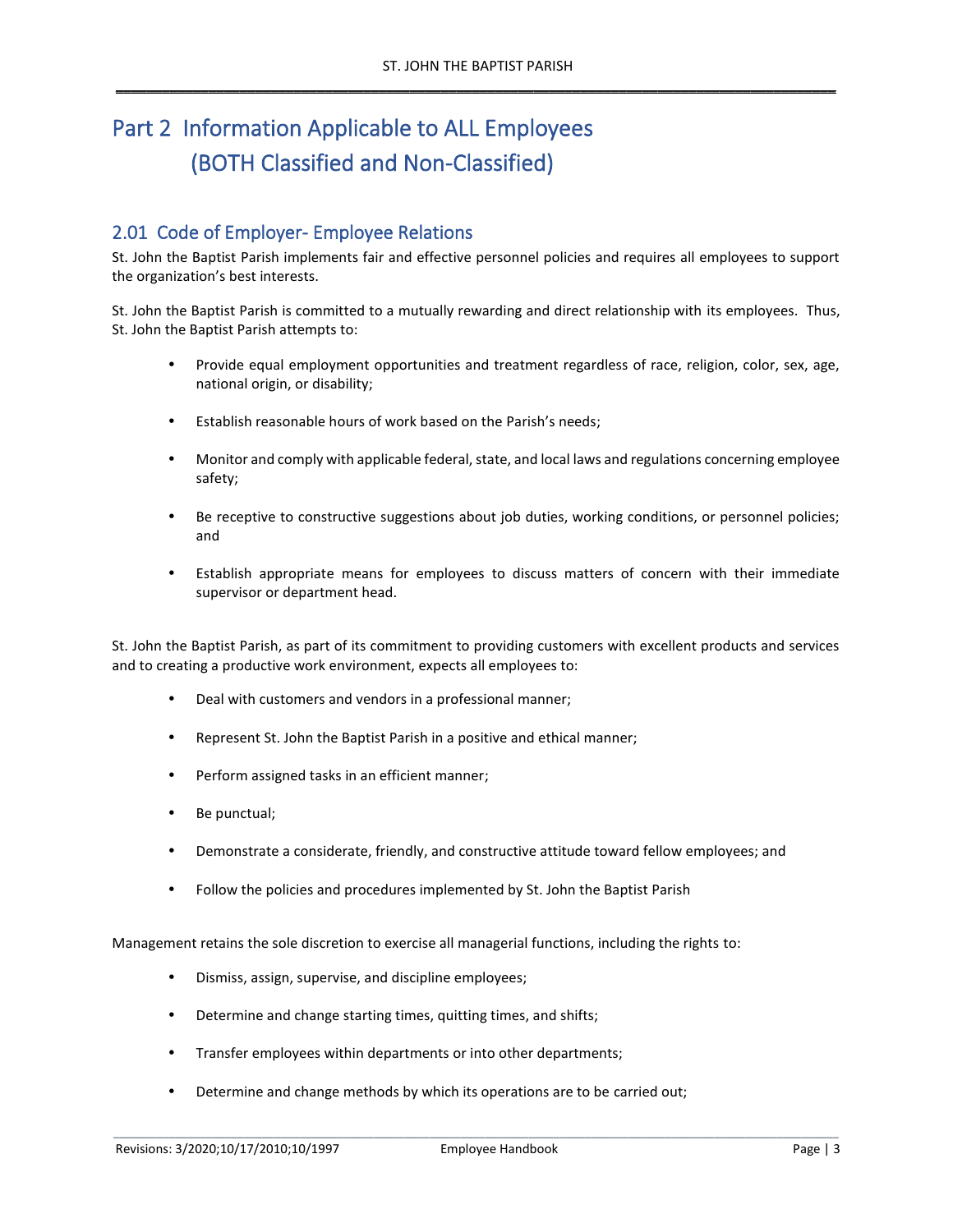- Determine and change the nature, location, goods produced, services rendered, quantity, and continued operation of the municipality; and
- Assign duties to employees in accordance with St. John the Baptist Parish's needs and requirements and to carry out all ordinary administrative and management functions.

#### 2.02 Ethics

St. John the Baptist Parish conducts its business fairly, impartially, and in an ethical and proper manner and in compliance with all laws and regulations. As such, employees are expected to represent St. John the Baptist Parish in a positive and ethical manner. The Parish prohibits its employees from engaging in any activity, practice, or conduct which conflicts with, or appears to conflict with, the interests of St. John the Baptist Parish. Employees have an obligation to avoid conflicts of interest and to refer questions and concerns about potential conflicts to their supervisor, the Director of Human Resources or the Chief Administrative Officer.

Since it is impossible to describe all of the situations that may cause or give the appearance of a conflict of interest, the prohibitions included in this policy are not intended to be exhaustive and include only some examples:

- Employees may not, directly or indirectly whether on or off the job, engage in any conduct that is disruptive or damaging to the Parish.
- Employees and their immediate family may not accept anything of economic value (i.e. money or any other thing having economic value) as prohibited by the Louisiana Code of Governmental Ethics (R.S. 42:1111 – 1121). "Immediate family" includes the employee's children, spouses of children, brothers, sisters, spouses of his brothers and sisters, parents, spouse, and the parents of his spouse as defined by the Louisiana Code of Governmental Ethics (R.S. 42:1102).
- Employees may not give, offer, or promise, directly or indirectly, anything of value to any representative or any entity in connection with any transaction or business that St. John the Baptist Parish may have.

Any conflict or potential conflict of interest must be disclosed to the St. John the Baptist Parish Administration. Failure to do so may result in discipline, up to and including termination.

All employees shall adhere to the Louisiana Code of Governmental Ethics, which is administered by the Louisiana Board of Ethics. Pursuant to La. R.S. 42:1170(A), all employees are required to take one hour of ethics training per calendar year. Training will be coordinated through supervisors and the Human Resources Department.

The Parish is committed to conducting business with integrity underlying all relationships, including those with citizens, customers, suppliers, other communities and among employees. Therefore, the highest standards of ethical business conduct are required of St. John the Baptist Parish employees in performance of their responsibilities. As such, the Parish has implemented these Standards of Ethical Business Conduct which must be adhered to by all employees.

Employees will not engage in conduct or activity that may raise questions as to the Parish's honesty, impartiality, or reputation or otherwise cause embarrassment to the Parish. Employees will avoid any action, whether or not specifically prohibited in the personnel policies, which might result in or reasonably be expected to create an appearance of:

- Using public office or public position for private gain;
- Giving preferential treatment to any person or entity;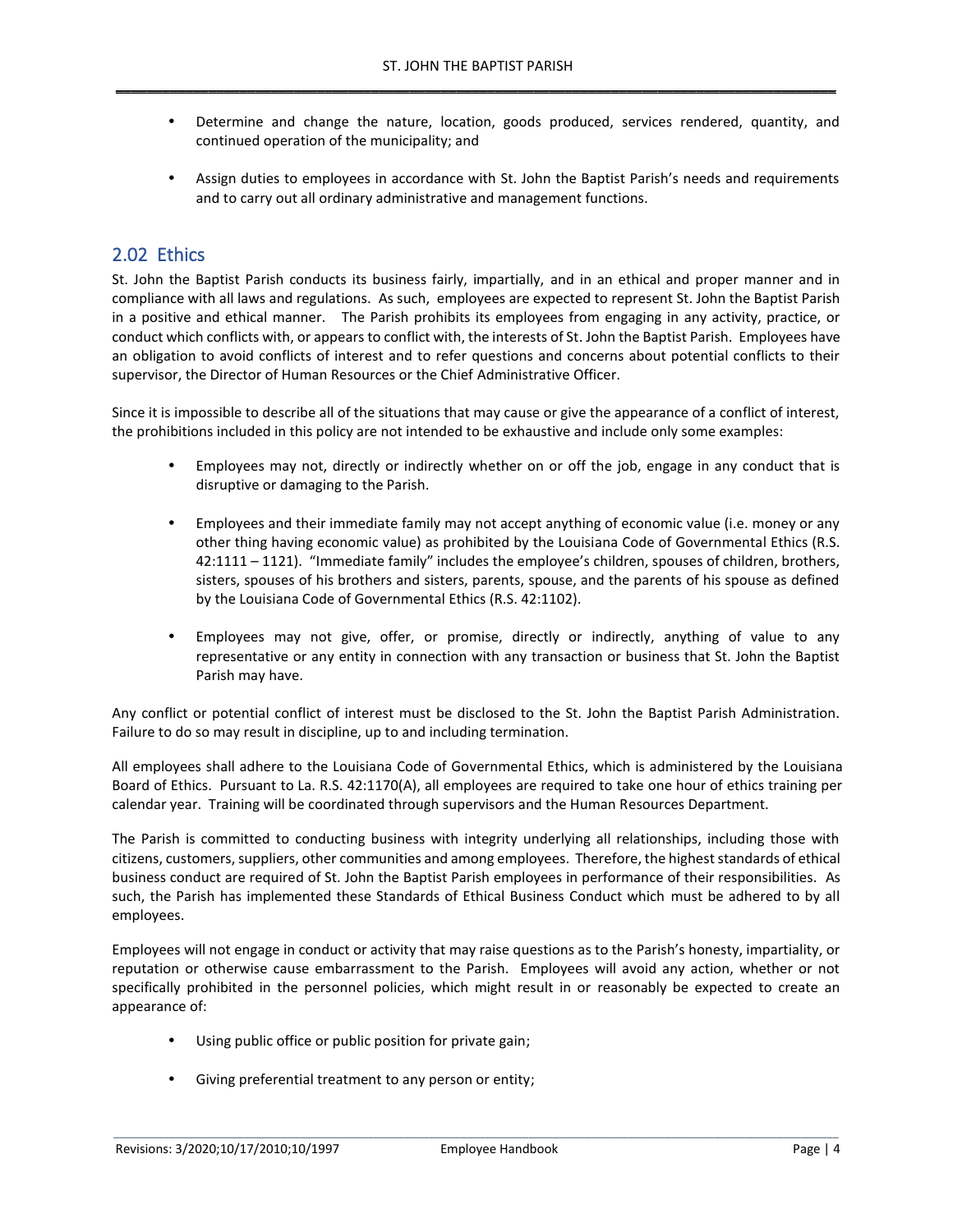- Losing impartiality; or
- Adversely affecting the confidence of the pubic in the integrity of St. John the Baptist Parish.

Every employee has the responsibility to ask questions, seek guidance, report suspected violations, and express concerns regarding compliance with this practice. Retaliation against employees who use Parish mechanisms to raise genuine concerns will not be tolerated.

The Human Resources Department is responsible for providing policy guidance and issuing guidance to assist employees in complying with the Parish's expectations of ethical business conduct and uncompromising values. This policy constitutes the standards of ethical business conduct required of all employees. Managers are responsible for supporting their implementation and monitoring compliance.

#### 2.03 Employment Polices

#### 2.03 a Nepotism Policy

i. Purpose

The purpose of this policy is to prevent situations which create an ineffective, non-productive work environment arising from a conflict of interest or an appearance of a conflict of interest, or favoritism.

ii. Definition

Nepotism - preference in employment or promotion on the basis of family relationship rather than on the basis of merit.

iii. Policy

A familial relationship among employees can create an actual, or at least a potential, conflict of interest in the employment setting, especially where one relative supervises another relative. In order to minimize potential problems, actual or perceived conflicts associated with the employment of relatives, it is the policy of St. John the Baptist Parish to limit the employment of relatives as defined herein. This extends to practices that involve but not limited to employee hiring, promotion, retention, demotion, transfer, wages, and leave requests.

For the purpose of this policy, the term "relative" shall apply to those established by blood, marriage ("in-law" or "step" relationships), adoptions, other legal relationships, and any other member of the employee's or applicant's household.

No individual may be hired within a department if that individual is related in the following fashion to another employee who is within his/her line of supervision: child, spouse of child, brother, sister, spouse of brother or sister, parent, spouse, grandparent, grandchild

Employees who marry or become members of the same household may continue employment as long as there is not:

(a) A direct or indirect supervisor/subordinate relationship between the employees; or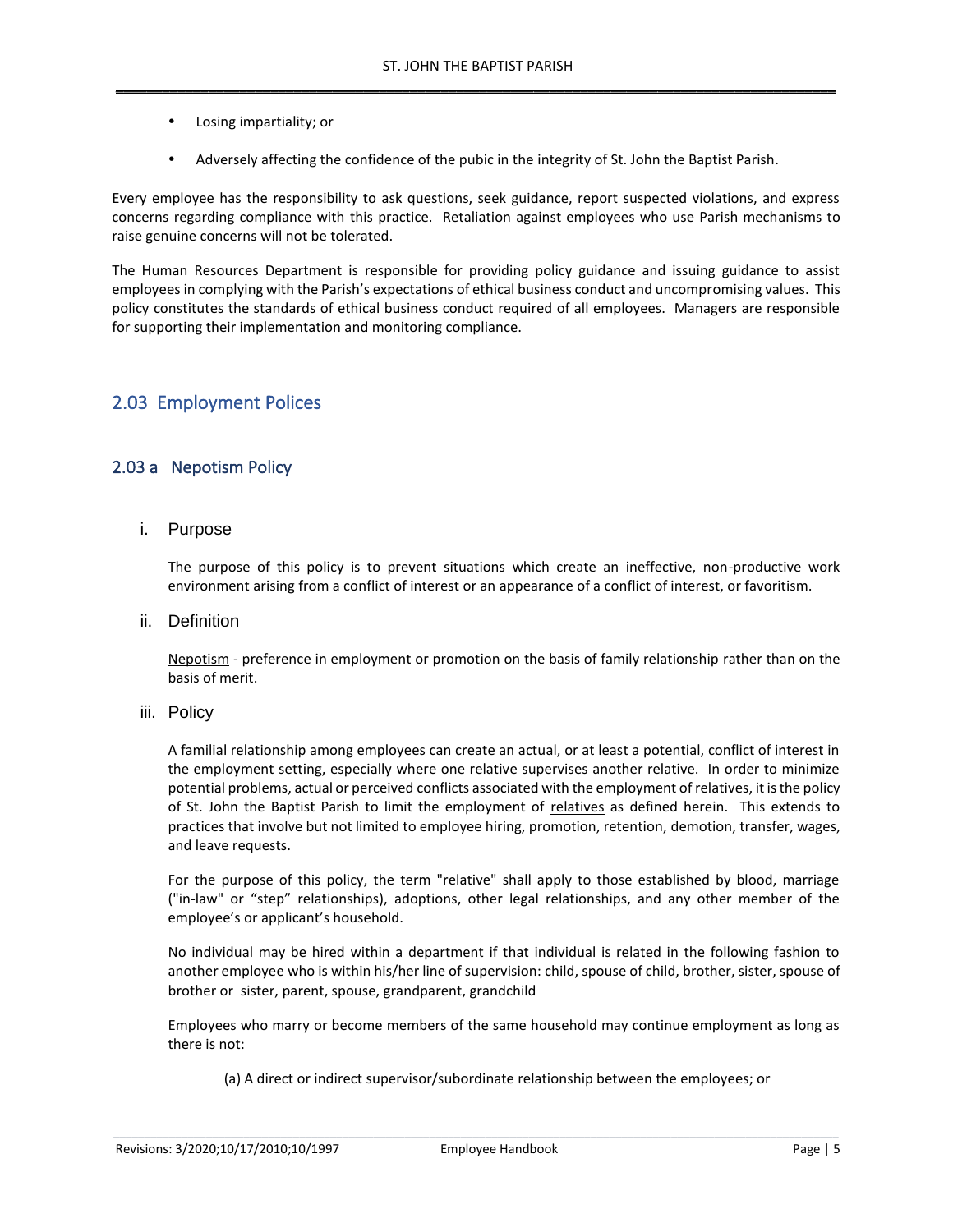(b) An actual conflict of interest or the appearance of a conflict of interest.

Should one of the above situations occur, the Parish would attempt to find a suitable position within the Parish to which one of the affected employees may transfer. If accommodations of this nature are not feasible, the employees will first be permitted to determine which of them will resign. If no agreement between the employees can be reached within sixty (60) days, the Parish will decide which of the employees will be terminated.

If there is a situation where an action of the Parish, such as a reduction in force, results in an involuntary circumstance where two relatives or members of the same household have a reporting relationship, one of the employees will be reassigned within sixty (60) days. During those 60 days, the supervisory employee will not have involvement or direct input in the employment decisions of the other employee.

The Parish reserves the right to apply this policy to situations where an actual conflict or potential for conflict arises because of the relationship between employees, even if there is no supervisory relationship involved. In these situations, the Parish will reassign one of the employees within sixty (60) days.

#### iv. Applicability

This policy is applicable to all employees of the Parish.

This policy is further applicable to all types of appointments, permanent and temporary; including promotions, demotions, transfers, and all other methods of filling vacancies.

#### v. Responsibility

The hiring supervisor is responsible for assuring that applicants are not related in a prohibitive fashion to current employees in their respective areas, prior to requesting the appointment of the applicant. Department Heads are responsible for monitoring changes in employee reporting relations after initial hire to ensure policy compliance. Employees are responsible for alerting their supervisor immediately of any changes or relationships applicable to this policy. Questions regarding this policy should be directed to the Department of Human Resources.

#### vi. Exceptions

The current employment status of individuals employed prior to the effective date of this policy shall not be affected; however, future movement between departments and divisions of the Parish may be affected. For example, movement to a position within a department as the supervisor or subordinate of a relative of the above-listed degree will be prohibited.

Nothing in this policy shall interfere with the rights of employees to displace other employees as a result of layoff regardless of the position being affected.

Requests for exceptions to this policy shall be justified, documented and submitted to the Chief Administrative Officer and Parish President for consideration.

#### 2.03 b Equal Employment Opportunity Policy

Equal employment opportunities are provided to all employees and applicants for employment without regard to race, religion, sex, national origin, age, disability, or other legally protected characteristic. This policy applies to all terms and conditions of employment, including, but not limited to, hiring, placement, promotion, termination, layoff, transfer, leave of absence, compensation, and training.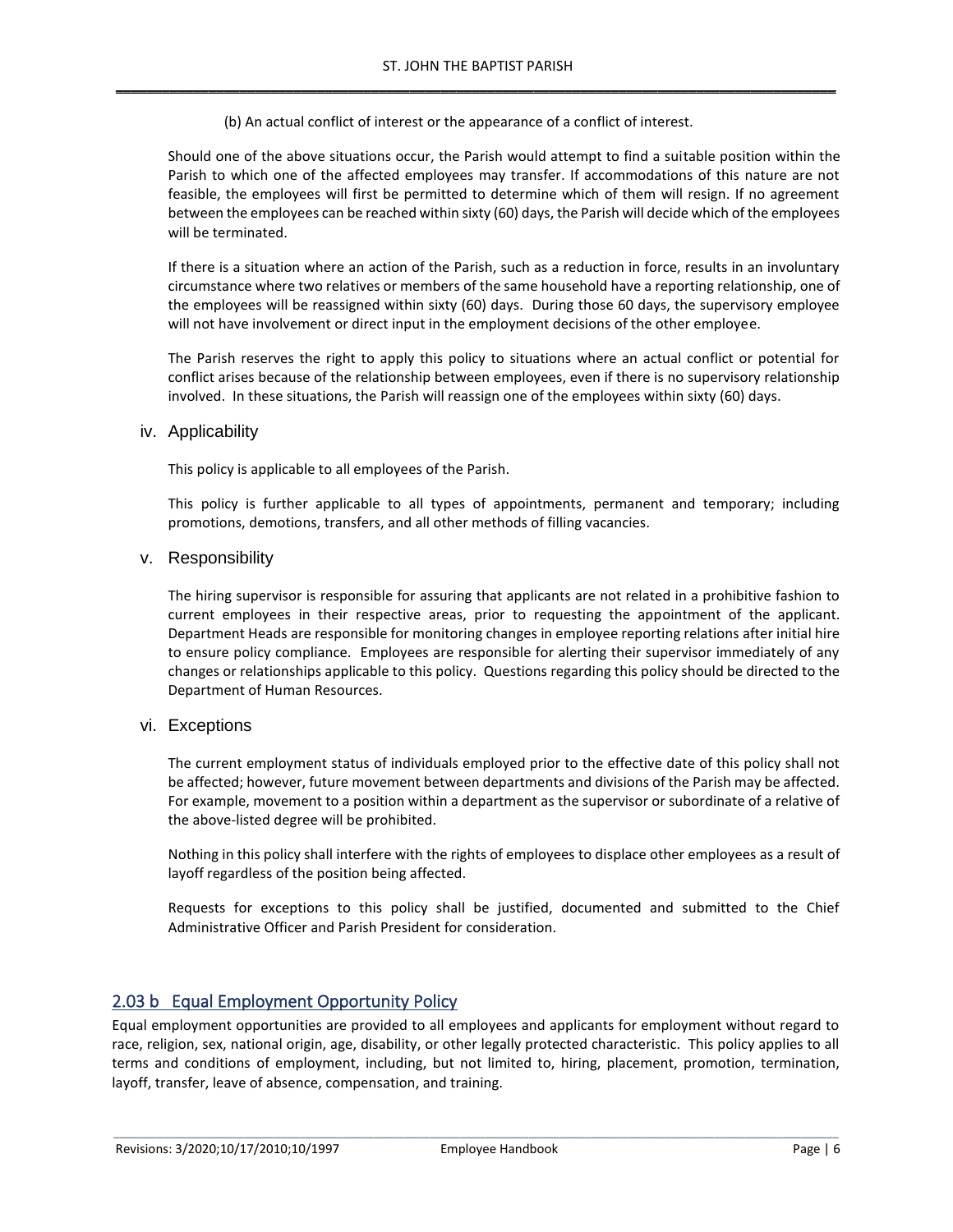This policy strictly prohibits any form of discrimination or unlawful harassment, including sexual harassment, based on an individual's sex, race, age, disability, religion, national origin, or any other legally protected characteristic.

#### 2.03 c Harassment Policy

#### i. Purpose

St. John the Baptist Parish is committed to providing an environment free of all forms of harassment, including sexual harassment. It is the policy of the Parish to regard any unlawful harassment of volunteers, employees or the public as a very serious matter. Unlawful harassment of any kind, including sexual harassment, in this organization by any person is strictly prohibited and will not be tolerated.

#### ii. Definitions

- a) "Unlawful Sexual harassment" includes unwelcomed sexual advances, requests for sexual favors, and other verbal or physical conduct of a sexual nature where:
	- Submission to such conduct is made either explicitly or implicitly a term or condition of an individual's employment or standing within the organization.
	- Submission to or rejection of such conduct by an individual is used as a basis for employment decisions or standing affecting such individual.
	- Such conduct is severe or pervasive and has the purpose or effect of creating an intimidating, hostile, or abusive environment.
- b) Conduct which falls within the definition of unlawful sexual harassment may include, but is not limited to:
	- Unwelcomed physical contact of a sexual nature such as patting, pinching or unnecessary touching. May include cornering, leaning in or standing too close or brushing up against a person.
	- Overt or implied threats against an individual to induce him or her to perform sexual favors or engage in unwelcomed sexual relationships.
	- Verbal harassment or abuse of a sexual nature, including intimating by way of suggestion a desire for sexual relations or the making of jokes or remarks of a sexual nature to or in the presence of an individual who finds them offensive.
	- Use of sexually suggestive terms or gestures to describe an individual's body, clothing or sexual activities.
	- Displaying, printing or transmitting offensive sexually suggestive pictures or materials.
	- Repeatedly asking a person to socialize during off-duty hours when the person has indicated they are not interested.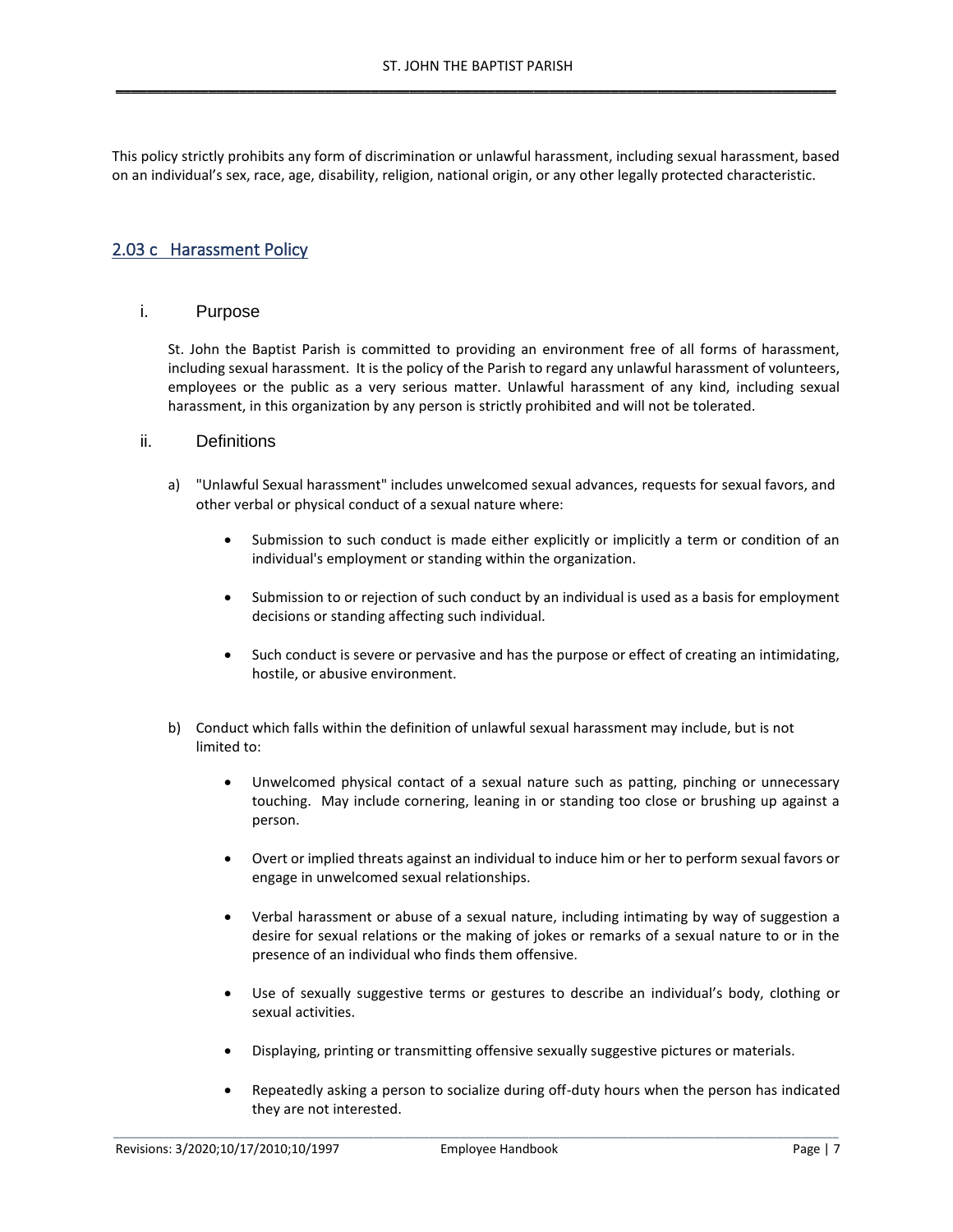Pressure for unnecessary personal interaction.

Note: Sexual statements can be made in person, in writing, electronically (email, instant messaging, test messaging, blogs, web pages, social media, etc.) Sexual harassment does not require the intent to offend. Inappropriate conduct meant as a joke, prank or even a compliment can lead or contribute to harassment.

- c) This policy is not intended to create needless intrusions on the freedom of speech or expression of individuals nor to regulate individual's personal morality. It is intended to prevent any unlawful harassment in the workplace.
- d) This policy is included in the employee manual and is therefore provided to each employee. Upon their hire each individual shall sign an acknowledgment of having received, reviewed and understood this policy. The acknowledgment shall become a part of the employee/volunteer's personnel file.

#### iii. Complaint Procedure

- a) Any employee who believes that he/she has been subjected to any form of unlawful harassment in the work environment is expected, and has a responsibility, to report the matter. Any complaints of unlawful harassment should be made to the Director of Human Resources. The individual should not contact anyone that he/she believes to be an involved party. All complaints of unlawful harassment should be made timely of the alleged harassment.
- b) If an individual's complaint involves the Director of Human Resources, the complaint should be made directly to the Chief Administrative Officer. For such complaints the requirements specified for the Director of Human Resources in the remaining paragraphs of this Policy shall mean the Director of Human Resources/Chief Administrative Officer in conjunction.
- c) The Director of Human Resources shall immediately record any complaint he/she receives on a complaint form regardless of the manner in which the complaint is received, indicating the date, persons involved, and a brief statement of the complaint. The complainant shall sign the complaint form. All complaints shall be kept confidential to the extent possible.
- d) The Director of Human Resources shall conduct an investigation within 10 working days of receiving the complaint. The investigation shall include an interview with the complainant, the alleged offender, and any other persons who have knowledge of the subject of the complaint. The Director of Human Resources shall within a reasonable time make written findings and a written determination.
- e) If the Director of Human Resources finds that there is a basis for the complaint, the Director of Human Resources will discuss the matter with the Chief Administrative Officer, and appropriate remedial action, including but not limited to suspension or termination, may be taken.
- f) The Parish encourages and expects individuals to immediately report any incidents of perceived unlawful harassment and to cooperate with any investigation of a complaint of unlawful harassment.
- g) The Parish strictly prohibits any form of retaliation against any person who in good faith makes a complaint, raises a concern, provides information or otherwise assists in an investigation or proceeding regarding any conduct that he or she reasonably believes to be in violation of the Parish's sexual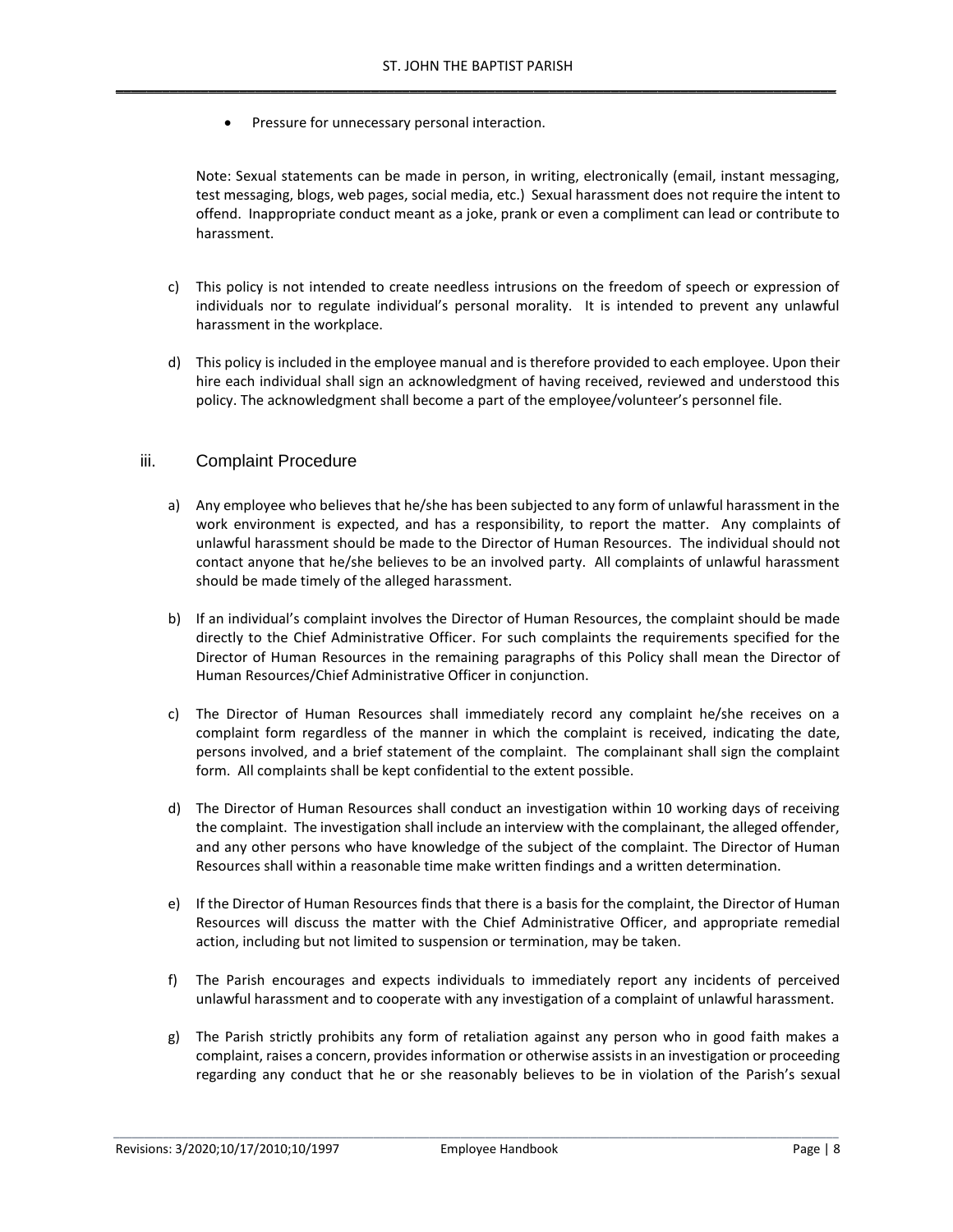harassment, or any other policy. Such retaliation includes, but is not limited to, discharge, demotion, suspension, threats, harassment, intimidation, or coercion.

h) See Appendix A for a Harassment / Discrimination Complaint Form

#### iv. Training

Per Louisiana R.S.42:343, the following mandatory training requirements must be met:

• Each public servant shall receive a minimum of one hour of education and training on preventing sexual harassment during each full calendar year of his public employment or term of office, as the case may be.

• An agency head shall require supervisors and any persons designated by the agency to accept or investigate a complaint of sexual harassment in his agency to receive additional education and training.

• The education and training may be received either in person or via the internet through training and education materials approved by the public servant's agency head.

The Human Resources Department shall be responsible for maintaining records of the compliance of each public servant in the agency with the mandatory training requirement. Each public servant's record of compliance shall be a public record and available to the public in accordance with the Public Records Law.

#### v. Reporting

Beginning in 2020, an annual report will be compiled by the Human Resources Department by February 1st of each year containing information from the previous calendar year regarding compliance with the requirements of this policy. The report shall include:

- The number and percentage of employees who have completed the mandatory training requirements;
- The number of sexual harassment complaints received;
- The number of complaints which resulted in a finding that sexual harassment occurred;
- The number of complaints in which the finding of sexual harassment resulted in discipline or corrective action; and
- The amount of time it took to resolve each complaint.

These reports shall be public record and available to the public in accordance with the Public Records Law.

#### 2.03 d Recoupment of Employee Overpayments

Revisions: 3/2020;10/17/2010;10/1997 Employee Handbook Page | 9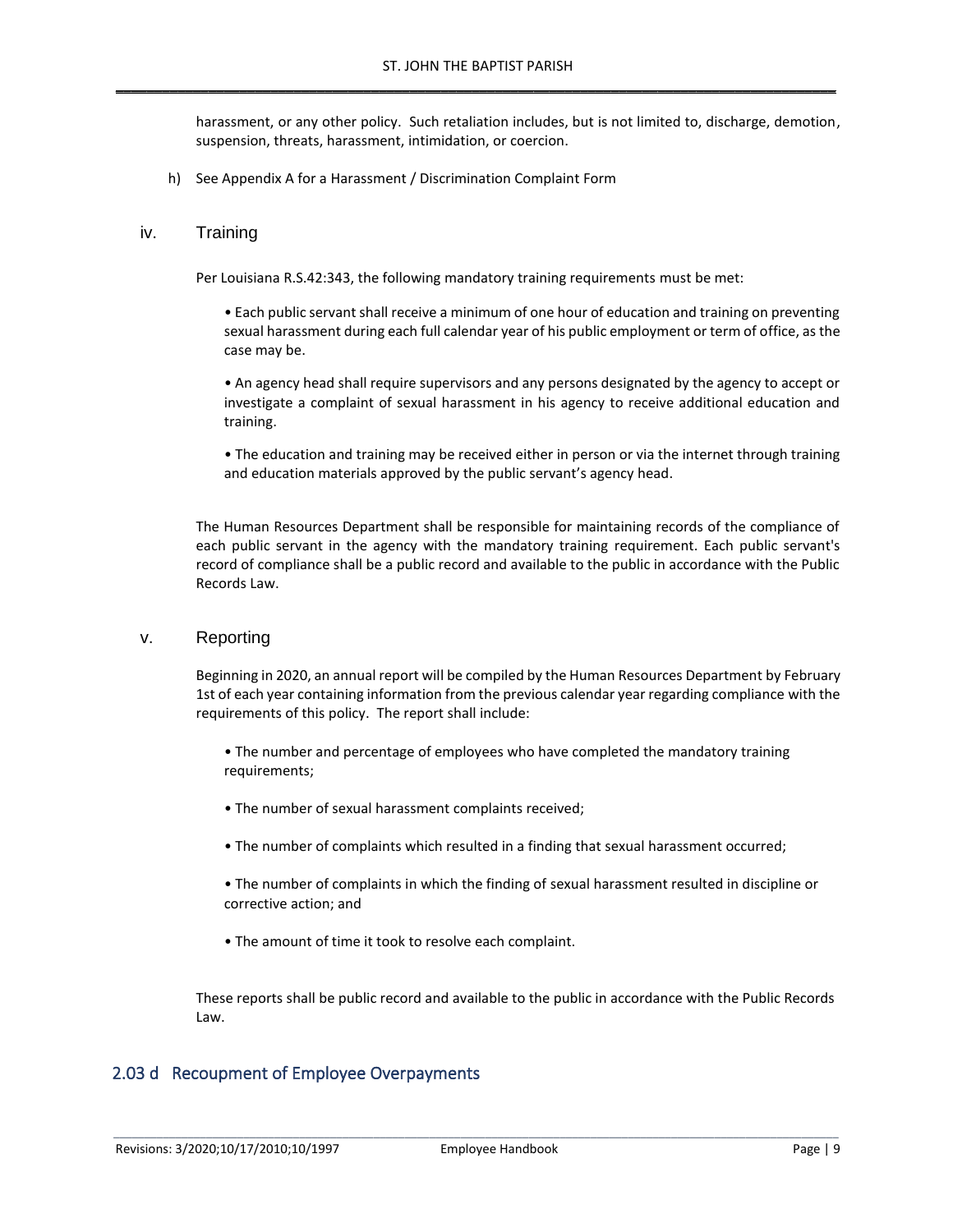#### i. Purpose

To outline the methodologies used to recoup any accidental overpayments made to employees. Overpayments occur when compensation that is not owed to the employee is paid in error. This includes but is not limited to payments such as overpayment of wages, vacation or sick leave paid in error, a miskeyed entry, or erroneous refunds of deductions

Unearned payments to employees are prohibited by Article 7, Section 14 of the Louisiana State Constitution which prohibits the donation of public funds. It is the policy of the St. John the Baptist Parish to ensure that all employees are paid accurately and that any overpayments to employees are recouped in a timely manner with minimal impact to the employee or the Parish.

#### ii. Definitions

- a) Active Employee an employee currently on the payroll of the Parish.
- b) Deduction any voluntary/involuntary reduction in gross pay (e.g., insurance, taxes, etc.).
- c) Direct Deposit Reversal a formal request to the financial institution which received compensation for an employee to return funds deposited into that employee's account.
- d) Express Consent the employee responds to the written notification, either verbally or in writing, and advises that he agrees that he has been overpaid and he agrees with the Parish's plan of action for the recoupment.
- e) Implied Consent the employee does not respond to the written notification within ten (10) working days. This implies that the employee agrees that he has been overpaid and agrees with the plan of action for the recoupment, thus implying his/her consent to the recoupment of funds.
- f) Net Pay the amount of compensation due to the employee after withholding all voluntary and involuntary deductions from his wages/compensation earned.
- g) Overpayment the amount of compensation paid to an employee in error.
- h) Recoupment the act of recovering the compensation which was paid to the employee in error.
- i) Separated Employee an individual who was formerly an employee but who no longer works for the Parish.
- j) Wage the payment to an employee for services rendered.

#### iii. Procedures

The Parish will make every effort to ensure that an employee's pay is correct. However, any employee who believes he has been improperly paid (overpaid or underpaid) or has had funds withheld from his paycheck inappropriately, should bring this to the attention of his supervisor and/or his Department Head immediately upon discovering the error. The Department Head will then notify the Human Resources Department. It is recommended that employees review their pay statements as early as Thursday of the pay week to determine if pay is as expected.

A) Underpayment - Should it be determined that the Parish has underpaid an employee, the employee will be reimbursed all funds that are due as soon as possible.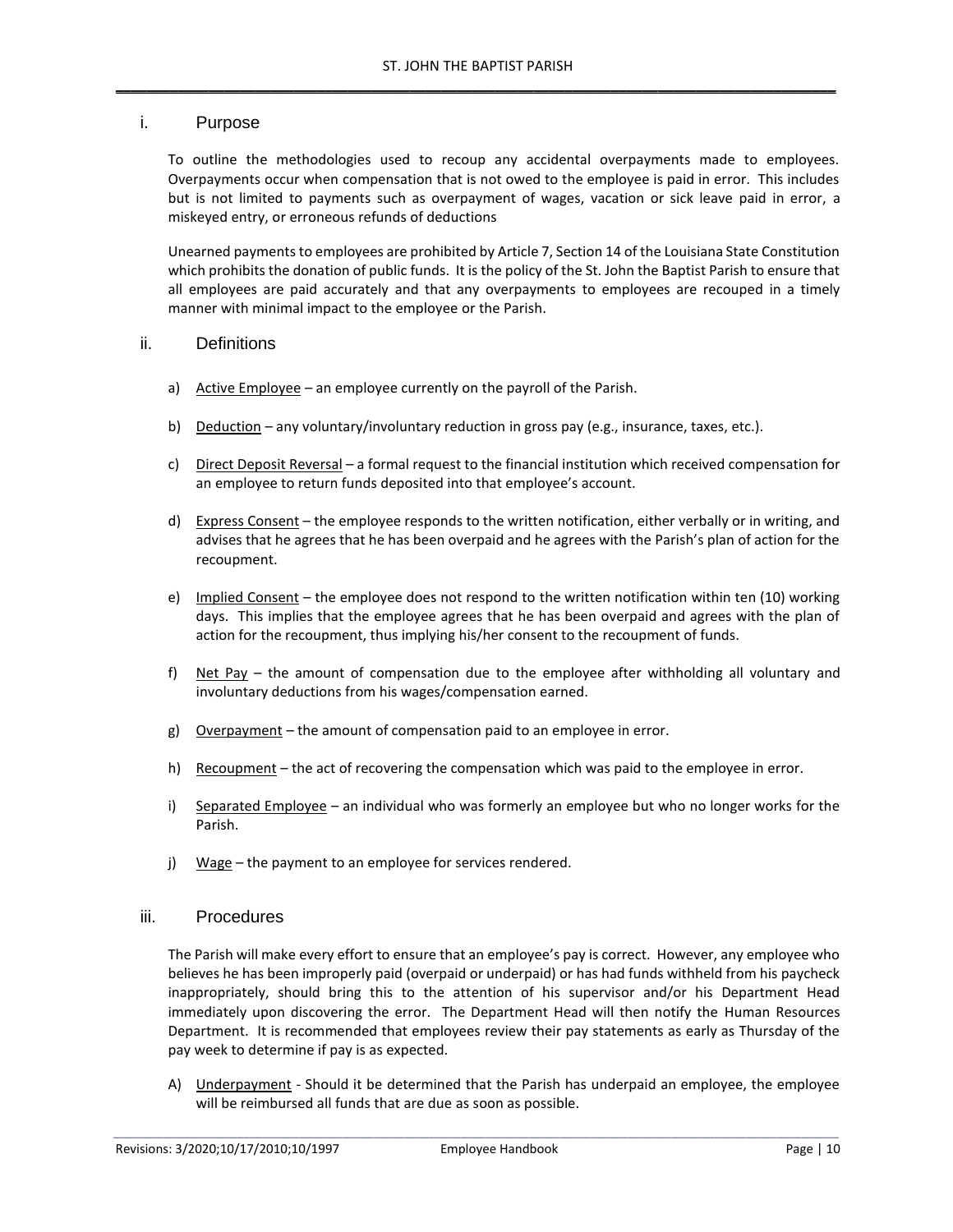- B) Overpayment Should it be determined that the employee has been overpaid, the Human Resources Department will follow the procedures outlined below to recoup the funds which were paid in error.
	- i. Provide notification to employee/separated employee

Once it is determined that an overpayment has been made, the Human Resources Department will immediately notify the employee of the error. This notice must be in writing and include the following:

- Pay date(s) on which the overpayment(s) occurred;
- Amount of the overpayment(s);
- Reason(s) that the overpayment(s) occurred;
- Parish's plan of action for recoupment;
- Employee/Separated Employee options for reimbursement of overpayment(s), as appropriate, and outlined below;
- Procedure employee/separated employee should use if disputing any aspect of the overpayment(s) (see Dispute Mechanism section below); and
- Instructions on how to locate this policy.
- ii. Recoupment of overpayments
	- Prior to a deduction actually being made from the employee's future pay, the employee must agree that an overpayment occurred and agree to the plan for recoupment, either by express consent or implied consent (see definitions). If the employee disputes the claim of overpayment, deduction(s) will not begin until a resolution to the dispute has been reached.
	- The amount to be recouped from any one paycheck cannot cause the employee's biweekly gross hourly wage to fall below the federal minimum wage without specific written approval from the employee.
- iii. Recoupment of overpayments options
	- From Active Employees
		- Direct deposit reversal; or
		- One-time deduction from a subsequent paycheck; or
		- Payment plan. Recurring deductions can be established for a period not to exceed twelve (12) months. Any exceptions to the 12-month period must be approved by the Chief Financial Officer; or
		- Personal payment from employee (e.g., cash, check, or money order). Prior approval for this method of payment must be obtained from Chief Financial Officer.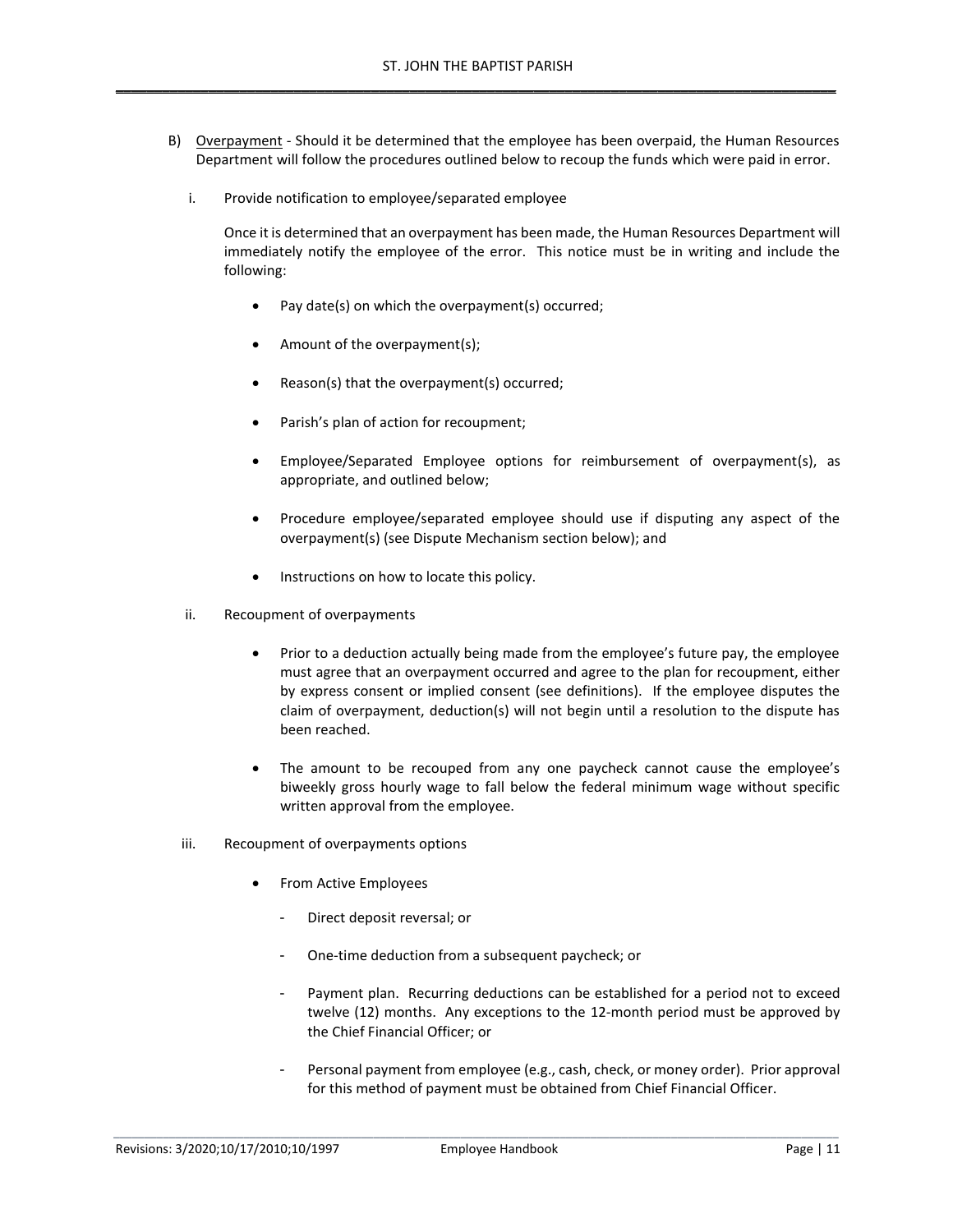Note: If an employee who has been overpaid is separating from the Parish, every effort shall be made to have the procedure completed such that the amount of the overpayment may be withheld from the employee's final paycheck. If the full amount is not recovered in the final paycheck, the Parish shall follow the guidelines outlined below.

• From Separated Employees

The written notice described above will include a demand for payment and should include the following repayment options:

- One-time personal payment from employee (e.g., cash, check, or money order), or
- Payment plan. Recurring payments can be established for a period not to exceed twelve (12) months. Any exceptions to the 12-month period must be approved by the Chief Financial Officer.

Note: Should the Finance Department be unable to recover overpayments from a separated employee, the Chief Financial Officer will consult legal counsel to determine if legal recourse is warranted.

#### iv. Dispute Mechanism

- If an employee/separated employee does not agree with the Parish's claim of overpayment, the employee/separated employee may file an appeal with the Director of Human Resources. The appeal must be received in writing by the Director no later than ten (10) working days from the date of notification of overpayment. This statement must contain the reason(s) why the employee/separated employee feels the recoupment is not warranted and should include any supporting documentation to be considered for review.
- The Director will respond to the employee/separated employee within ten (10) working days from receipt of written dispute.
- If the employee is still not satisfied with the response from the Director, the employee may then send the dispute to the Chief Financial Officer within five (5) working days of receipt of the Director's response. The CFO shall accept, reject, or modify the recommendation of the Director. The decision of the Chief Financial Officer shall be final. The decision shall be in writing and sent to the employee/separated employee, and a copy shall be sent to the Payroll Department.

#### iv. Applicability

This policy is applicable to all active employees within the Parish as well as all separated employees.

#### v. Exceptions

Requests from the employee for exceptions to this policy should be submitted to the Chief Financial Officer through the Human Resources Department. Documentation includes:

• Name and title of the employee making the request for exception;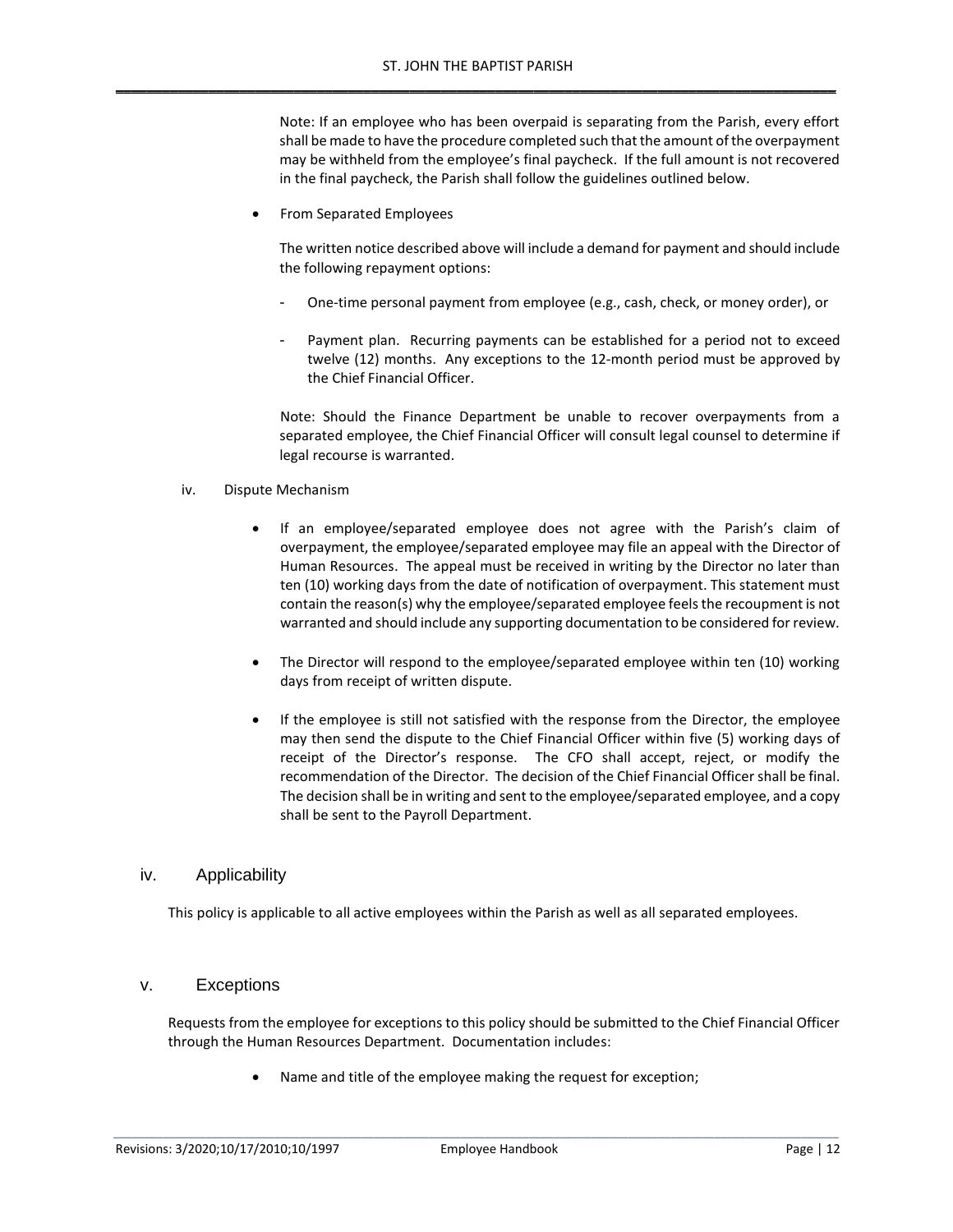- Department in which he is employed;
- Amount of the overpayment;
- Circumstances creating the overpayment;
- Documentation which includes the reasons the employee believes that some or all of the overpaid money should not be recouped or why the money recouped should be repaid to the employee.

Any exception must have the written approval of the Chief Financial Officer before taking effect.

#### 2.03 e Return of Parish Property

All supplies, materials, and work products of an employee, if purchased by the Parish, shall remain the property of the Parish after resignation, discharge, or layoff of that employee. The employee may retain any personal files, but work files and other papers shall remain with the Parish. Likewise, any Parish-owned property issued to employees, such as computer equipment, keys, Parish credit card, ID badge, cellular phone, etc., must be returned to Parish at the time of termination. Employees will be responsible for any lost or damaged items.

#### 2.03 f Employment References

Requests for employment references should be made in writing to the Human Resources Department and should include a signed authorization by the employee for the release of the requested information. Generally, the Human Resources Department will not release information without the employee's authorization or will limit the information to verification of the employee's position, job location, and dates of employment with St. John the Baptist Parish. No other manager, supervisor, or employee is authorized to release employment references for current or former employees. However, a supervisor or manager may write a personal letter of recommendation if he/she desires.

Questions about employee references or other information concerning current or former employees should be referred to the Human Resource Department.

#### 2.04 Employment Practices

#### 2.04 a Background Checks

The Parish believes that hiring qualified individuals to fill positions contributes to the overall success of the organization. Background checks serve as an important part of the selection process. Therefore, a background check, including a criminal history check, will be conducted on all new hires and may be also be conducted on employees changing positions including promotions, demotions, details, reassignments and transfers.

After a conditional job offer has been made, the Parish will conduct a job-related background check in accordance with Fair Credit Reporting Act (FCRA) guidelines. A comprehensive background check may consist of prior employment verification, professional reference checks, criminal record check, driving record check, sexual offender search, social security number verification and where appropriate, education verification, professional licensure/certification verification, financial sanction search and/or credit check.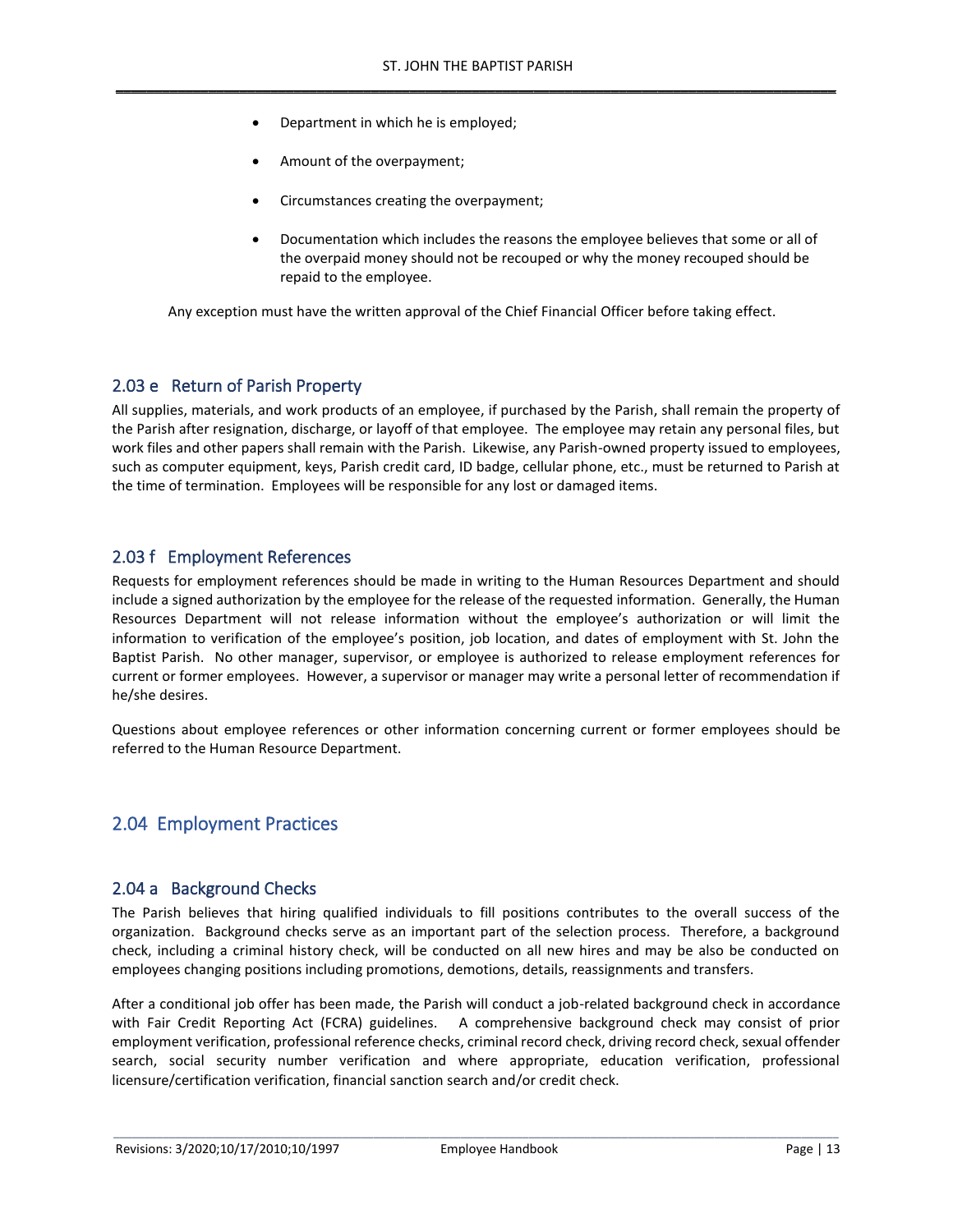#### 2.04 b Disability & Reasonable Accommodations

The Parish does not discriminate against any applicant or employee in hiring or in the terms, conditions, and privileges of employment due to physical or mental disability. When the Parish becomes aware of any disability which prevents otherwise qualified applicant or employee from performing a job, it will assess whether any reasonable accommodation would allow the person to perform the job before refusing employment or making a distinction in terms, conditions, or privileges of employment because of a disability. An accommodation which creates an undue hardship on the Parish, or which endangers any employee's health or safety, is not a reasonable accommodation. The Parish will make any reasonable accommodation necessary to allow an otherwise qualified applicant or employee to perform the job.

An otherwise qualified applicant for employment or an employee with a disability who requires reasonable accommodation must inform management or his or her immediate supervisor of the nature of the disability and the accommodation required in writing.

Employees with access to such information shall maintain the confidentiality of the information to the extent reasonably possible and shall not release information to anyone who does not have the right or need to know.

#### 2.04 c Medical Examinations

St. John the Baptist Parish may require applicants to whom a conditional offer of employment has been extended, and current employees, to undergo medical examinations whenever management determines that these are necessary for the safe operation of the organization and or job-related as consistent with business necessity.

Successful applicants for employment are required as a condition of employment to take a medical examination to establish their fitness to perform the jobs for which they have applied without endangering the health and safety of themselves or others. If management determines that an examination is appropriate to a particular position, all applicants for the job to whom a conditional offer of employment has been made should be examined.

Employees may be required to have a medical examination on other occasions when the examination is job-related and consistent with business necessity. For example, a medical examination may be required when an employee is exposed to toxic or unhealthful conditions, requests an accommodation for a particular disability, or has a questionable ability to perform essential functions due to a medical condition.

Employees are encouraged, but not required, unless it is determined to be a condition of employment, to have physical examinations periodically during their employment. Employees are encouraged, but not required, to participate in wellness programs.

Medical examinations required by St. John the Baptist Parish will be paid for by the Parish and will be performed by a physician or licensed medical facility designated or approved by it. Medical examinations paid or by St. John the Baptist Parish are the property of the Parish, and the examination records will be treated as confidential and kept in separate medical files. However, records of specific examinations, if required by law or regulation, will be made available to the employee, persons designated and authorized by the employee, public agencies, relevant insurance companies, or the employee's doctor.

Employees who need to use prescription or nonprescription legal drugs while at work must report this requirement to their supervisor if the use might impair their ability to perform the job safely. Depending on the circumstances, employees may be reassigned, prohibited for performing certain tasks, or prohibited from working if they are determined to be unable to perform their job safely while taking prescription or nonprescription legal drugs.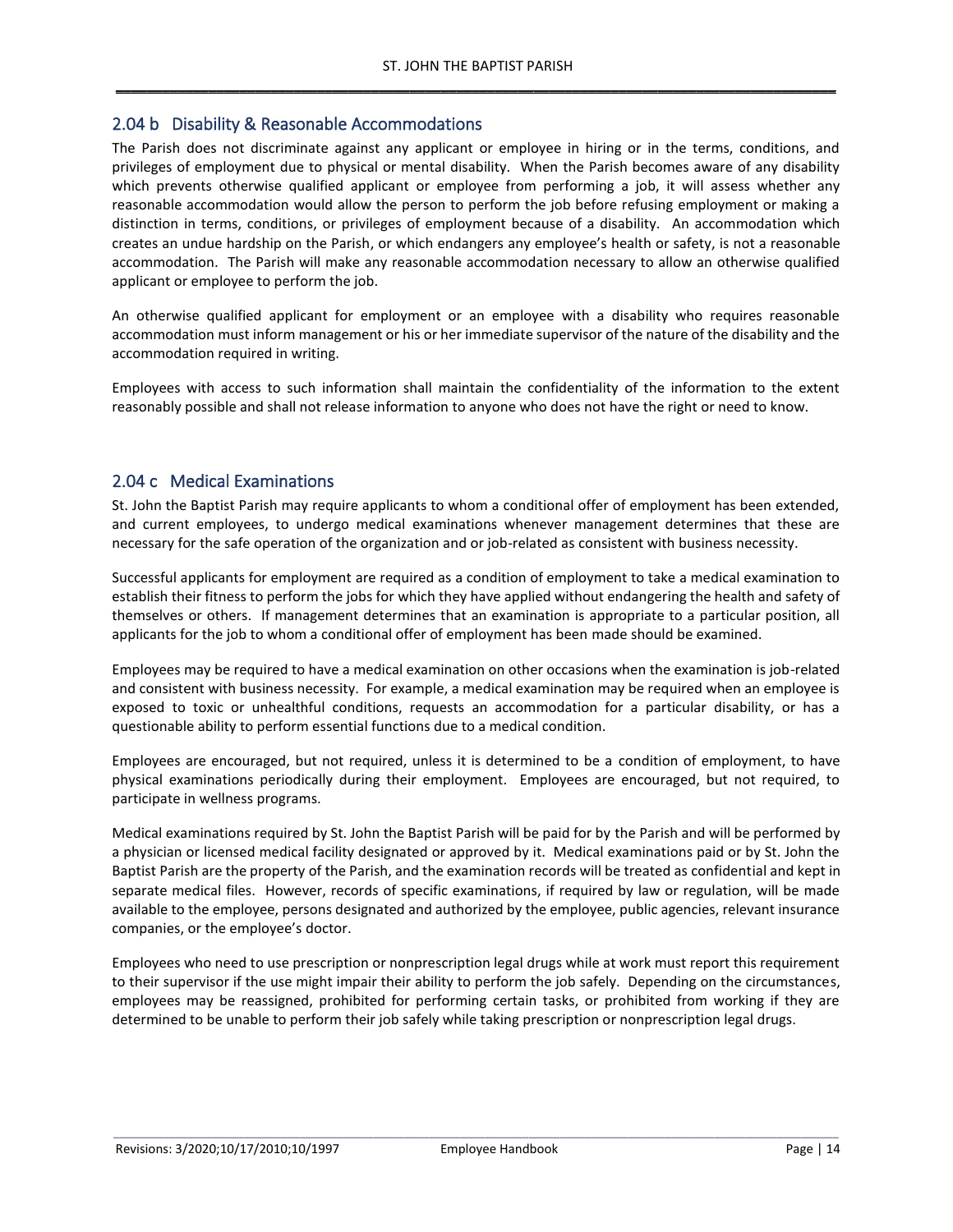#### 2.04 d Direct Deposit

It is the policy of St. John the Baptist Parish to electronically process and disburse all payroll payments to Parish employees in the form of Direct Deposit; therefore, a mandatory Direct Deposit Program has been implemented. Direct Deposit has proven to be a very dependable, safe and economical way of handling payroll disbursements. The Payroll Department will be responsible for maintaining copies of all Direct Deposit documents and records in a secured file within the Payroll Department.

All new employees will be required to participate in the Direct Deposit Program and must complete a "Direct Deposit Authorization Agreement" in accordance with current and established Direct Deposit processes and procedures, unless a hardship waiver has been approved.

Exceptions to this program may be made on a case-by-case basis for those employees who can demonstrate a proven hardship condition or situation. Requests for hardship exemptions must be submitted by the requesting employee on the "Request for Direct Deposit Waiver Form". This form must be completed by the employee requesting a hardship exemption and submitted to the Chief Administrative Officer (CAO) for approval or denial. The CAO will notify the employee and the Department Director once a determination has been made. Employees who currently have Direct Deposit must follow the same procedure to become exempted from Direct Deposit.

Paychecks of employees on direct deposit occur on Thursdays of pay week unless a holiday or other office closure necessitates a change. Paychecks of employees not on Direct Deposit will be distributed on Thursdays of pay week, unless a holiday or other office closure falls on that day whereby alternative arrangements for distributing checks will be made.

#### 2.04 e Credit Union

All employees are eligible to join the Louisiana Federal Credit Union for payroll deductions into savings, checking, Vacation Club, and/or Christmas Club. Employees are also eligible to apply for loans through the Credit Union. Loan payments may be made through payroll deductions. Further information and applications are available in the Human Resources Department.

#### 2.04 f Group Benefits

St. John the Baptist Parish is committed to providing quality and cost-effective health, dental, and life insurance program for all its eligible employees. The Parish reserves the right, at its discretion, however, to change the nature of the benefits offered to employees, or to change insurance carriers, deductibles, premiums, or other features of any benefit without warning.

#### 2.04 g COBRA

The federal Consolidated Omnibus Budget Reconciliation Act (COBRA) gives employees and their qualified beneficiaries the opportunity to continue health insurance coverage under the Parish's group health plan program for a limited period of time at his own expense when a "qualifying event" would normally result in the loss of eligibility. Some common qualifying events are resignation, termination of employment (for reasons other than gross misconduct), or death of an employee; a reduction in an employee's hours or a leave of absence; an employee's divorce or legal separation; and a dependent child no longer meeting eligibility requirements.

Employees should consult the *Summary Plan Description* for a full and accurate description of this benefit, which is available in the Human Resources Department.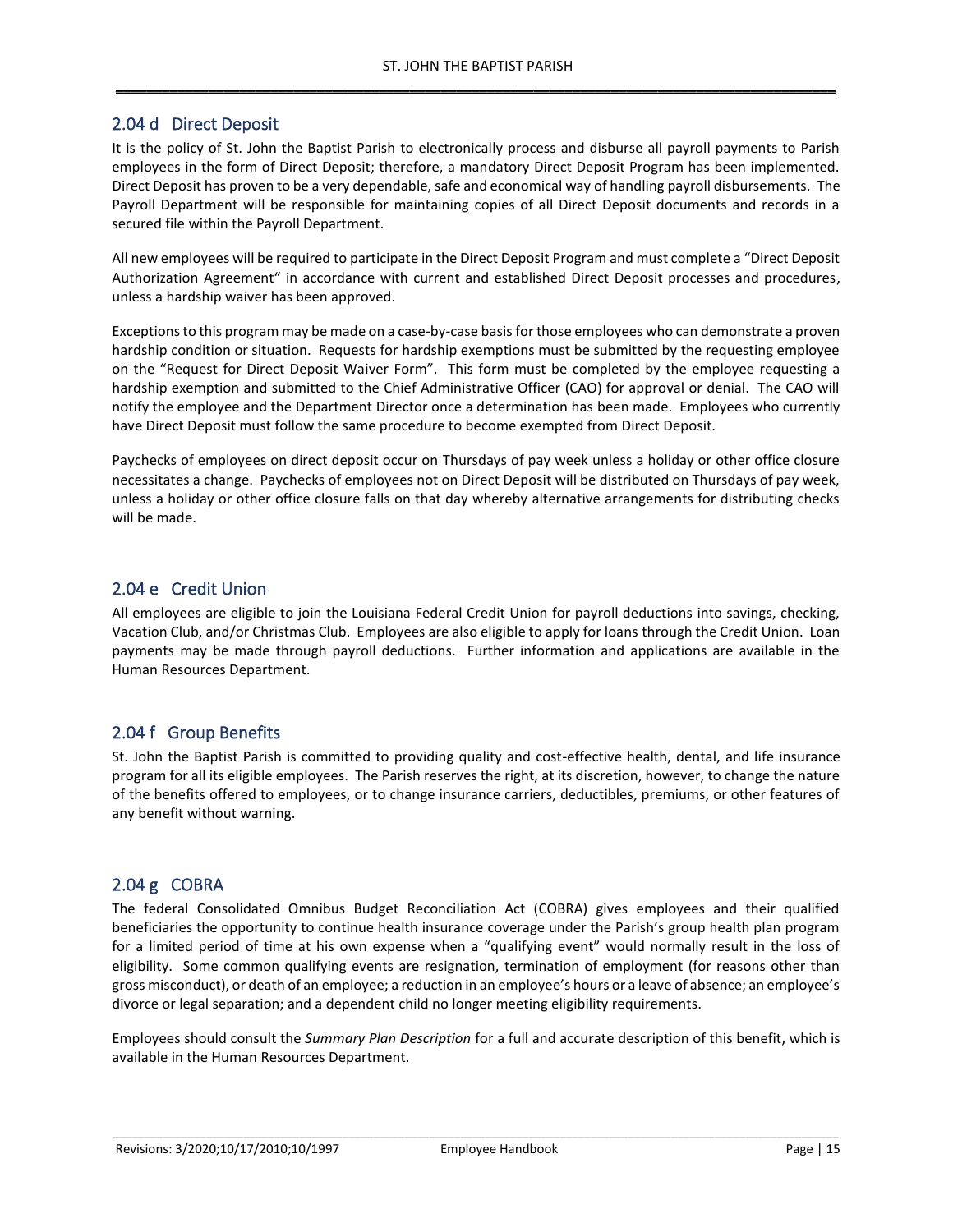#### 2.04 h The Family and Medical Leave Act (FMLA)

#### i. Purpose

To inform the Parish's employees briefly of their rights under the FMLA Act of 1993.

The requirements of FMLA are continually being updated. Where there is any conflict between this section and the FMLA Act itself, the FMLA Act will govern. Check with the Human Resources Department for assistance.

Copies of the FMLA Fact Sheet are available for all employees. This contains all pertinent definitions under the FMLA. Please check with the Human Resources Department if you would like a copy. Also, the U.S. Department of Labor's "Employee Rights and Responsibilities Under the Family and Medical Leave Act" notice is posted at the Civil Service Office, Edgard Courthouse, and is also available electronically in "PDF" format on the Parish's "common drive" (P: drive) in the Human Resources folder.

#### ii. Defintions

Spouse - Husband or wife as defined or recognized under State law for purposes of marriage.

Parent - a biological parent or individual who stands or stood in "loco parentis" to an employee when the employee was a child. This term does not include parents "in-law".

Child - biological, adopted, or foster child, a stepchild, a legal ward, or a child of a person standing in "loco parentis" who is either under age 18, or age 18 or older and "incapable of self-care because of mental or physical disability."

Serious Health Condition - an illness, injury, impairment, or physical or mental condition that involves either an overnight stay in a medical care facility, or continuing treatment by a health care provider for a condition that either prevents the employee from performing the functions of the employee's job, or prevents the qualified family member from participating in school or other daily activities. Subject to certain conditions, the continuing treatment requirement may be met by a period of incapacity of more than three (3) consecutive calendar days combined with at least two visits to a health care provider or one visit and a regimen of continuing treatment, or incapacity due to pregnancy, or incapacity due to a chronic condition. Other conditions may meet the definition of continuing treatment. Examples of a serious health condition include, but are not limited to, heart attacks, heart conditions requiring heart bypass or valve operations, most cancers, back conditions requiring extensive therapy or surgical procedures, strokes, severe respiratory conditions, spinal injuries, appendicitis, pneumonia, emphysema, severe arthritis, severe nervous disorders, injuries caused by serious accidents on or off the job, ongoing pregnancy, severe morning sickness, the need for prenatal care, childbirth and recovery from childbirth.

#### iii. Explanation

FMLA requires covered employers to provide up to 12 weeks of unpaid, job-protected leave to "eligible" employees for certain family and medical reasons. Employees are eligible if they have worked for a covered employer for at least one year, and for 1,250 hours over the previous 12 months, and if there are at least 50 employees within 75 miles.

Additionally, the National Defense Authorization Act has expanded FMLA to allow eligible employees to take up to 12 weeks of job-protected leave in the applicable 12 month period of any "qualifying exigency" arising out of the fact that a covered military member is on active duty, or has been notified of an impending call or order to active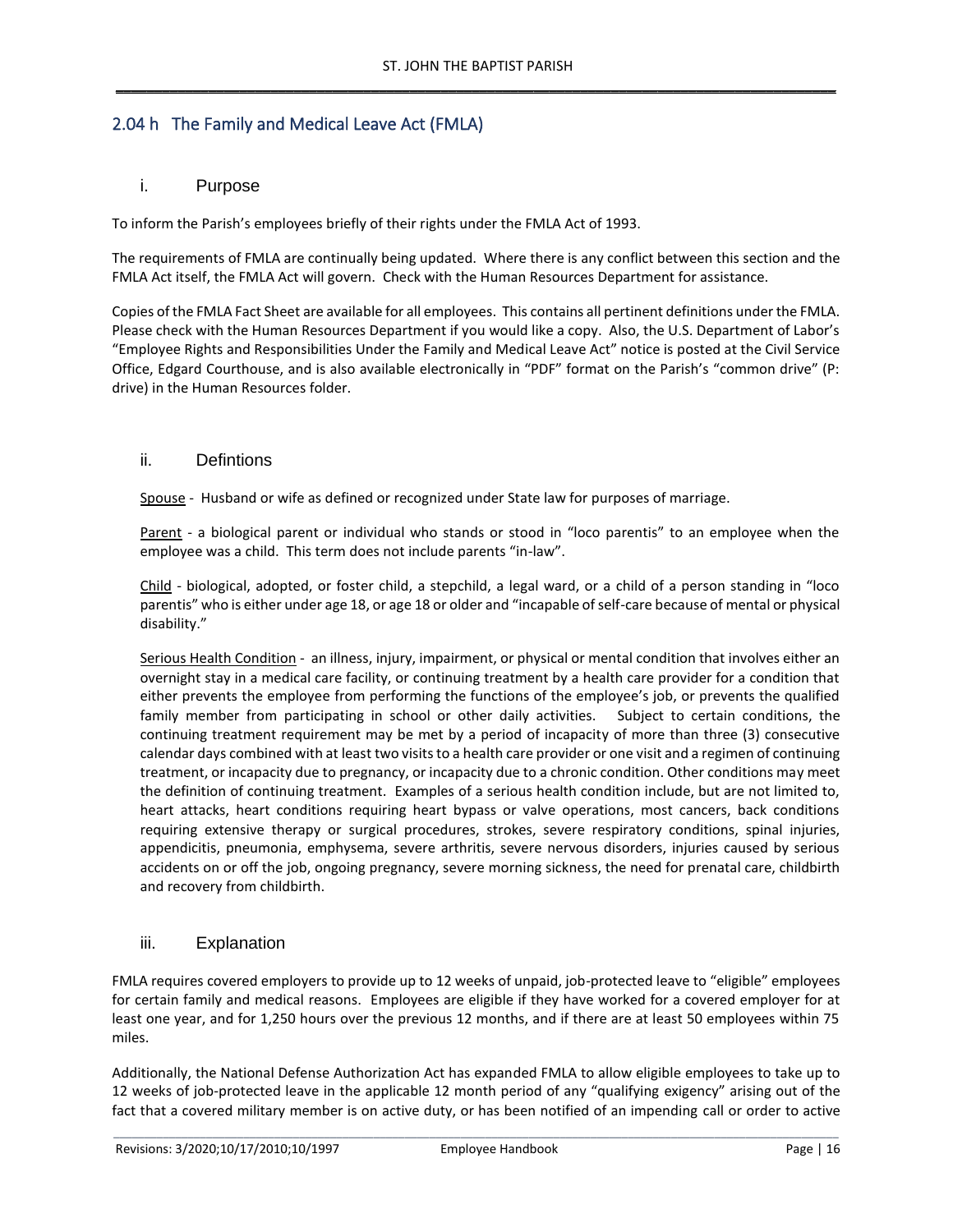duty, in support of a contingency operation. All eligible employees may take up to 26 weeks of job-protected leave in a single 12-month period to care for a covered service member with a serious injury or illness.

FMLA also includes a special leave entitlement that permits eligible employees to take up to 26 weeks of leave to care for a covered servicemember during a single 12-month period. A covered servicemember is a current member of the Armed Forces, including a member of the National Guard or Reserves, who has a serious injury or illness incurred in the line of duty on active duty that may render the servicemember medically unfit to perform his or her duties for which the servicemember is undergoing medical treatment, recuperation, or therapy; or is in outpatient status; or is on the temporary disability retired list.

An employee may be entitled to Injured Service Member Leave to care for the employee's spouse, son, daughter, parent or next of kin (nearest blood relative) who is a member of the Armed Services (including reserve components of the Armed Services) and who is injured in the line of duty. The injured service member must have a serious injury or illness, which renders him or her medically unfit to perform the duties of his office, grade, rank, or rating. The injured family member must also be undergoing medical treatment, recuperation, or therapy, be in out-patient status, or be on the temporary disability retired list as a result of the injury or illness. This leave is also available to care for a former service member, so long as he/she was an active member of the military any time within five years prior to the date of medical treatment for which the employee requests leave. Management may require medical certification from an authorized health care provider of the service member and on a form provided by management if Injured Service Member Leave is sought.

Under this type of leave, an employee may take a total of 26 weeks of unpaid leave beginning on the first day the employee takes leave and ending twelve months thereafter. During this 12-month period, the employee is limited to a combined total of 26 weeks of leave under FMLA, which includes up to 12 weeks of leave taken under any other provision of the FMLA, described above.

The Company reserves the right to require employees to take Injured Service Member Leave concurrently with paid leave, such as vacation, personal, or sick leave. Employees may also request the use of this paid leave.

Copies of the Notice of Rights and Responsibilities, WH-381, are available for all employees. Please check with Human Resources if you would like a copy. Additionally, information about Rights and Responsibilities under the FMLA is posted for viewing by all employees. Please check with Human Resources if you need directions to the appropriate poster(s).

**EMPLOYEE ELIGIBILITY:** In general, to be eligible, a full-time employee must have worked for the Parish office for at least 12 months and must have worked at least 1,250 hours in the 12 months during the period immediately preceding the request for leave. The taking of leave shall not result in the loss of any employment benefits accrued prior to the date of which leave commenced; however, no such benefits shall accrue while the employee is on FMLA leave. Upon return, the employee will be entitled to the same employment benefits had the FMLA leave not been taken.

**REASONS FOR TAKING LEAVE:** Unpaid leave may be granted for **any** of the following reasons:

- For incapacity due to pregnancy, prenatal medical or childbirth.
- To care for the employee's child after birth, or placement for adoption or foster care (must occur within 12 months of the birth or placement).
- To care for the employee's spouse, son or daughter, or parent, who has a serious health condition.
- For a serious health condition that makes the employee unable to perform the employee's job. Serious Health Condition means an illness, injury, impairment, or physical or mental condition.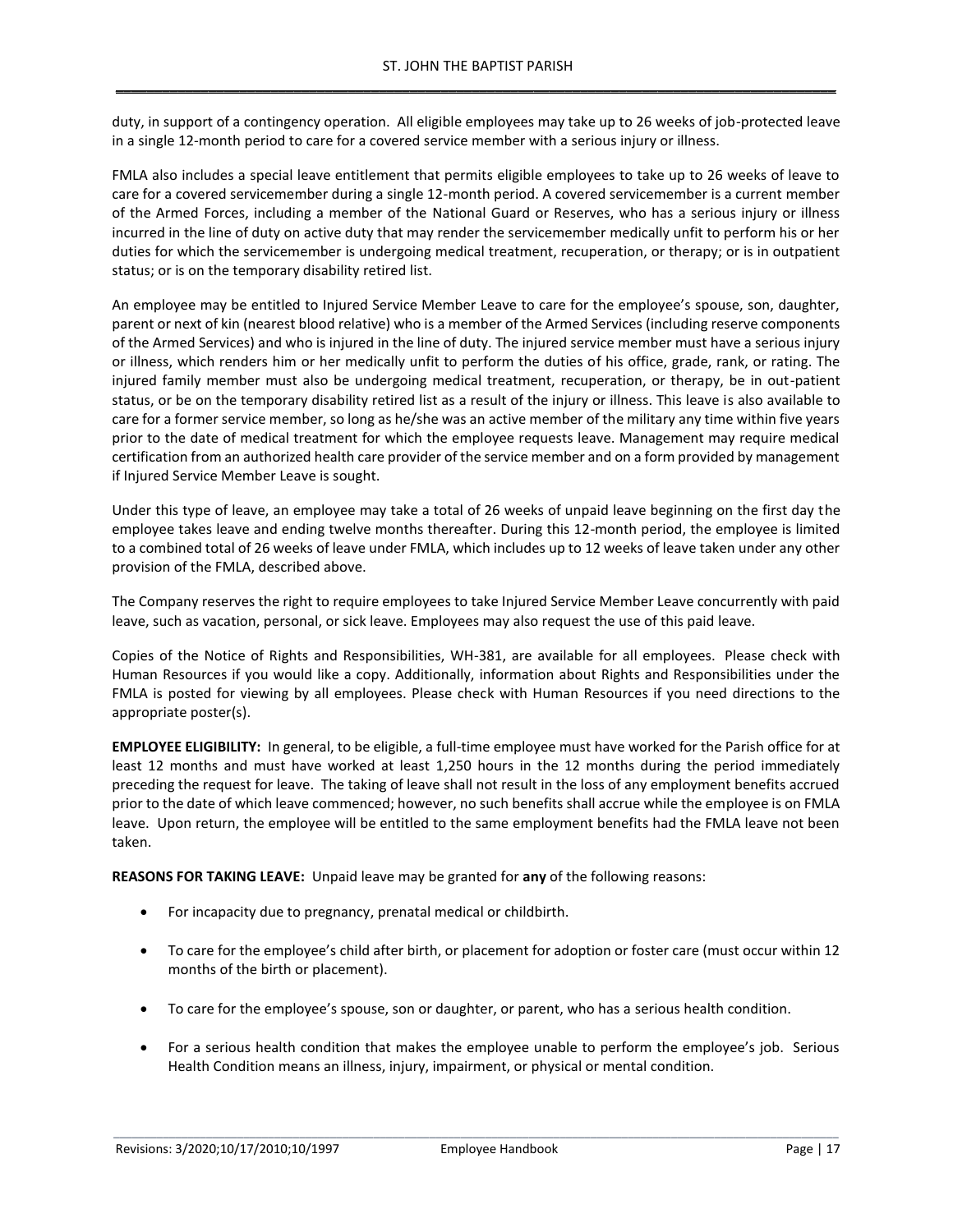- Because of a qualifying exigency arising out of the fact that an employee's spouse, child or parent is on active duty, or has been called to active duty status in support of a contingency operation as a member of the National Guard or Reserves.
- Because you are a spouse, child, parent or next of kin of a current member of the Armed Forces, including a member of the National Guard or Reserves, with a serious injury or illness.

At the employee's or the employer's option, certain kinds of *paid* leave may be substituted for unpaid leave.

**ADVANCED NOTICE & MEDICAL CERTIFICATION:** The employee may be required to provide advance leave notice and medical certification. Taking of leave may be delayed if requirements are not met.

- The employee ordinarily must provide 30 days' advance notice when the leave is "foreseeable" or as soon as it becomes apparent that such leave will be taken.
- The employee must contact the Human Resources Department bi-weekly to give status updates and to confirm their intentions to return to work.
- An employer may require medical certification to support a request for leave because of a serious health condition and may require second or third opinions (at the employer's expense) and a fitness-for-duty report to return to work. Periodic re-certifications may also be requested.

**SUBSTITUTION OF PAID LEAVE FOR UNPAID LEAVE:** An employee taking FMLA leave will be required to use all available paid leave, including sick leave (if applicable), vacation leave, and compensatory time off prior to being placed on leave without pay (LWOP). The remainder of the FMLA leave will be unpaid.

#### **JOB BENEFITS & PROTECTION:**

- The use of FMLA leave cannot result in the loss of any employment benefit that accrued before the start of any employee's leave. This would include benefits such as any "group health plan," life, disability, or personal time accrued. The employee will be responsible for paying the percentage of any such premiums normally paid by the employee. Should an employee fail to return to work after taking FMLA, the Parish may recover premiums it paid to maintain the employee's benefits.
- Upon return from FMLA leave, most employees must be restored to their original or equivalent positions with equivalent pay, benefits, and other employment terms. If the employee returns from leave beyond FMLA, the employee forfeits all such rights.
- Contributions to the pension plan will cease while an employee is on a no-pay status. This may have an effect on an employee's tenure eligibility with the Parish's retirement system.

**UNLAWFUL ACTS BY EMPLOYERS:** FMLA makes it unlawful for any employers to:

- Interfere with, restrain, or deny the exercise of any right provided under FMLA;
- Discharge or discriminate against any employee or prospective employee for using FMLA leave, opposing any practice made unlawful by the FMLA, or for involvement in any proceeding under or relating to the FMLA.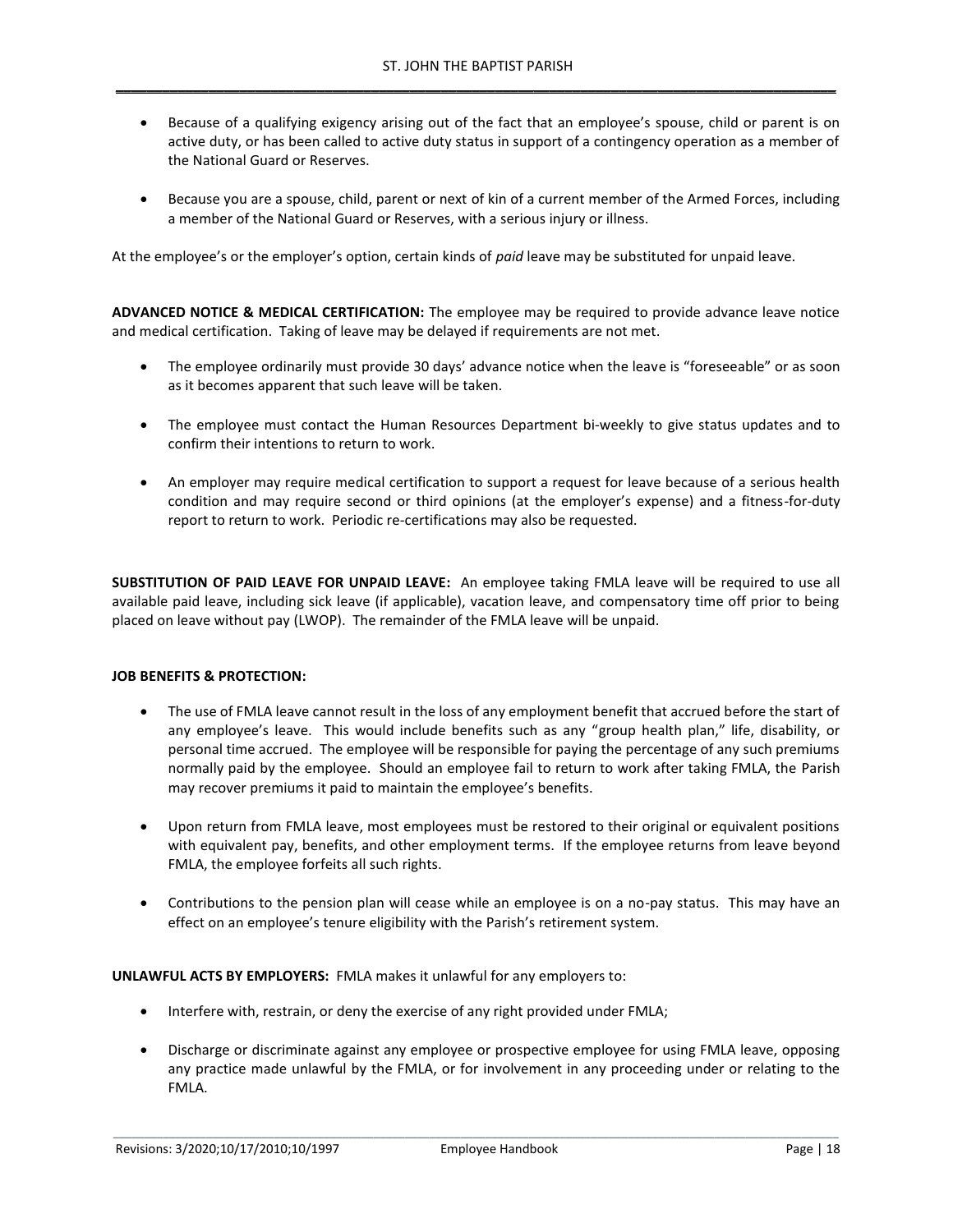#### 2.04 i Breastfeeding Employees

#### i. Purpose

To inform the Parish's employees briefly of their rights.

#### ii. Explanation

It is the St. John the Baptist Parish's intent to support and adhere to section 4207 of the Patient Protection and Affordable Care Act (Act), Pub. L. 111-148, which added a new subsection (r) to section 7 of the Fair Labor Standards Act of 1938 (FLSA) (codified as amended at 29 U.S.C. 207). This new subsection requires an employer to provide employees with (1) a reasonable break time to express breast milk for her nursing child for 1 year after the child's birth each time such employee has need to express milk; and (2) a place, other than a bathroom, that is shielded from view and free from intrusion from coworkers and the public which may be used by the employee to express breast milk. While not required by the above mention standards, this policy's guidelines will include all exempt, nonexempt, and executive employees of the Parish as recommended by the U.S. Office of Personnel Management (OPM) in 2010.

#### iii. General Guidelines

Following are the general guidelines with the Clerk's implementation of supporting breastfeeding employees.

#### **Reasonable Amount of Break Time to Express Milk**

Employees are provided with two (2) compensated 15-minute breaks and one (1) 40-minute lunch break a day. These breaks are to be used for the purpose of expressing milk. As each employee's needs are unique, close work with the employee's supervisor will allow for flexibility on how these breaks may be best utilized by the employee, such as breaking down or combining breaks in a way that works best, as well as the time of such breaks. All such timing of and duration of breaks will be discussed with the Director of Human Resources. If additional breaks (or time) are needed by an employee, the matter must be brought to the Director of Human Resources attention, and any time beyond the compensated time, up to 30 additional minutes in total, may be allowed and taken without compensation.

#### **Place to Express Milk**

The Parish's intention is to temporarily create space for expressing milk or to allow for a common area that can be closed off to be used when an employee decides to breastfeed. The Parish asks that such a request occur prior to the employee's return from maternity leave so that due care and consideration may be given to the best alternative and that steps may be taken to ensure the private area will be available upon the employee's return to work.

#### **Duration**

These guidelines will be in effect for one (1) year following the birth of the child.

#### 2.05 General Rules for All Employees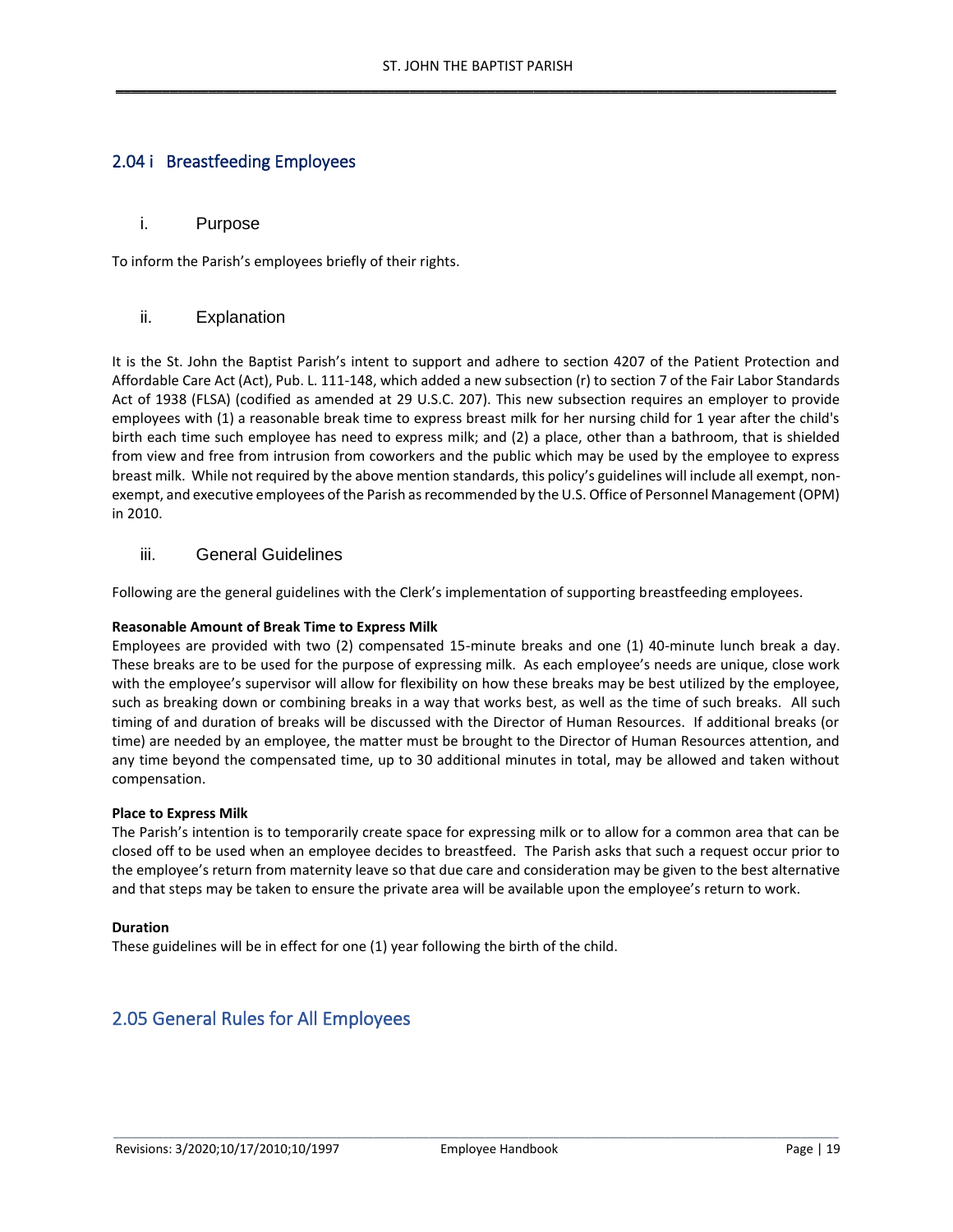#### 2.05 a Attendance

Each employee is expected to be at work on time and work the full work period. Excessive tardiness and absences will lead to disciplinary action against the employee.

Approval for time off from work, including vacations, should be requested in advance. However, when an absence has not been scheduled in advance but an employee is unable to report to work or will arrive late, employee is to call his supervisor (or designated employee in his department) no later than fifteen (15) minutes after the assigned start of his shift. If an absent employee fails to notify appropriate supervisor (or designee) within the prescribed time, he may be charged with being absent without leave. Employee must make every effort to speak directly with his supervisor (or designee) to report absence as opposed to initially communicating this information via voicemail, text or email message. However, in instances where voicemail, text or email message was left because supervisor or designee could not be reached by phone, employee is expected to follow-up with supervisor or designee within an hour to ensure that the message had been received.

Absent without leave (AWOL) is a serious offense and may result in corrective disciplinary action in the form of a reprimand, suspension or dismissal. No compensation shall be paid to an employee for time absent from work without leave. Pay deduction or pay denial to an employee for time absent without leave shall not be considered or treated as a disciplinary action. The type of disciplinary action will be determined by the Department Head after taking into consideration the work record and the attendance record of the employee.

Refer to *Attendance/Absenteeism and Tardiness Policy* for additional Attendance regulations.

#### 2.05 b Building Security

All employees who are issued keys to their office are responsible for their safekeeping. These employees will sign an acknowledgement and receipt form upon receiving the key. The last employee, or a designated employee, who leaves the office at the end of the business day assumes the responsibility to ensure that all doors are securely locked, the alarm system is armed if applicable, thermostats are set on appropriate evening and/or weekend setting if applicable, and all appliances and lights are turned off with exception of the lights normally left on for security purposes.

Employees are not allowed to loiter on Parish property. Accordingly, if not performing work, employees are expected to arrive on premises no earlier than thirty (30) minutes prior to the start of his shift and likewise, vacate premises no later than thirty (30) minutes after the end of his shift. At no time is alcohol permitted on premises, even if an employee is off duty.

#### 2.05 c Changing of Personal Information

An employee's personal information and personnel data should be accurate and current at all times.

It is important that the Parish keeps an accurate record of each employee's personal status. Employees are responsible for informing their supervisor and the Human Resources Department of any changes in personal information or status, such as:

- Name
- Address/Telephone Number
- Professional license/certification
- Person to contact in case of emergency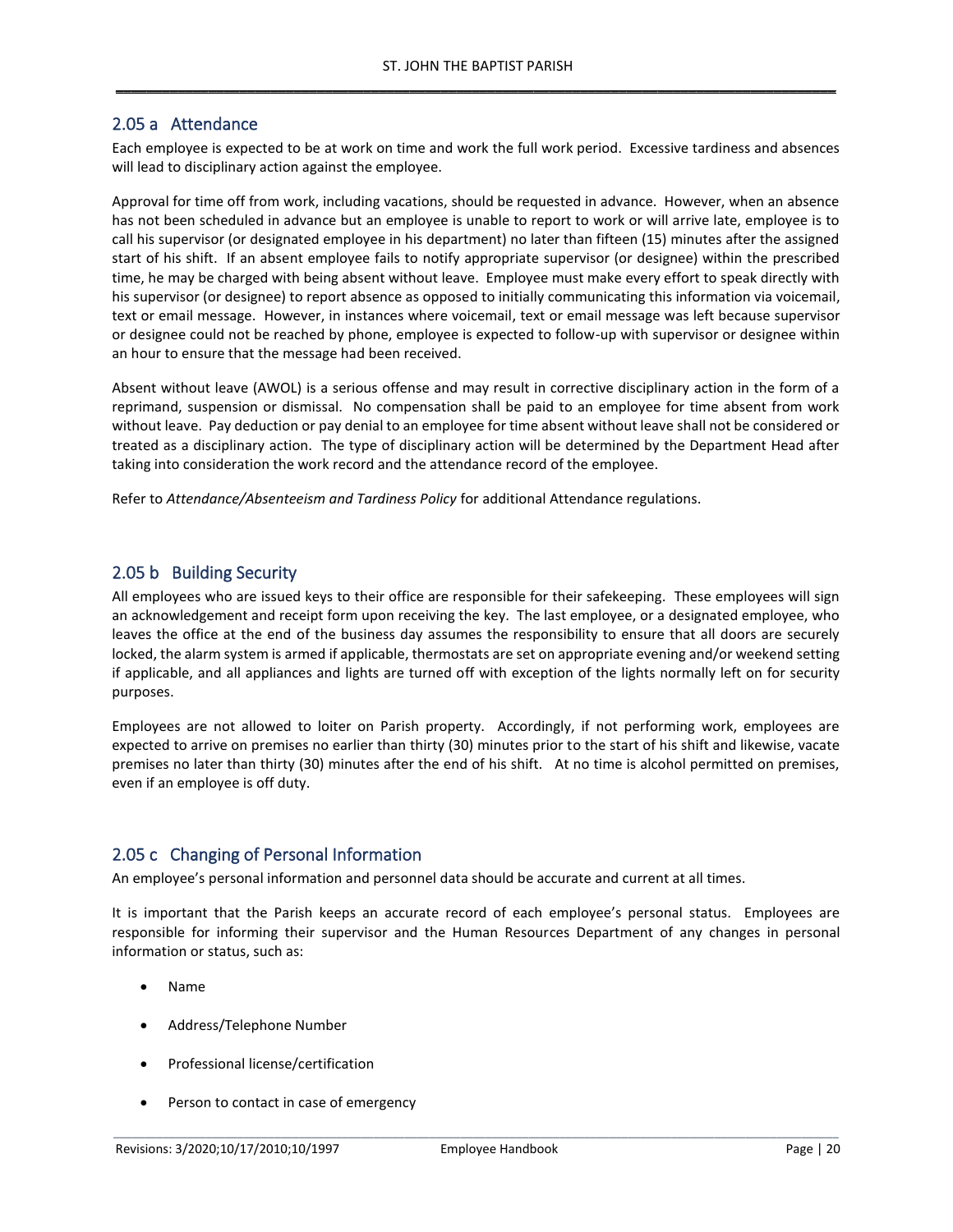- Number of dependents
- Marital status (for benefits and tax withholding purposes only)
- Change of beneficiary designations for any of the Parish's insurance plans and the Parochial Employees Retirement System
- Driving record or status of driver's license, if employee operates any Parish vehicle
- Military or draft status
- Exemptions on W-4 and L-4 tax forms

Coverage or benefits that the employee and his family may receive under the Parish's benefits package could be negatively affected if the employee's information is not up-to-date. It is especially important for each employee to immediately report to the insurance carrier and to the Human Resources Department changes in dependent status which affect the employee's insurance plan(s) within 30 days of the change. Unreported changes may cause the insurance to be declared invalid in the event of a claim. The Parish is not responsible for any loss of benefits due to an employee's failure to report such changes.

In addition, employees who have a change in the number of dependents or marital status should complete a new Form W-4 and L4 for federal and state income tax withholding purposes.

Since the Administration refers to an employee's personnel file when decisions are to be made in connection with promotions, transfers, layoffs and recalls, it's to the employee's benefit to be sure his file includes information about completion of educational or training courses, and areas of interest and skills that may not be part of his current position.

#### 2.05 d-1 Courtesy: Standard of Conduct

Employees are expected to behave in a professional and responsible manner at all times. The following behaviors are prohibited and are subject to disciplinary action. This list is not all- inclusive and is subject to modifications.

- Negligence or careless action which endangers the life or safety of another person.
- Possessing or being under the influence of alcohol or controlled substance drugs while at work; use of, possession, or sale of controlled substance drugs or alcohol in any quantity while on Parish premises or on duty.
- Unauthorized possession of dangerous or illegal firearms, weapons, or explosives on Parish property, including any Parish-owned or leased vehicle, or while on duty except as follows: employees may store lawfully possessed firearms or other weapons in their personal vehicles while parked on Parish property provided the vehicle is locked and such firearms or other weapons are hidden from plain view or locked in a case or container in the vehicle, in accordance with state law. Pocket knives (blades no larger than three (3) inches) are permitted for job-related purposes only.
- Engaging in criminal conduct, acts of violence, or making threats of violence toward anyone on Parish premises or when representing the Parish; fighting, horseplay or provoking a fight on Parish property; or negligent damage of property.
- Insubordination or refusing to obey instructions properly issued by supervisor pertaining to employee's work.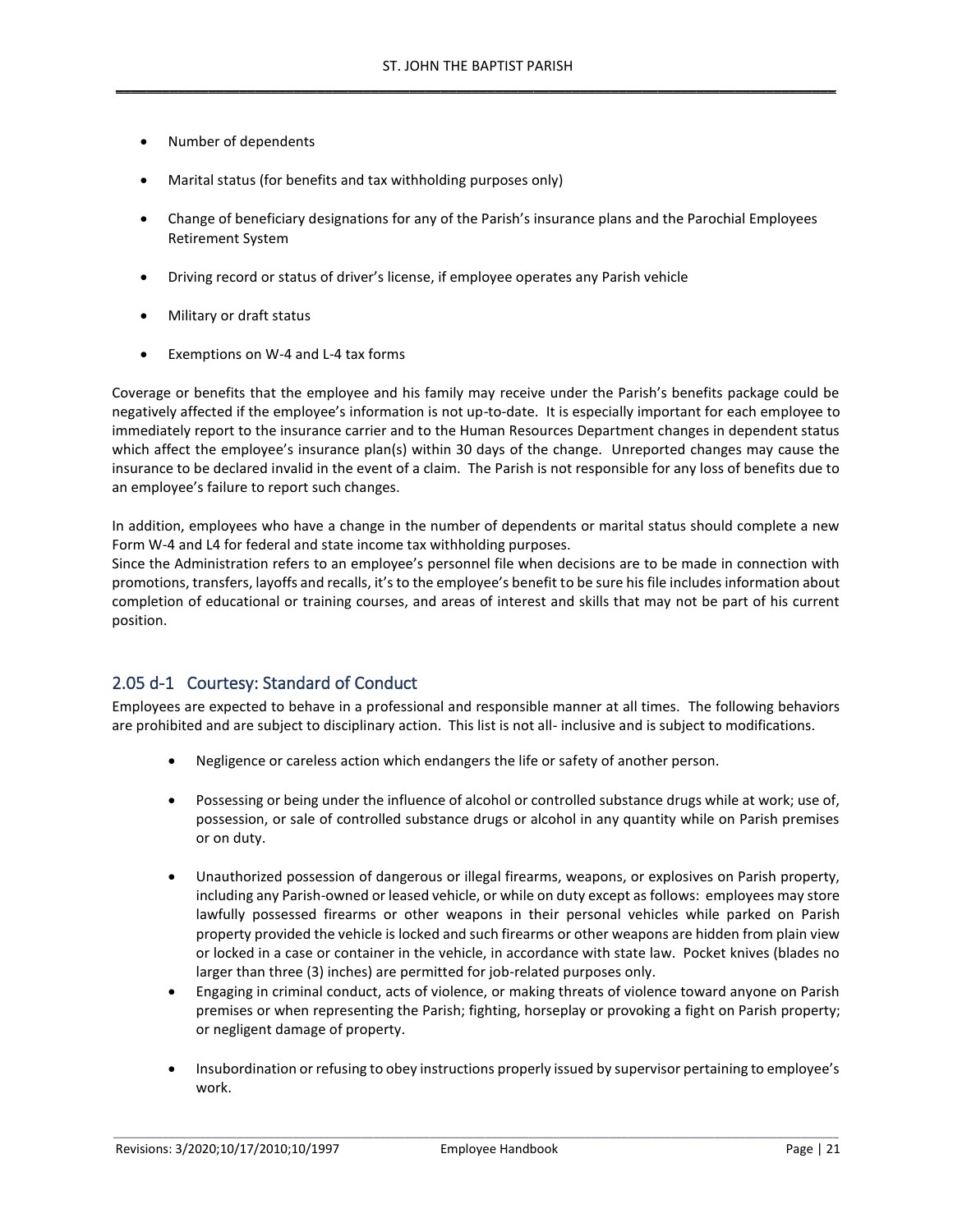- Engaging in act of sabotage; willfully or with gross negligence, causing the destruction or damage of Parish property, or the property of fellow employees.
- Falsifying any reports or records, including personnel, absence and sickness.
- Depraved conduct or indecency on Parish property.
- Theft of Parish property; unauthorized use of Parish equipment or property for personal reasons.
- Any act of harassment; sexual, racial, or other.
- Using obscene, offensive, or abusive language or gestures toward any supervisor, employee, director, customer, etc.
- Consistently poor, unsatisfactory or careless work.
- Leaving work before the end of a workday without approval of supervisor. (Refer to Attendance/Absenteeism and Tardiness Policy.)
- Leaving work area without authorization. (Refer to Attendance/Absenteeism and Tardiness Policy.)
- Excessive absence or lateness. (Refer to Attendance/Absenteeism and Tardiness Policy.)
- Failure to use time clock system; alteration of own or another employee's time and attendance records, having own time and attendance records altered by another employee. (Refer to Attendance/Absenteeism and Tardiness Policy.)
- Sleeping on the job.
- Gambling on the premises or while on duty.
- Excessive use of the Parish telephone for personal calls.
- Excessive use of personal cellular phone while on duty. Unless there is an emergency, such as a family emergency, accident, or illness, then employees should refrain from using their personal cell phones unless on their break.
- Smoking in restricted areas.
- Failure to report damage to, or an accident involving Parish equipment.
- Failure to follow safety regulations; failure to wear safety equipment as required by respective departments; or unsafe conduct on the job.
- Soliciting or accepting gratuities from customers, suppliers, or others, doing work for or with the Parish in violation of the Louisiana Code of Governmental Ethics (R.S. 42:1111 – 1121).

Violations will result in corrective action. While a progressive discipline program generally will be followed in regard to work rule violations, individual circumstances may merit otherwise. Such circumstances include cases where the infraction is of such a serious nature that a written reprimand, suspension, demotion, or discharge is justifiable, even on a first offense.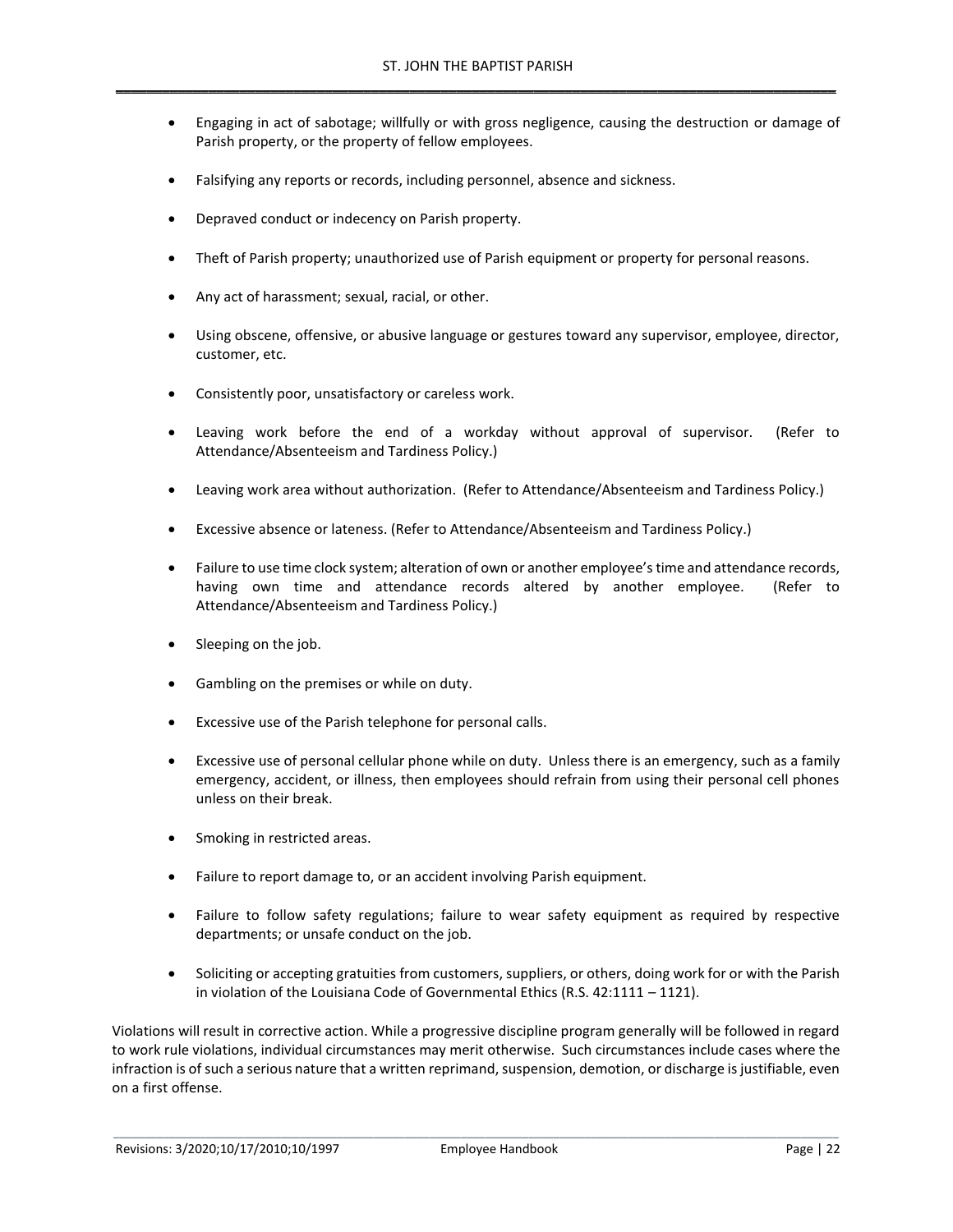#### 2.05 d-2 Courtesy: Customer Relations

Communication is the key to effective services and customer relations. Professional and courteous communications is expected of all employees at all times, whether it is with a customer, visitor, the general public, fellow employee, supervisor or another member of management, or an elected official. Furthermore, everyone is to be treated with dignity and respect.

As a representative of the Parish, employees will conduct themselves professionally. Employees should listen carefully to customer inquiries and complaints and deal with them in a responsive, professional manner. If a customer should become unreasonable, irate, verbally abusive or harassing, employee should refer the customer to his supervisor. Employees are also encouraged to report recurring customer-related issues to their immediate supervisor and should be prepared to make suggestions for problem-solving changes.

#### 2.05 d-2 Courtesy: Telephone Etiquette

Employee courtesy and professionalism in using the telephone is of great importance, and projects a favorable image for both the Parish and the employee. In using the telephone, please keep in mind the following:

- Answer properly and promptly.
- Identify yourself by name and department.
- Give accurate and careful answers.
- Take messages carefully.
- Transfer calls tactfully.
- Always say "please" and "thank you".
- Speak clearly and use a helpful and pleasant tone of voice at all times.
- If information requested is not available, offer to return the call rather than to keep the caller waiting.
- Hang up only after the caller has done so.

The Parish uses voicemail to increase productivity, and to communicate important information of general interest. However, the use of voicemail is not intended to be a substitute for answering calls, as employees are generally expected to answer the phone if they are at their desks. In addition, voicemail greetings should be brief and business-like.

#### 2.05 e Declared Emergency Plan

During a disaster, the responsibility of St. John the Baptist Parish in serving the citizens of the parish is to maintain basic services. All employees are expected to be available if and when needed, should a disaster occur. In addition, each employee should be familiar with the Parish's *Emergency Operations Plan*.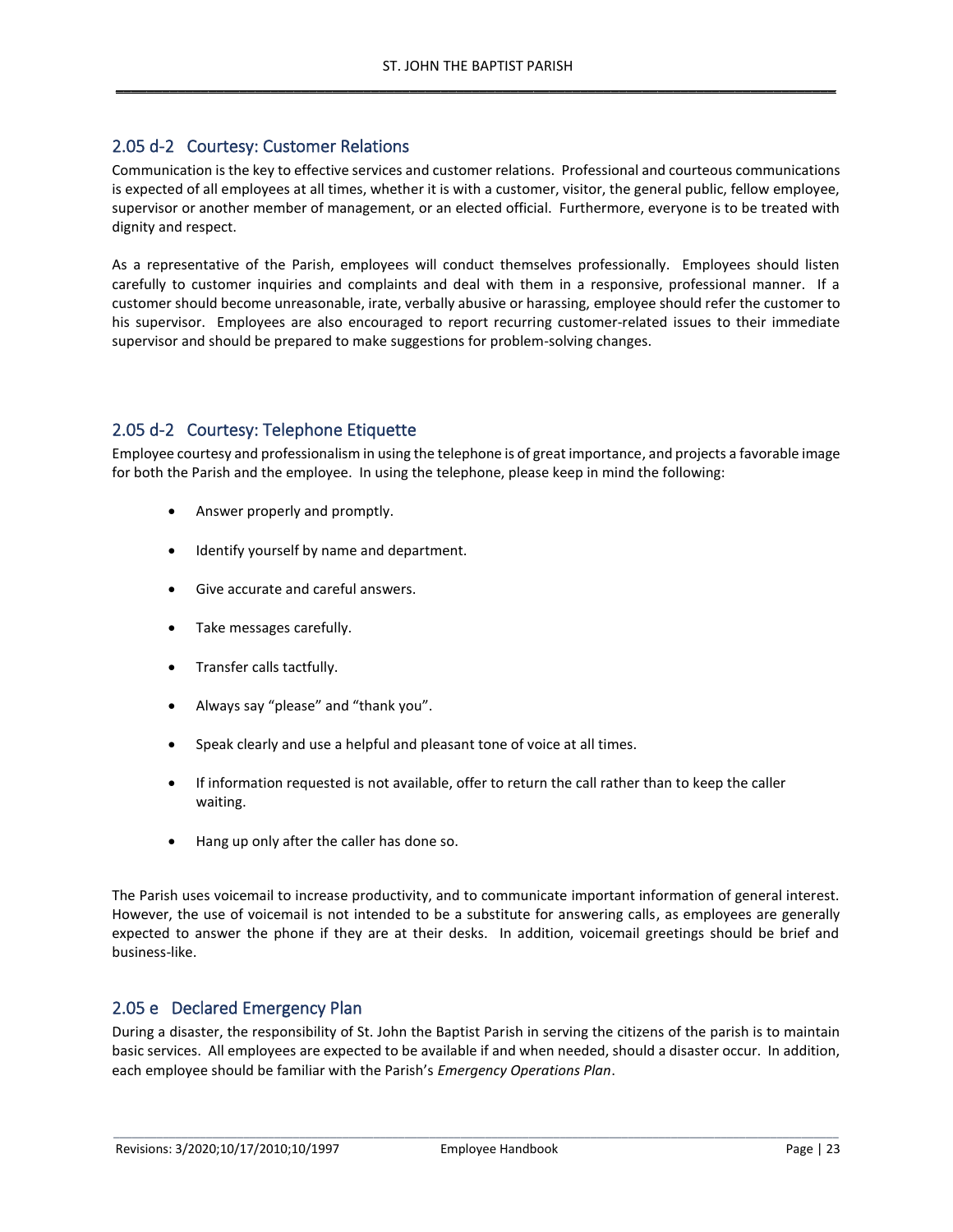When the Parish President authorizes the activation of the Disaster Plan, all departments are to initiate their specially assigned duties. The plan will be updated, republished periodically by the Emergency Operations Center (EOC) and available upon request from each Department Head or manager.

#### 2.05 f-1 Drug-Free Workplace

St. John the Baptist Parish is a Drug-Free Workplace, and as such this is the Parish's *Statement of Policy on Drug Abuse*.

It is the determined policy of the Parish to take all responsible steps to provide safe and healthful working conditions for our employees. Our employees are our most valuable resource, and the Parish will not knowingly tolerate threats to their health and safety. Drug and alcohol abuse are such a threat, and also can imperil public safety and security. Employees have the right to work in an environment free of the dangers of drug and alcohol abuse, and the Parish has the duty to ensure that the security of the court system is protected and the right to require that our employees be law-abiding. Therefore, the on-the-job or off-the-job use of illegal drugs and of abusive quantities of prescription drugs, and the unlawful manufacture, distribution, dispensation, possession, or use of a controlled substance at any time on Parish property, are strictly prohibited. In addition, except where specifically authorized, the use, possession, or transportation of alcoholic beverages on Parish's premises is also prohibited. Violation of this policy will result in discipline, up to and including discharge. This policy is applicable to all employees of St. John the Baptist Parish.

All employees may be subjected to drug testing and/or alcohol testing as a result of accidents, near-accidents, workplace incidents or reasonable suspicion of drug abuse or alcohol abuse. As a protection to our employees, drug testing will be performed in accordance with any applicable federal regulations or state law. Appropriate action will be taken to provide for confidentiality of test results.

It is a condition of continued employment that all employees consent to and abide by the terms of this policy, and consent to testing for drugs and alcohol. Further, employees as a condition of continued employment must report any conviction under any criminal drug statute for violations occurring on or off Parish property while conducting Parish business, as provided for in the federal Drug-Free Workplace Act of 1988.

As a condition of and additional consideration for continued employment for an indefinite term, employees are required to acknowledge receipt, reading, and understanding of this policy statement, which is signified by the signing of acknowledgement of the employee handbook.

In accordance with *Ordinance 94-66*, employees shall not possess or ingest any narcotics, controlled dangerous substances or designer drugs while on the job or on duty unless prescribed by a physician licensed to practice medicine, nor report to work under the influence of drugs or alcohol. Employees are subject to random drug testing (if applicable per *Ordinance No. 06-66*), drug or alcohol testing for cause or post-accident during the course and scope of employment with the Parish. Employees should refer to Ordinance No. 06-66 and 94-66 for additional information pertaining to the Parish's substance abuse policy.

#### 2.05 f-2 Drug Testing Policies and Procedures

#### i. Purpose

In accordance with the above Statement of Policy on Drug Abuse (the "Policy Statement") promulgated by the Parish of St. John the Baptist Parish to all of its employees, this will describe the policies and procedures that the Parish will follow in administering its drug testing program for its employees. Any violation of the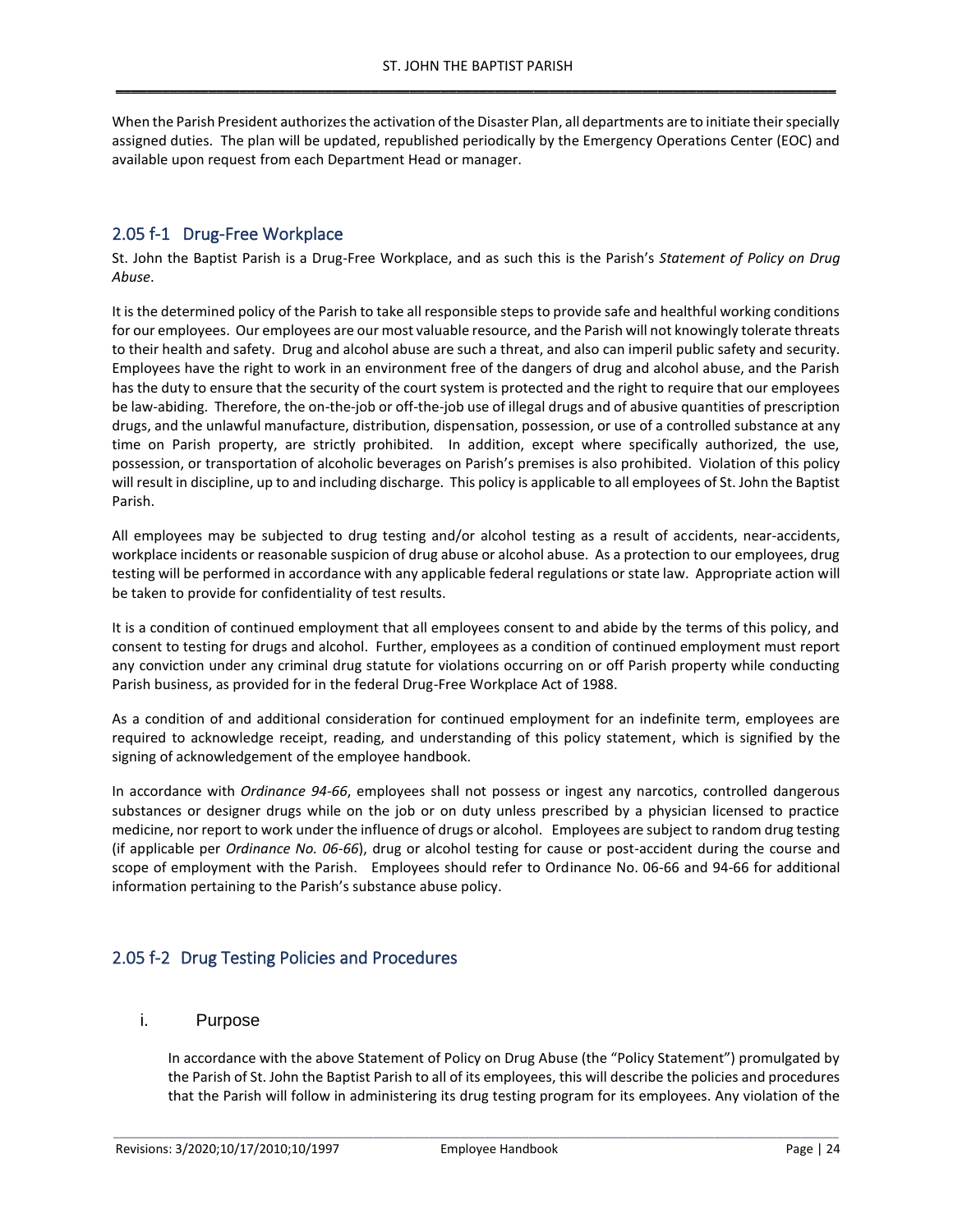Policy Statement by any employee will be cause for appropriate discipline, including termination of employment and, where appropriate, referral to law enforcement agencies.\*\*

#### ii. Types of Drug Testing

The type and extent of drug testing done by the Parish will comply, at a minimum, with all requirements made by any applicable governmental regulations. However, because of the Parish's commitment to maintaining a drug-free workplace, the Parish will exercise its right, of its own volition, to test more extensively than required by governmental regulations.

The following types of drug tests will be performed:

- A. Post-accident. As soon as possible but not later than twelve hours after any accident that causes any substantial injury or damage to persons or property or any near accident that could have caused such injury or damage, drug and alcohol test will be required of all employees whose performance cannot be completely discounted as a contributing factor to the accident.
- B. Random. The Parish maintains the right to institute random drug testing of all employees occupying safety/security-sensitive positions.
- C. Reasonable suspicions. When two supervisors (including department heads) agree that there is a reason to suspect that an employee may be using a prohibited drug or may have used alcohol in violation of the policy statement, the employee shall be tested for drug and/or alcohol use. These decisions must be based upon a reasonable belief that the employee has exhibited one or more specific, contemporaneous, physical, behavioral, or performance indicators of probable drug use.
- D. Return-to-duty. Any employee who has taken an unpaid leave of absence to enter rehabilitation for drug use or alcohol abuse may not return to duty until he or she has passed a drug test and has been cleared for work by a medical practitioner; such employee shall also be subject to unannounced follow-up testing for up to sixty (60) months after return to duty.

#### iii. Drugs for Which Testing Will be Done

Drug testing by urinalysis of all types listed hereinabove shall be performed for all of the following classes of drugs: marijuana, opioids, cocaine, amphetamines, and phencyclidine. Where testing is performed postaccident or as the result of possible suspicion, other controlled substances may be tested.

Samples of saliva shall be used for screening for presence of alcohol. Samples of blood shall be used for confirmation of blood levels.

#### iv. Methods and Procedures

All drug testing will comply with La. R.S. 23:1601.10 and/or La. R.S. 23:1081 and/or La. R.S. 49:1001 et seq and/or government regulations, if and when applicable. The Parish will inform the employee where to go to have such a drug test administered.

<sup>\*&</sup>quot;Referral to law enforcement agencies" will only be for violations of the Policy Statement other than a positive drug test, such as unlawful distribution of illegal drugs. Drug tests are administered to promote safety and security by deterring drug use, not for law enforcement purposes. La. R.S. 49:1012(A) prohibits, among other things, the use of employment drug test results in criminal proceedings against the tested employee.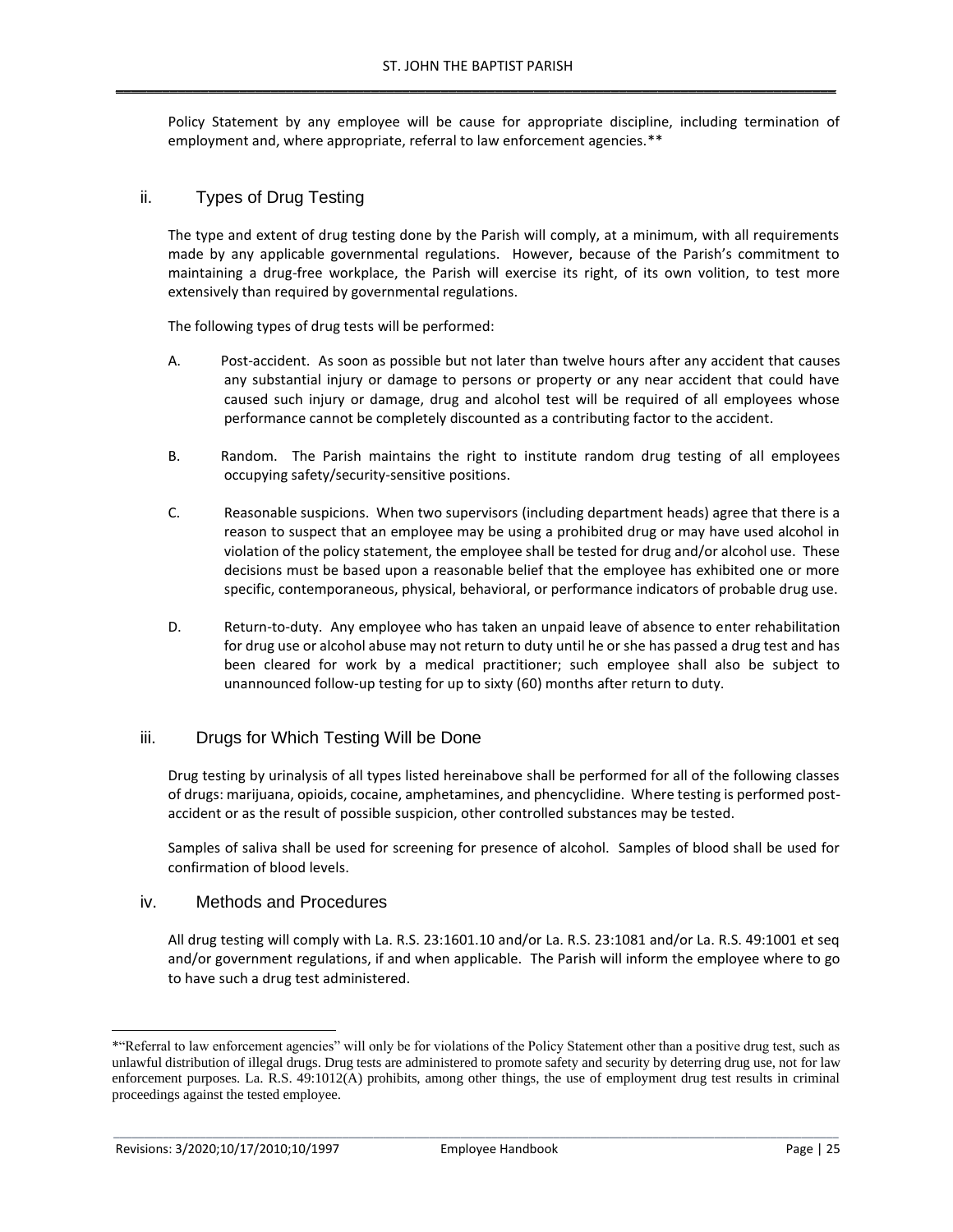#### v. Consequences of Drug Testing Violation

Any employee who fails a drug test; that is, any employee whose drug test is reported, as a confirmed positive by the third-party testing center, shall be subject to disciplinary action, up to and including discharge. Any employee refusing to consent to testing, or to submit saliva, urine, or blood sample for testing when requested by management in accordance with these Policies and Procedures, shall be subject to immediate discharge for violation of the Parish's policy. Attempted or actual substitution or adulteration of samples shall be equivalent to refusal to submit to testing, and shall be grounds for immediate discharge, as a violation of the Parish's policy. However, if in the sole discretion of the Parish it is decided that sufficient doubt exists respecting the source of adulteration or the fact of substitution of the sample, the Parish may offer the employee an opportunity, without advanced notice, to provide a new sample in front of a witness of the same gender. If the re-test is negative, then the employee may be allowed to return to work, will be subject for sixty months thereafter to frequent testing, with witnessed specimen collection and without advance notice.

#### vi. Confidentiality of Test Results

The Parish will maintain procedures to provide for confidentially of all results of drug and alcohol test of employees and applicants. Only the Director of Human Resources or those specifically designated by him as having a need to know the results, and the affected employee, shall have access to information concerning results of alcohol and drug testing of the employee or applicant. Test results shall be kept separate from all other personnel files. Release of test results to any other person or agency shall be done only with the written consent of the affected employee, or in compliance with La. R.S. 49:1012(A), which forbids any release of test results unless, for instance, the affected employee brings an action against the employer in which the test results are relevant (such as actions under Worker's Compensation, unemployment compensation, or personal injury law).

All employees and applicants are hereby reminded that, if they choose to reveal any information whatsoever concerning their alcohol or drug testing results to anyone, the employee or applicant will be solely responsible for any compromise of confidentiality.

#### vii. Record-Keeping

Where more stringent requirements for record keeping are made by applicable governmental regulations, those requirements shall be complied with; otherwise, the following shall be the retention periods for records generated pursuant to drug testing:

- (a) Records showing the collection procedures followed 3 years.
- (b) Records of confirmed positive drug test, including the type of test failed (for instance, postaccident), the job title of the employee, the illicit drug reported by the test result, the disciplined imposed upon the employee, and the age of the employee – 5 years.
- (c) Negative drug test results 6 months.
- (d) Records of the numbers of employees subjected to each type of testing 5 years.

#### viii. Notification of Employees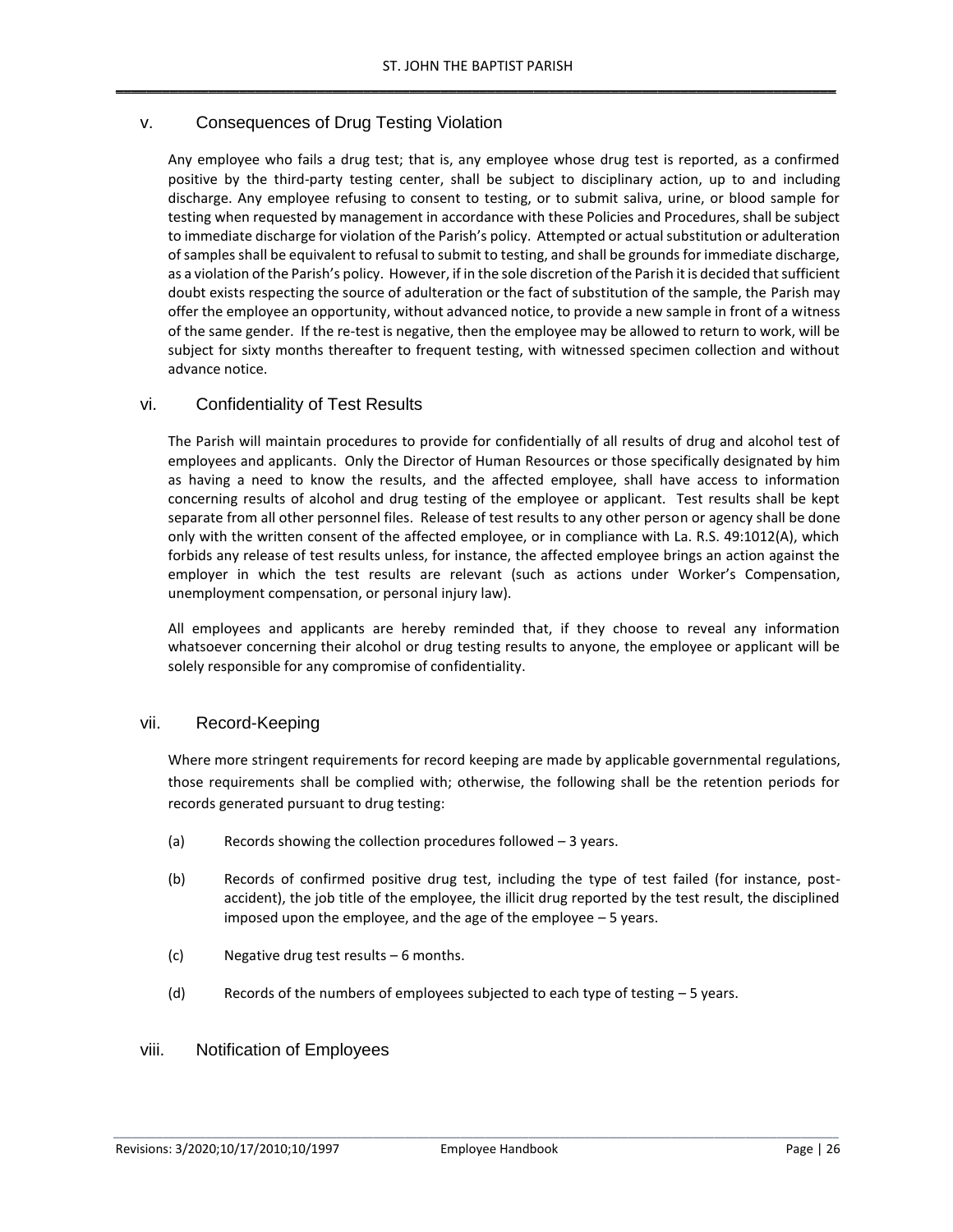As a condition of and additional consideration for continued employment for an indefinite term, employees are required to acknowledge receipt, reading, and understanding of this policy statement, which is signified by the signing of acknowledgement of the employee handbook.

#### 2.05 g Communications Systems (Computer, Email, Text and Internet Use)

#### i. Purpose

To ensure that St. John the Baptist Parish communication resources are used responsibly and productively, the Parish has established the following guidelines for the computers/tablets/I-Pads ("communication systems") the Parish provides for employee use, internal and external electronic mail (e-mail), and Internet access. These guidelines do not take precedence over any state or federal laws or other Parish policies regarding confidentiality, information dissemination, or standards of conduct.

#### ii. Terms of Use

- Every user has a responsibility to maintain and enhance the Parish's public image and to use the Parish's communication systems in a productive manner. All communication systems must be used in compliance with applicable statutes, regulations, and the Parish's policies including those that require a work environment free from discrimination and harassment. Employees are expected to use common sense and sound judgment to avoid any communication which is disrespectful, offensive or illegal.
- The Parish, as provider of access to communication systems, reserves the right to specify how the Parish's network resources will be used and administered to comply with this policy. Message content sent from Parish communication systems reflects the Parish's image, both positively and negatively. Employees may be subject to disciplinary action for using these resources in a manner other than for the intended purposes.
- All communication services and equipment, including but not limited to mail, electronic mail (e-mail), Intranet, Internet access, telephone systems, cellular phones, facsimiles, instant messaging, online services, personal computers, computer files, computer networks, video equipment and tapes, voice mail, and bulletin board, and all messages transmitted or stored by them, are the sole property of the Parish and are to be used primarily for business purposes.
- Employees are prohibited from installing their stjohn-la.gov email addresses on their personal handheld device or cell phone without prior written permission from the Chief Administrative Officer.
- Access to electronic communication equipment and resources (i.e. computer usage, email, personal handheld devices, etc.) and all privileges therein may be removed or restricted by the Parish immediately upon an employee's suspension, discharge, or notice of resignation.

#### iii. Confidentiality

- Users of computer and telephonic systems should presume no expectation of privacy in anything they create, store, send, or receive on the computer or telephonic systems.
- The Parish reserves the right to monitor, restrict, and/or access communications usage and content.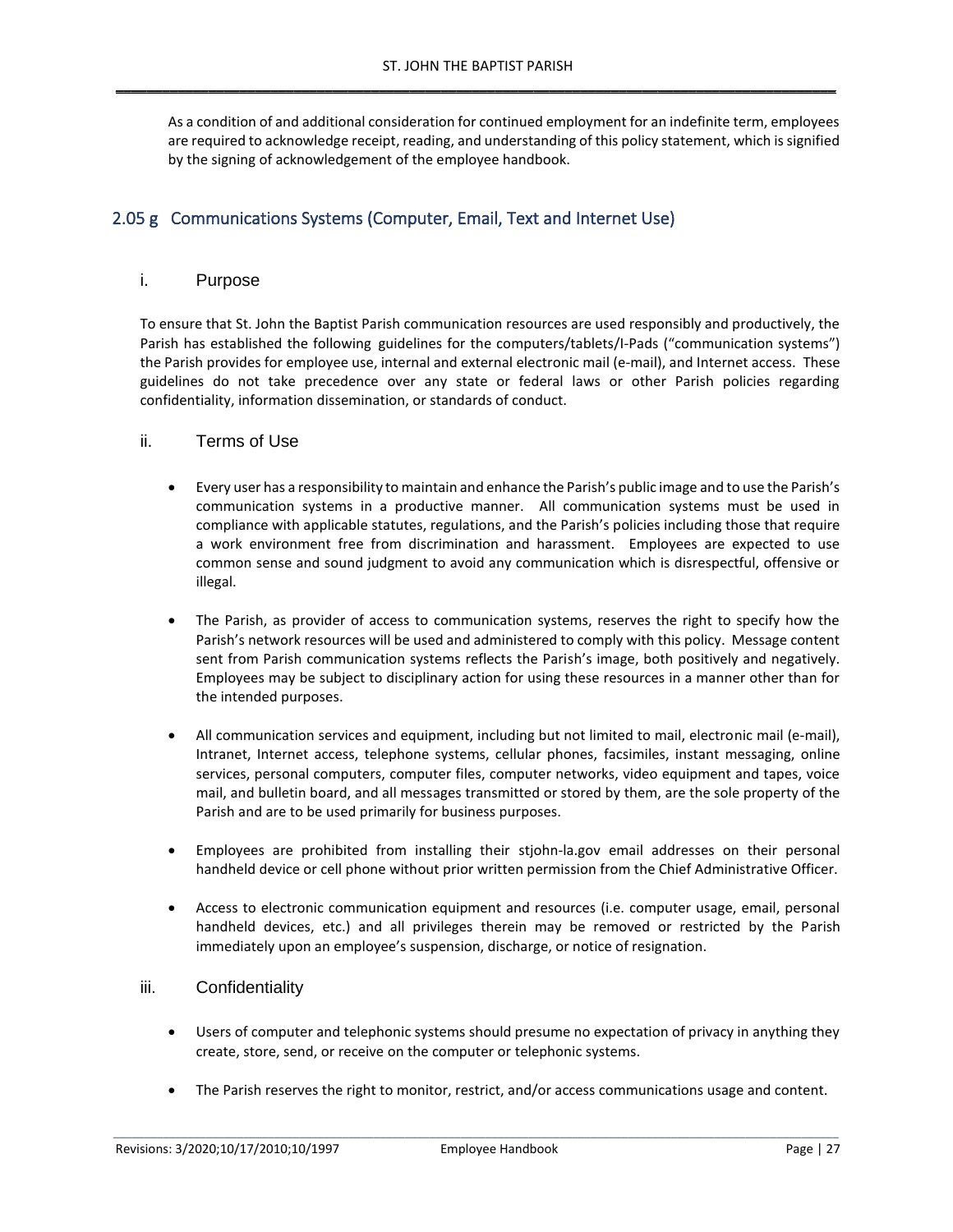• Electronic records are public records subject to the Louisiana Public Records Act, with limited exceptions. There are also other legal issues related to email communications. In general, email is subject to discovery. As such, employees should conduct their business in a professional manner, and it is recommended that personal information not be transmitted through the Parish's communication systems. Likewise, employees should bear in mind that e-mail messages may remain part of the Parish's business records long after they have been supposedly deleted.

#### iv. Personal Use

Incidental personal use is secondary and should not interfere or conflict with business use or job performance, nor incur financial charges by the Parish. An employee will be held financially responsible for charges incurred by the Parish resulting from his personal use (i.e. long distance calls, special greetings, special ring tones, postage, receipt of pictures, text messages, etc.), and will be subject to disciplinary action.

#### **v.** Conditions of Use

- The Parish reserves the right to restrict access to any data source if/when, in its sole discretion and after appropriate review, the Parish determines such a source to be problematic. These restrictions do not constitute an implication of approval of other non-restricted sources.
- The information sources available via the Internet are worldwide and constantly growing in kind and number. It is not possible for any organization to fully manage the types and content of information accessed by its systems and users. Without exhausting all of the possibilities, the Parish's communication services and equipment, including but not limited to Internet access and e-mail system, are not to be used in any of the following ways:
	- $\circ$  To communicate the Parish's official position on any matters, unless specifically authorized to make such statements on behalf of Parish.
	- o To harass, intimidate, bully, or threaten another person.
	- o To access or distribute obscene, profane, sexually suggestive, pornographic, abusive, libelous, racially or culturally offensive, demeaning or defamatory material or otherwise inappropriate written, recorded, or electronically transmitted messages. This same standard applies to an employee's desktop screen saver or wallpaper.
	- $\circ$  To distribute copyrighted materials not authorized for reproduction or distribution.
	- o To impersonate another user or mislead a recipient about sender's identity.
	- $\circ$  To access another person's e-mail, if not specifically authorized to do so.
	- o To bypass the systems' security mechanisms.
	- o For spam (unsolicited bulk email) or to send or post chain letters.
	- o To send messages of a political or religious nature.
	- o For personal solicitation.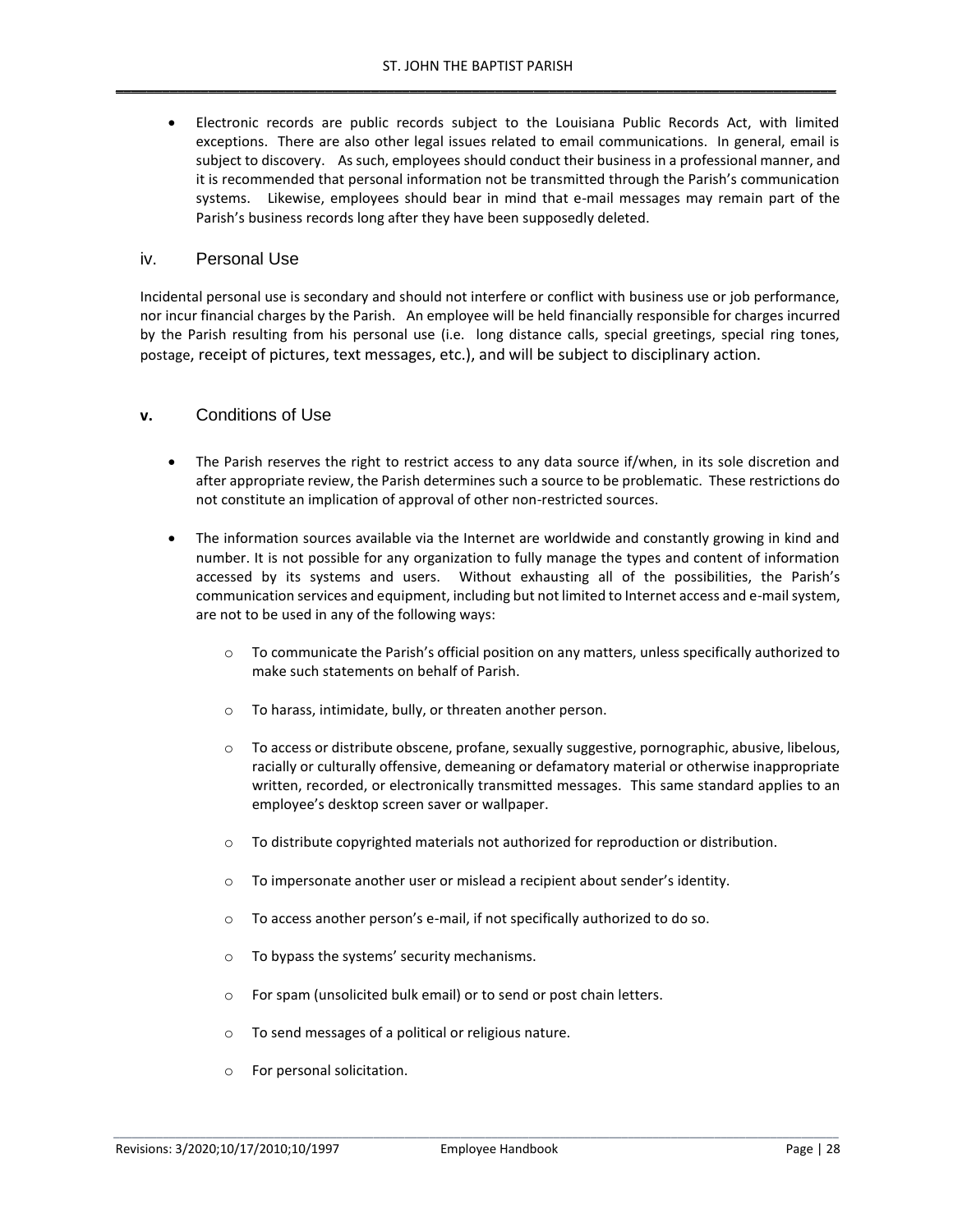- $\circ$  To communicate confidential Parish information to unauthorized individuals within or outside the Parish service.
- o To make unauthorized attempts to access data or break into any Parish or non-Parish system.
- $\circ$  Employees may not intentionally tamper with the computer system or network or circumvent any system that provides privacy or security protection.
- o For theft or unauthorized copying of electronic files or data including documents, photographs, and music or video files.
- o For any purpose which is illegal, against the Parish's policy, or contrary to the Parish's best interest.
- Employees should not use email, instant messaging services, facsimiles, cellular telephones, or any other non-secure communication system to communicate confidential information.
- Employees should ensure that no personal correspondence appears to be an official communication of St. John the Baptist Parish. Employees may be perceived as representatives of the Parish and, therefore, damage or create liability for the Parish. All outgoing messages, whether by mail, facsimile, e-mail, Internet transmission, or any other means, should be accurate, appropriate, and work-related.

#### vi. Applicability

This policy is applicable to all active employees within the Parish. Violation of this policy will subject the employee to discipline, up to and including termination.

#### 2.05 h Driver's License and Driving Record

Employees whose work requires the operation of a Parish vehicle (or personal vehicle in which Parish business is conducted) must present and maintain a valid driver's license and a driving record acceptable to the Parish's insurer. Employees may be asked to submit a copy of their driver's license to the Parish from time to time.

Employees are responsible for reporting any changes to his driving record and privileges to his supervisor immediately. Failure to do so may result in disciplinary action, including dismissal.

#### 2.05 i Dress Code, Uniforms and Personal Appearance

St. John the Baptist Parish employees will dress professionally and exhibit a clean and neat appearance during work hours and work-related activities. It is the policy of the Parish that employee attire shall be appropriate to the duties of the position, to the safety of the employee and other individuals, and to the probability of public contact. The personal appearance, grooming, and personal hygiene of employees contribute significantly toward the public impression of the Parish. Clothing/uniforms must be neat, clean, and appropriate for professional work and the image that St. John Parish must project to its customers, visitors, and the public.

Employees should take extra care to ensure that personal hygiene does not constitute a health or safety hazard to others or cause disruption in the workplace. Further, because of working in close proximity to co-workers, employees should be considerate of their co-workers when applying perfumes, colognes, and after-shave lotions or when using fragrances (e.g. hand lotions, potpourris, air fresheners) within the workplace.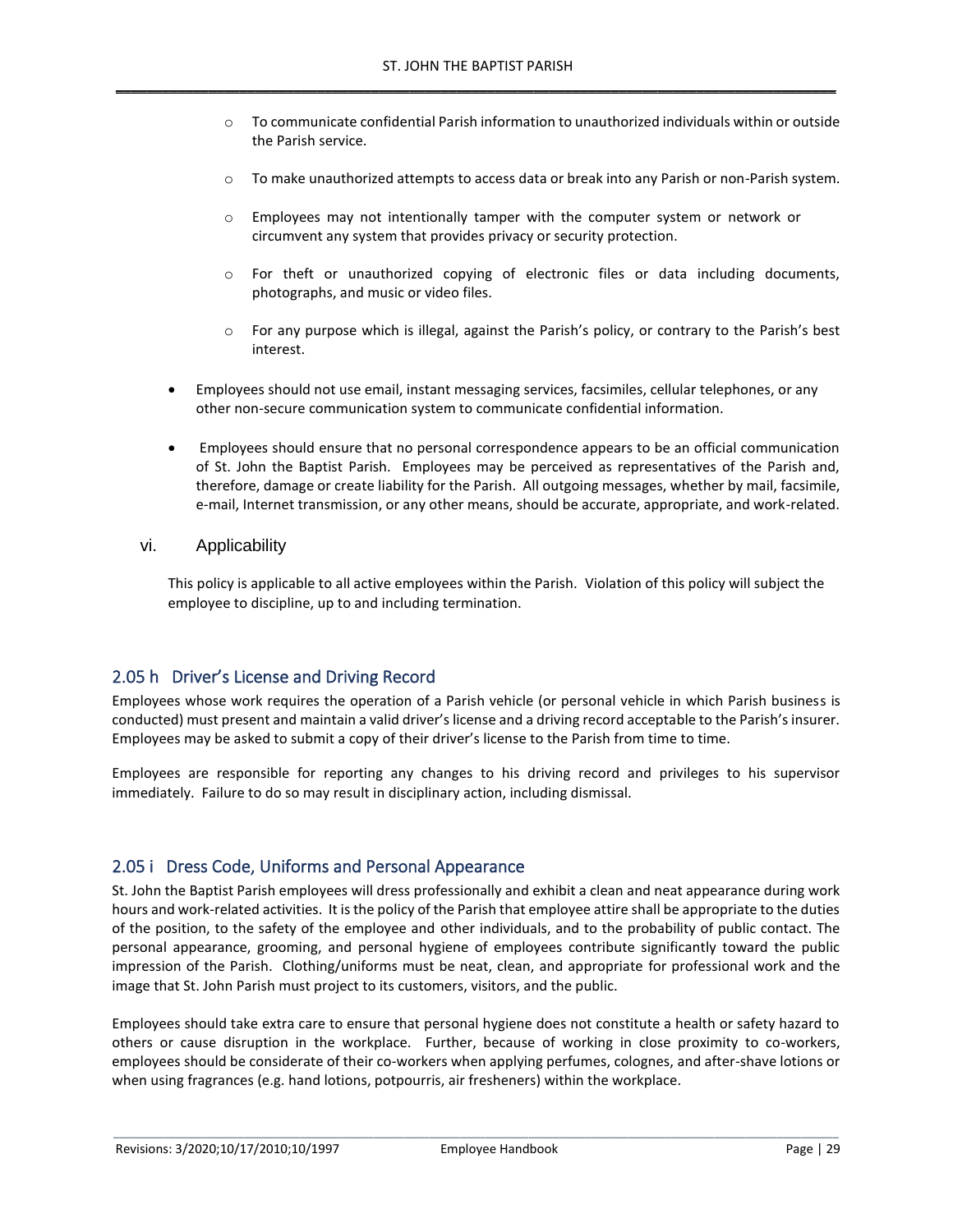The following outlines the basic dress code and uniform policy of the Parish.

#### Uniforms

Some employees of the Parish are expected to wear uniforms, which are provided and maintained by the Parish. Employees are reminded that when in uniform they are representing the Parish and must project a favorable and professional image when doing so. Employees in uniform are expected to wear shirts buttoned and tucked.

Employees are encouraged not to wear their uniform when off duty. However, if off duty and still wearing a uniform, employees are expressly prohibited from:

- Consuming alcoholic beverages in public;
- Entering establishments such as bars, nightclubs, or casinos; and
- Engaging in unlawful conduct.

#### Non- Uniforms

Employees not required to wear uniforms, such as office staff and warehouse personnel, shall not wear suggestive attire or athletic clothing, or similar items of casual attire that do not present a professional appearance. Hairstyles, clothing, footwear, and jewelry shall conform to the best business and professional standards. Fingernail length should not impede or affect work performance.

Department Heads may make exceptions and allow for casual attire for office staff whose duties occasionally require field assignments which would make casual work apparel more practical for such assignments.

#### Dress-Down Days

Participation in dress down day casual wear is a privilege and strictly optional. For office staff, jeans may be worn on Fridays, which has been designated a "casual dress day". When a Parish holiday is observed on a Friday, casual attire may be worn on the preceding Thursday.

On dress-down days, the dress code is suspended. However, the following special rules shall apply:

- Dress shoes/dress sandals with open toes or dress mule-type shoes are permissible; however, flip flops, slippers, tennis shoes, or other similar types of casual footwear should not be worn.
- In addition, miniskirts, "spaghetti-strap" or halter tops (unless worn underneath a jacket, sweater, or blouse), t-shirts, shorts, sweatshirts, clothing with holes or frayed hems, and baseball caps shall not be worn.

#### Pregnancy Dress Code

An employee who, due to pregnancy, must wear maternity clothing shall nonetheless be subject to the dress-code rules, and is expected to maintain a professional appearance.

#### Exceptions

An employee with a medical condition or a disability that may interfere with a dress-code requirement may seek a waiver from the Department Head and the Director of Human Resources. The Parish may require appropriate documentation according to his discretion in considering a waiver request. Medical certification may be requested up to every 3 months to continue the exemption. When the medical condition has been resolved, he must return to the policy outlined above.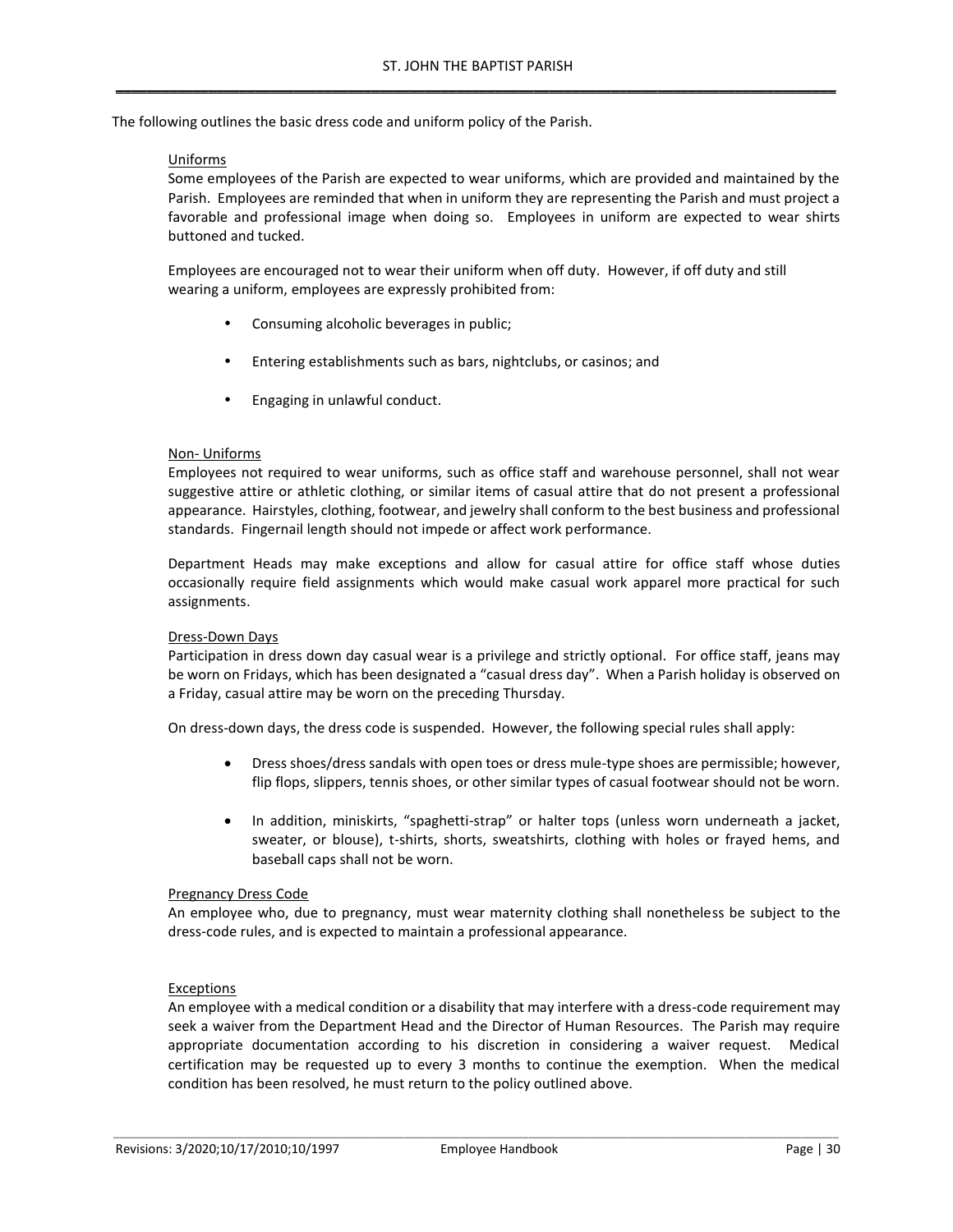If in doubt as to appropriate apparel, employees should consult their supervisor before wearing it to work. While the decision on dress is a personal choice by the employee, the employees' Department Head will make the final decision as to whether the dress is appropriate for the work environment, and the Parish reserves the right to determine extremes in style. Employees in violation of the dress code may be sent home to correct the infraction and disciplinary action may be taken. Non-exempt employees (those subject to the minimum wage and overtime requirements of the Fair Labor Standards Act) will not be compensated for any work missed because of failure to comply with this policy.

#### 2.05 j Falsification of Public / Official Documents

As public employees, everyone should be mindful that their signature has consequences. It signifies agreement with and certifies accuracy of the information. Knowingly signing or submitting a document that contains false information or misrepresentation is a severe violation of the Parish's work rules and any applicable state and/or federal laws.

Official documents include, but are not limited to, personnel forms, evaluation forms, position descriptions, leave slips, time and attendance records, purchase requisitions, incident/accident reports, travel reports and expenditures or other financial reports, as well as reports to state and federal agencies filed in relation to work, grants, etc.

Violations can subject offender to disciplinary action, up to and including termination, as well as legal action in accordance with applicable laws or statutes.

#### 2.05 k Maintaining Licenses / Certifications

All employees who perform work that requires licensure or certification are held responsible for presenting those credentials during the pre-placement process and for maintaining those credentials after being hired. The Parish will allow for paid time off to take required courses or testing. Any classes that are job rather than license specific may be paid for by the Parish. Failure to maintain credentials, falsification or misrepresentation of credentials may result in change of position or termination. It is the responsibility of the employee to provide proof of licensure/certification to appropriate Parish personnel when received. The Parish reserves the right to conduct period checks or verifications of licenses or certifications.

#### 2.05 l Management and Employee Lines of Communication

Open communication between management and employees is vital for effective operation of the Parish. St. John Parish management strives to keep its employees informed of matters and encourages them to voice their opinions and concerns. Department meetings, bulletin boards and email are used to inform employees of items of general interest as well as specific items pertaining to their jobs. Employees should review bulletin boards daily for pertinent Parish or departmental information.

#### 2.05 m Removal of Parish Records

i. Purpose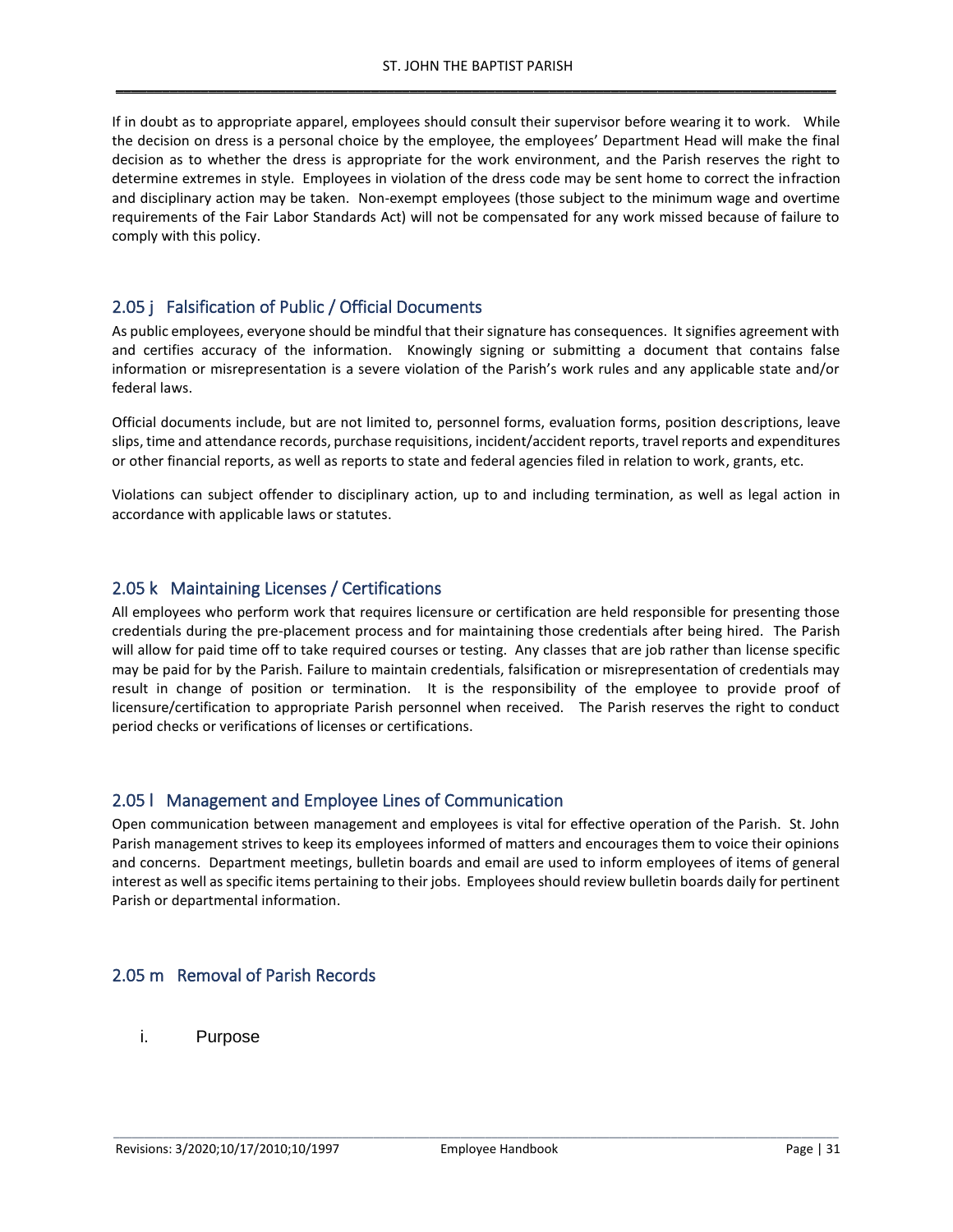In an effort to protect, conserve, and ensure the proper use of Parish records, it is the policy of the Parish that no employee shall move, or cause to be moved, any record from the officially designated worksite, without specific written authorization from the Department Head.

Note: This policy is not intended to violate an individual's right to information under the Louisiana Public Records Act.

- ii. Definitions
	- a) Record All documents, papers, letters, books, drawings, maps, plats, photographs, magnetic or optical media, microfilm, microphotograph, motion picture film, or other document or any other material, regardless of electronic, physical form or characteristic, generated or received under law or in connection with the transaction of official business, or preserved by the Parish or political subdivision because of other informational or legal value.
	- b) Officially Designated Worksite The location at which Parish business is conducted (either the usual place of business or some off-site location when on official business).
	- c) Written Authorization Approval granted in written form by the appropriate Department Head.

#### iii. Procedures

- In order to obtain authorization to remove a record from the officially designated worksite, a written request shall be submitted to the appropriate Department Head, through the employee's supervisor, prior to the intended removal. The request shall contain the following information regarding the record: description, destination, reason for utilization, and projected time of return.
- After determining the appropriateness of the request, the Department Head shall signify in writing, approval or denial; and return the document to the requestor's supervisor. The supervisor will immediately forward the document to the requestor.

#### iv. Applicability

All employees except for Department Heads, Directors and Administrators and the Parish President.

#### 2.05 n Basic Workplace Safety Procedures and Policies

#### i. Purpose

The Parish recognizes its responsibility to establish a policy in the interest of accident prevention. Although it may not be possible to eliminate all accidents, most on-the-job injuries CAN be prevented. Our goal is to create a zeroinjury environment. To assist in achieving this goal, we have developed formal safety practices and guidelines. This policy alone cannot prevent accidents or replace the commonsense approach to safety we expect of all employees. Complete commitment by management and a dedicated workforce are essential for an effective safety program.

Our Parish has the responsibility to comply with federal, state, and local safety rules and regulations. We therefore require that all supervisors, department heads, and employees take a serious interest in the prevention of accidents and losses due to unsafe conditions or actions.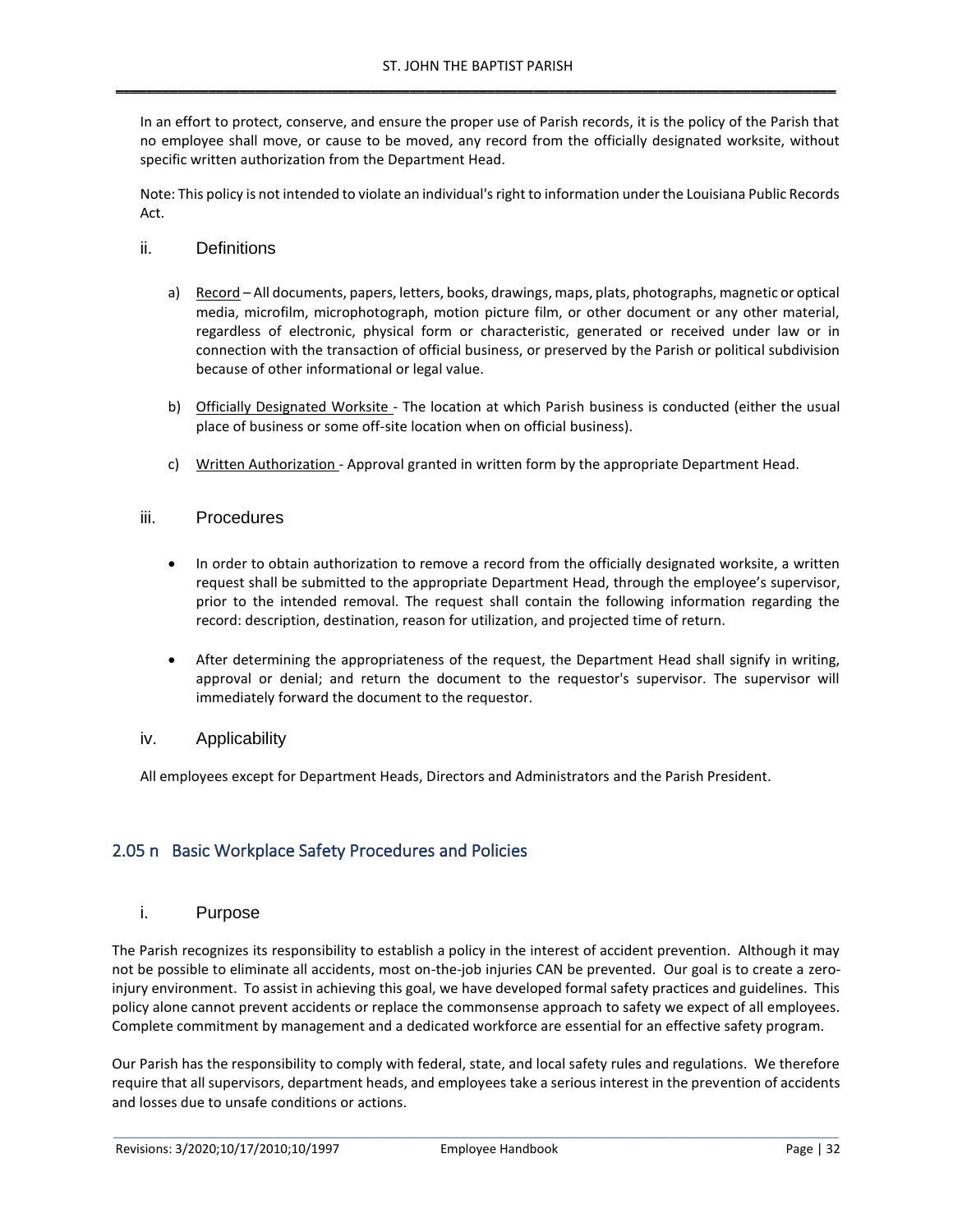#### ii. Responsibilities for Safety Management

#### **Safety Committee**

The Safety Committee, comprised of employees and managers of various departments, oversees the Parish's safety policies and procedures and maintains a *Safety Manual*. Sound judgment and safe practices must be exercised in the work habits of all employees.

#### Supervisors

Supervisory personnel are responsible for the instruction of personnel under this policy. Training of supervisors will address proper procedures, safe work methods, corrective measures, hazard elimination, and accident prevention. The supervisors will in turn enforce the established safety program. It shall be the duty of every department head, under the directions of the supervisor, to train new and existing employees regarding the proper safe method of carrying out the assignments of their jobs. Instruction shall include the safety rules and what to do in the event of an accident or emergency. Supervisors will not permit safety to be sacrificed for any reason.

#### Employees

It is the responsibility of all employees to follow the guidelines outlined in this policy and to report all accidents, injuries, deficiencies, and safety violations to their supervisor, or the supervisor's designee in the absence of the supervisor. Failure to obey these safety rules could result in serious injury and will lead to disciplinary action which may result in termination.

All employees are responsible for ensuring that they understand and comply with all Parish safety rules, regulations, and procedures, and are responsible for:

- Being familiar with all safety and health procedures relevant to their job duties;
- Inspecting their work area periodically;
- Identifying conditions that are recognized as being unsafe; and
- Reporting accidents/incidents and injuries to their supervisor immediately, no matter how slight

Unsafe working conditions and the need for maintenance and repair of vehicles or equipment must be immediately reported to management. Employees concerned about the possible safety of a work assignment should talk to their supervisor before performing the task. No one has to perform an unsafe act. Employees should report to their supervisor or the Safety Committee all observed safety and health violations and potentially unsafe conditions. Employees are encouraged to submit suggestions to the Safety Committee concerning safety and health matters.

New hires should be oriented to the safety regulations within their department on their first day of work.

#### iii. General Safety Rules

The goal in establishing safety rules is to keep personnel free from injury which causes pain, suffering, and lost pay. The Parish is constantly striving to protect employees from being injured while performing their duties. Accidents can be prevented with everyone's cooperation. Employees must learn and understand the established safety procedures to perform their work in a safe manner.

To prevent accidents, each employee is expected to obey these rules of safety:

● Immediately report all accidents and incidents to your supervisor, or supervisor's designee, regardless of severity.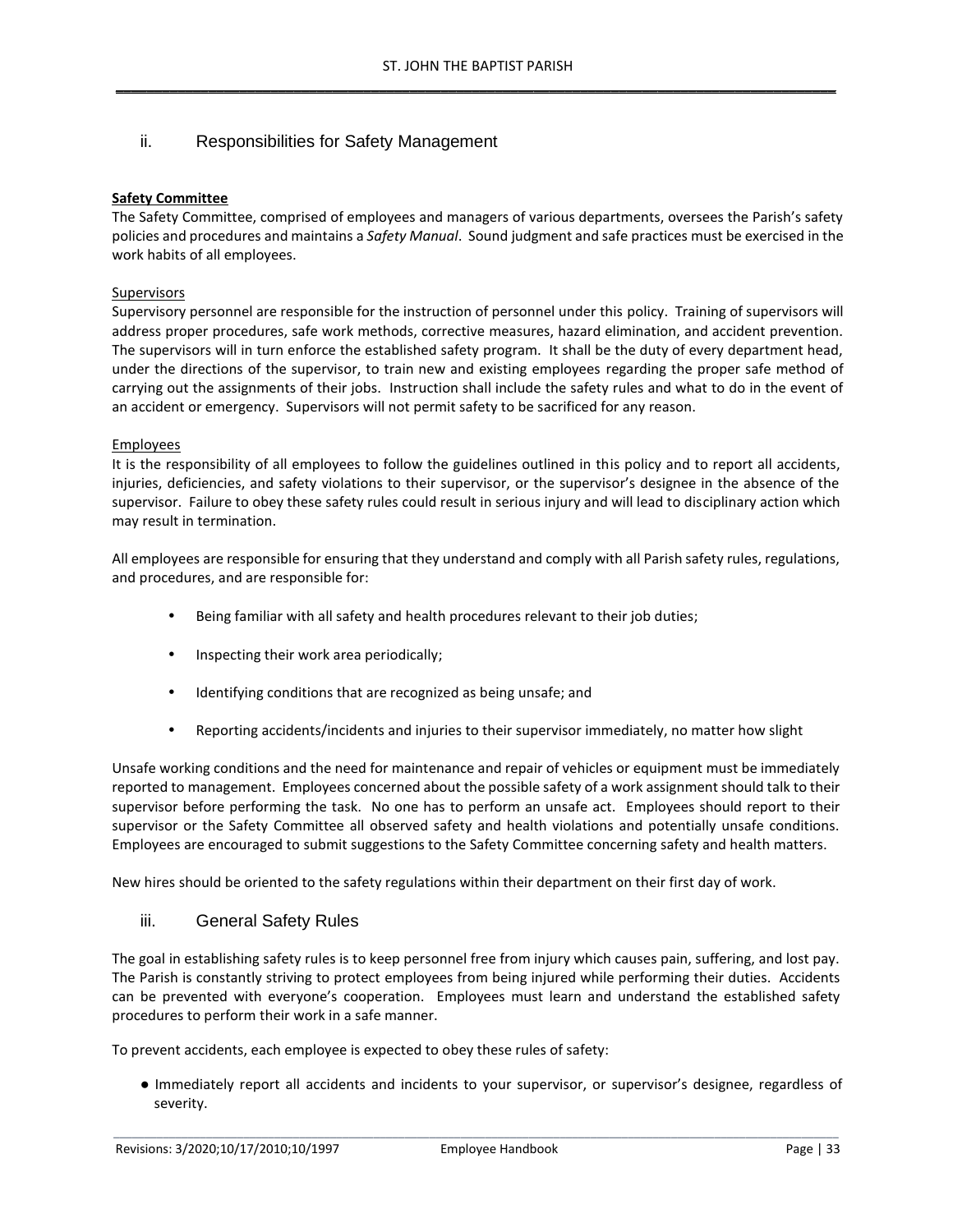- Maintain housekeeping of immediate work premises at all times. Keep equipment, tools, materials, and work areas clean and orderly.
- Personal protective equipment will be worn when required. Back supports and safety glasses will be supplied where needed.
- Walk—never run—within the work premises except in extreme emergencies.
- Learn to lift the right way. Ask for help if needed.
- Disorderly conduct, including fighting or horseplay, is prohibited. No employee shall threaten, intimidate, or interfere with others while on the work premises. Cursing is prohibited.
- Safety policies must be followed. The committing of negligent or careless acts, which result in personal injury to others or property damage to office or customer's property, is grounds for disciplinary action.
- Possession of a weapon on work premises is strictly prohibited and is cause for immediate termination of your employment. Incidents of this nature will be reported to court security.
- Sleeping or appearing to be asleep during work hours is strictly prohibited.
- Safety meetings will be scheduled for each department as supervisors assess the need for same. Attendance at safety meetings is required.
- Perform tasks in a safe manner and at a safe pace. Do not take short cuts.
- Never jump on or off moving equipment or machinery.
- Do not use boxes, racks, or chairs to access material out of reach.
- Do not leave your work area without authorization from your department head or supervisor. Never leave running power equipment unattended.
- Use designated ramps, stairs, walkways, ladders, and roads to access/egress work areas. Use handrails on stairs and stay within properly marked aisles.
- Report to work well rested, mentally and physically fit to perform duties.
- Removal of equipment safeguards or tags is prohibited.
- Insubordination or deliberate refusal to comply with reasonable requests will not be tolerated.
- Do not throw or drop tools or materials.
- Theft or unauthorized removal of material from the work area is not allowed.
- The use of designated sanitary facilities is required.
- Know the location of first-aid kits, fire alarms, fire extinguishers, and emergency phone numbers.
- Inspect all tools, equipment, and vehicles before beginning work. Report or replace all defective parts.
- Smoking is strictly limited to designated areas only.
- Vehicles and equipment are to be operated only by those authorized as a result of their knowledge, training, experience, and proper licensure.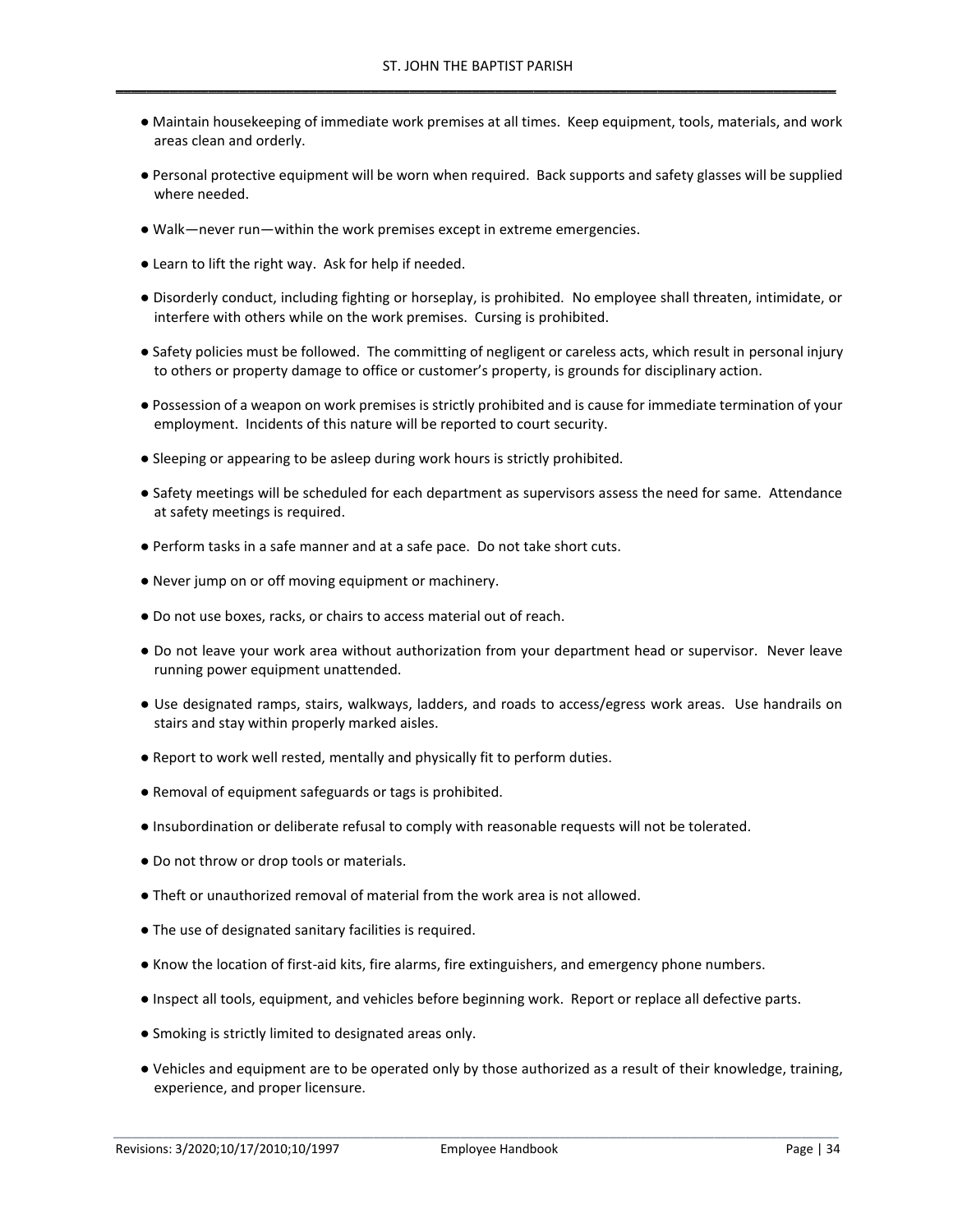- Seatbelt usage is required, in accordance with state law, for all employees and their passengers when traveling in any vehicle while conducting Parish business. This applies to travel in a vehicle owned or leased by the Parish, a rental vehicle or privately-owned vehicle being operated during the course and scope of Parish employment, regardless of whether the employee is compensated for the use of his vehicle.
- Employees are discouraged from using a cell phone (personal or Parish owned) while driving or operating equipment. Employees with hands-free devices on the phones may engage in brief conversations while driving only if necessary and only in accordance with state and local laws. However, if a call is going to be lengthy or intense, if driving conditions are poor or traffic is heavy, if employee does not have a hands-free device, or if phone use will involve reading or sending text or email message(s), the employee must park the vehicle (or equipment) before using the phone. He should find a proper parking space as opposed to stopping on the side of the road, with exceptions being for emergencies such as an accident or breakdown. This applies to whether the vehicle is owned or leased by the Parish, a rental vehicle or privately-owned vehicle being operated during the course and scope of Parish employment, regardless of whether the employee is compensated for the use of his vehicle.
- Hazardous or toxic material handling must comply with all laws, rules, and regulations concerning its safe handling and disposal, as published by the manufacturer and governmental agencies having jurisdiction over such matters. Employees should consult their supervisors for full details, including Material Safety Data Sheets (MSDS), container labeling, and training information regarding exposure to and handling of such materials.
- Some jobs may have additional safety guidelines that are established for the employee's protection and the protection of others including, but not limited to, wearing the appropriate personal protective equipment (PPE). If so, the employee will be required to know and follow them carefully.

#### iv. Accident Investigation and Reporting

Every incident (regardless of its extent or nature) occurring on the job, whether on premises or not, shall be reported to the supervisor or his designee. Supervisors are responsible for reporting all incidents/accidents and injuries to the Director of Human Resources immediately following an incident to complete the necessary report.

The supervisor will have access to a first aid kit to provide immediate first aid treatment or attention. A log will be kept of all first aid administered, and an inventory will be kept of first aid supplies. If the injury appears to require medical attention the supervisor will have authorization documents available to send or transport the employee to our designated treatment facilities.

After determination that the injured employee is not at risk for further injury or complication of the obvious injury, the supervisor should inquire of the circumstances which precipitated the injury. The supervisor should see that all medical attention required is arranged and report obviously severe injury to the administration office immediately. Once appropriate medical attention is undertaken, the supervisor will be responsible to investigate the accident. As a minimum, detailed answers to the following questions should be noted:

- 1. What was the employee doing?
- 2. What happened? Obtain answers from the employee and any witnesses.
- 3. What caused the accident?

A written record of all incidents shall be maintained by the supervisor for each employee within his or her supervision. If the accident is caused by obvious equipment defects or failures or by unsafe environment, the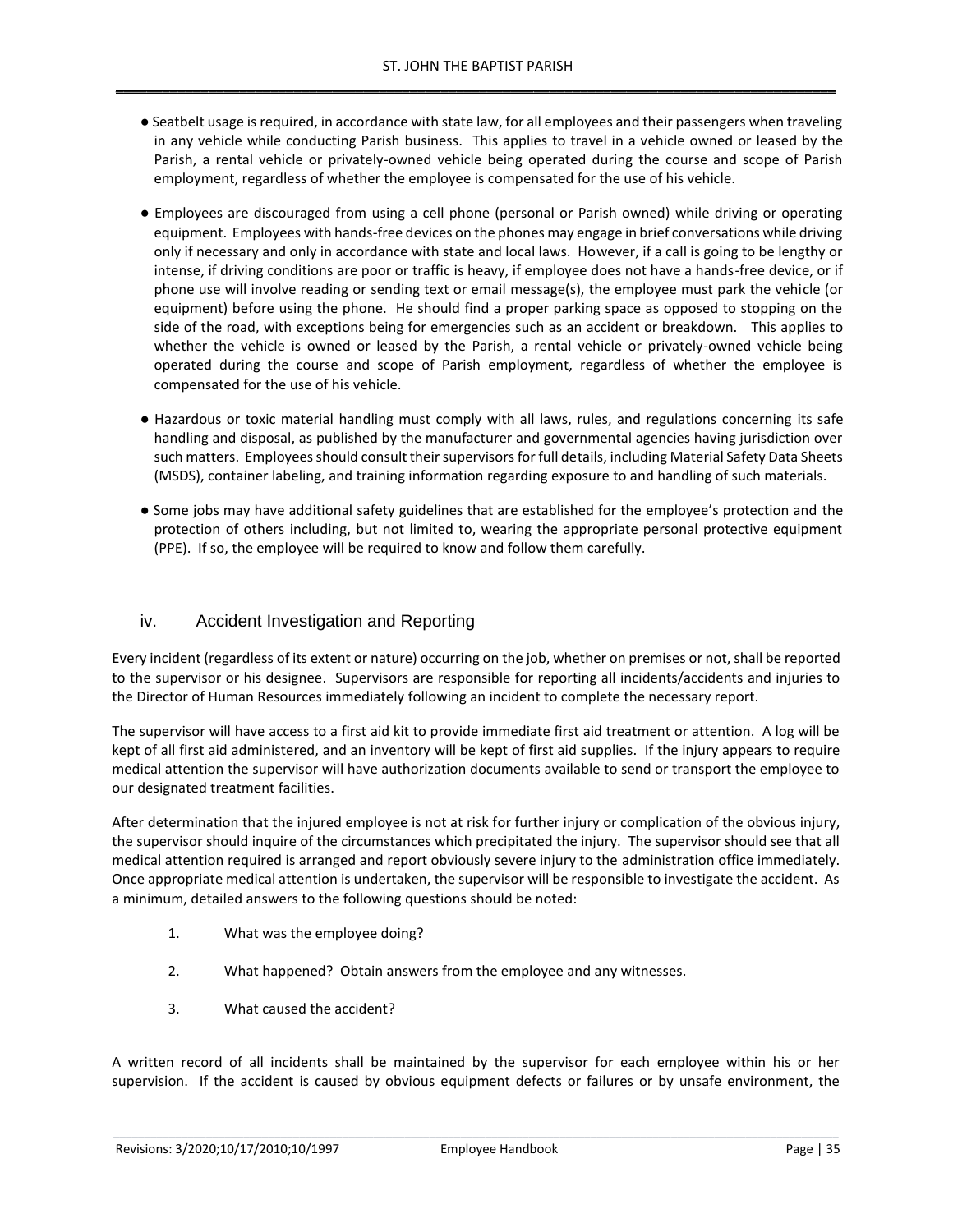supervisor should remove or correct the unsafe condition immediately. If the unsafe environment is outside the scope of the office's immediate control, the area should be cordoned off and notice sent to the proper authority.

All injuries for which a medical authorization is issued to a treatment facility should be reported as soon as possible to the office administration.

It is the policy of the Parish to tend quickly to an employee who is legitimately injured on the job. It is our desire to have the employee get the best treatment possible and to see that the employee can return to work as quickly as medically possible.

#### v. Applicability

All employees of the Parish.

Violations of St. John the Baptist Parish's safety rules, regulations, or procedures will result in disciplinary action, up to and including termination.

#### 2.05 o-1 Privacy

Besides employees being aware that all communications may be reviewed by the Parish at any time or included in Public Information Requests (as explained in Section 2.05 g) employees should be aware of the following two privacy related issues as well:

- A) Searches. As a condition of employment with St. John the Baptist Parish, all employees (including seasonal, temporary and/or contract employees) are required to expressly waive any expectation of privacy relating to searches, whenever there is reasonable suspicion of wrongdoing, of any and all personal effects brought to or maintained on Parish property, such as desks, lockers, lunch boxes, purses, clothing, brief cases, and automobiles. This policy and waiver shall also apply to the taking of samples for drug testing, as more fully set forth in the Parish's ordinances governing substance abuse.
- B) Video Surveillance. There are video surveillance cameras in several work areas on Parish premises. A notice of the presence of these cameras shall be prominently posted in the general areas where the cameras exist.

#### 2.05 o-2 Surveillance Camera Policy

#### i. Purpose

The purpose of this policy is to regulate the use of security cameras to protect the legal and privacy interests of the Parish's employees and the Parish at large, while concurrently assisting in the protection of safety in the property of the Parish.

The primary use of security cameras will be to record images for future identification, investigation and possible prosecution related to illegal and/or criminal activity and actions.

ii. General Policy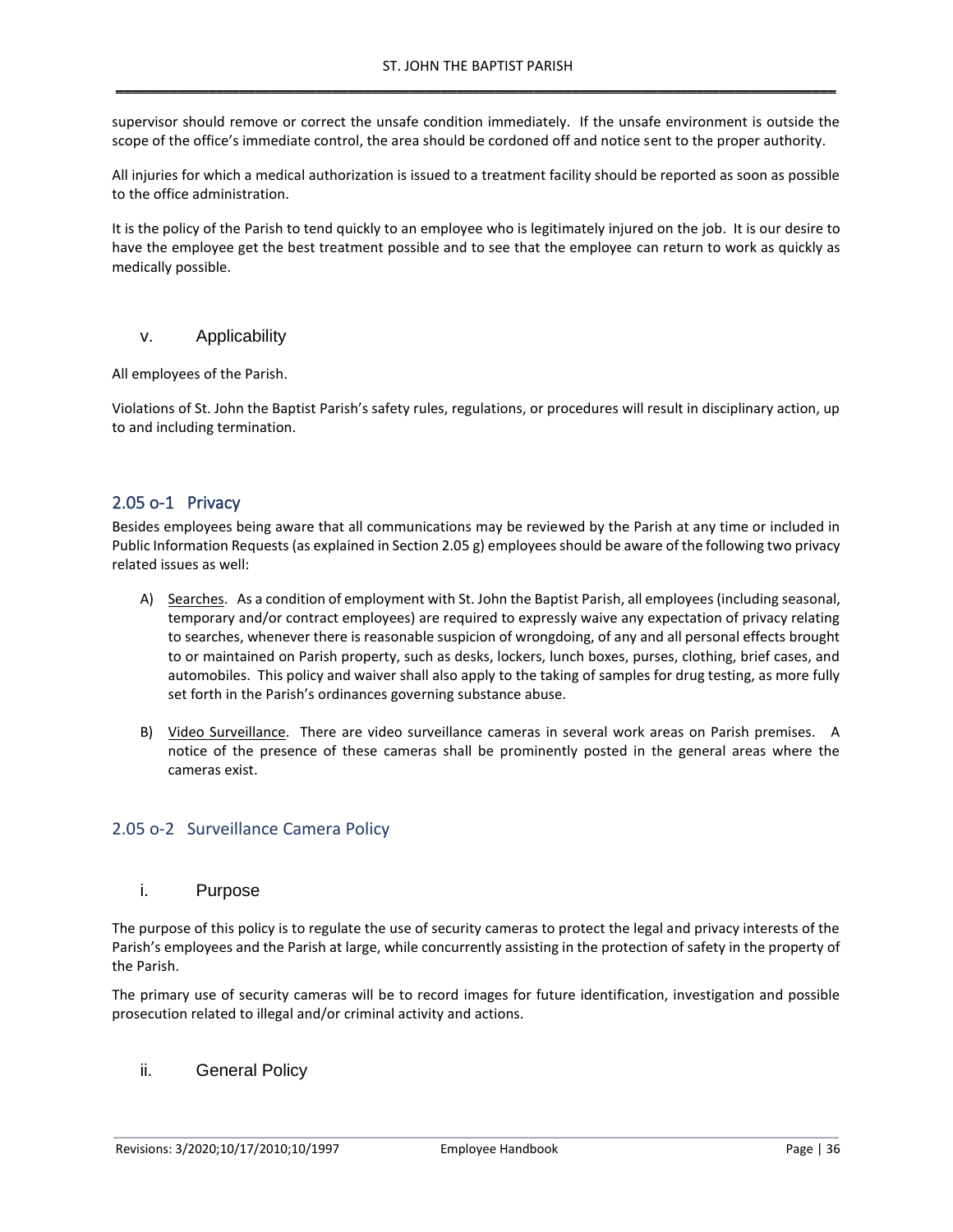The Parish is committed to establishing and maintaining a workplace that is secure and safe for employees, Parish officials and the community at large. To fulfill this commitment, the Parish has installed and will utilize surveillance cameras. The cameras will be used in a professional, ethical and legal manner consistent with all existing Parish policies as well as state and federal laws. Camera use will be limited to situations that do not violate the reasonable expectation of privacy as defined by law.

#### 2.05 p Severe Weather / Emergency Closings

Generally, Parish offices remain in operation on all scheduled days, regardless of weather, unless otherwise dictated by the Parish President. At times when emergencies such as severe weather, fires, or power failures disrupt Parish operations, the Parish President will decide on closures and Department Heads or designees will provide official notification to their employees.

For emergencies declared by the Parish President, employees should follow the procedures outlined in the *Employee Emergency Procedures* developed by the Parish's Department of Public Safety – Office of Emergency Preparedness as they related to office closures.

When severe weather creates dangerous road conditions and prevents an employee from reporting to work, he must contact his supervisor immediately to receive instruction or to request approval to use vacation leave or compensatory time off leave if such leave is available. If no vacation or compensatory time is available, absence due to severe weather will be charted as leave without pay, unless the there is an emergency or disaster declaration by the governor in the area in which the employee resides. In such case, the employee may be paid emergency leave not to exceed the hours of the declaration. In most circumstances, the employee requesting emergency leave will be required to provide documentation in order to substantiate the claim for which the emergency leave is requested. The Chief Administrative Officer or designee makes the determination regarding what type of documentation is required and when emergency leave is approved.

#### 2.05 q Smoking

St. John the Baptist Parish believes that all employees are entitled to a safe, clean and healthy work environment. It is the policy of the Parish that all enclosed areas, offices, common areas, and Parish-owned vehicles shall be smokefree and that smoking in these areas is always prohibited . Smoking is allowed only in designated smoking areas.

#### 2.05 r Traffic Violations by Parish Employees

All drivers of Parish vehicles or of privately-owned vehicles being operated during the course and scope of Parish employment are required to obey all state and local driving laws, and will be held personally liable for any parking and/or traffic violation levied against them while they are responsible for the Parish vehicle or a privately-owned vehicle being operated to conduct Parish business. Employees receiving parking or traffic citations shall pay applicable fines or penalties. The Parish is prohibited from paying traffic/parking fines or penalties for any individual.

#### 2.05 s Travel

Business travel must be approved in advance and should be engaged in and reimbursed according to guidelines described in the Parish's *General Travel Regulations*. The Finance Department maintains the *Travel Policy Manual*. Employees can access the Travel Policy and accompanying forms on the Parish's "common or shared drive" (P: drive) in the Human Resources Folder in Microsoft Word, Excel, and "PDF" formats.

\_\_\_\_\_\_\_\_\_\_\_\_\_\_\_\_\_\_\_\_\_\_\_\_\_\_\_\_\_\_\_\_\_\_\_\_\_\_\_\_\_\_\_\_\_\_\_\_\_\_\_\_\_\_\_\_\_\_\_\_\_\_\_\_\_\_\_\_\_\_\_\_\_\_\_\_\_\_\_\_\_\_\_\_\_\_\_\_\_\_\_\_\_\_\_\_\_\_\_\_\_\_\_\_\_\_\_\_\_\_\_\_\_\_\_\_\_

St. John the Baptist Parish retains the right to amend or terminate the travel policy at any time.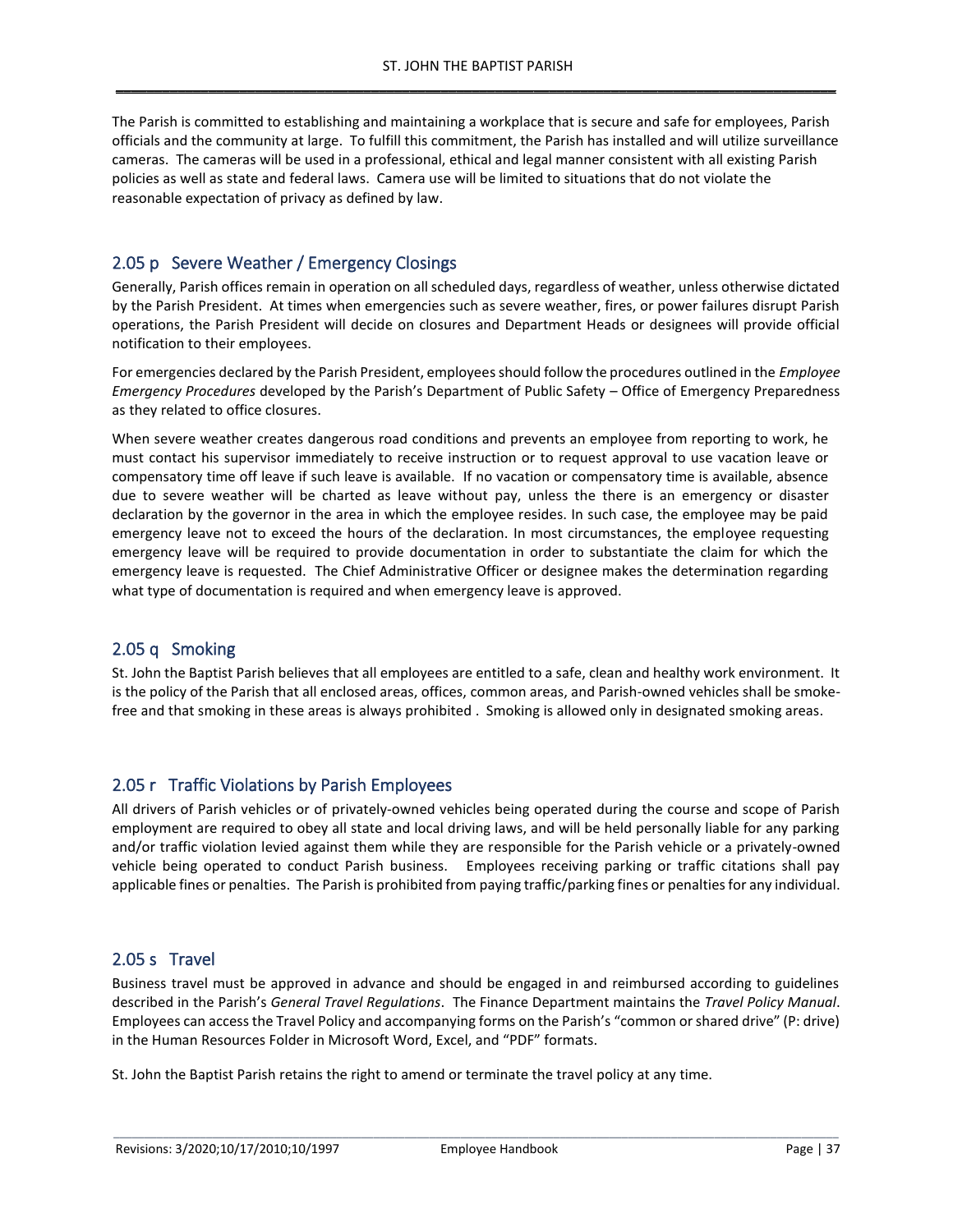#### 2.05 t Violence-Free Workplace

The Parish is strongly committed to maintaining a work environment free from intimidation, threats, or acts of violence. To that end, it expressly prohibits any form of workplace violence. Examples of workplace violence include, but are not limited to, intimidating, threatening behavior such as prolonged staring or glaring, shaking fists, destroying property or throwing objects; verbal or written threats that express an intent to inflict harm; hostile behavior; physical attacks such as hitting, pushing, shoving, kicking, holding, impeding or blocking the movement of another person; vandalism; arson; sabotage; use of weapons; carrying weapons of any kind onto Parish property; or any other act that would arouse fear in a reasonable person in the circumstances.

The Parish will not tolerate any threatening behavior or acts of violence against employees, visitors, customers, vendors, the general public, or others at the work site at any time or while engaged in business with or on behalf of the Parish, whether at or away from the work site.

With regards to weapons in the workplace, the Parish expressly prohibits employees from possessing weapons of any kind at the workplace (except as indicated below \*). This includes, but is not limited to, firearms of any type, including those for which the holder has a legal permit; switchblade knives, knives with blades of three (3) inches or more (pocket knives are permitted for job-related purposes only); dangerous chemicals; explosives including blasting caps; chains and other objects carried for the purpose of injuring or intimidating.

This policy will be strictly enforced, and any violations will result in disciplinary action up to and including termination of employment.

Employees are a necessary part of this policy. An employee who feels he has been subjected to workplace violence should immediately report the incident to the Director of Human Resources. Any employee who observes or has knowledge of a display of violent, abusive or threatening behavior by another employee is to report the behavior to his immediate supervisor or to the Director of Human Resources. In furtherance of this policy, employees have an obligation to inform their immediate supervisor or Human Resources of any activity in the workplace involving current or former employees, customers, visitors, vendors or others that they believe could result in violence. This includes, for example, threats of violence, aggressive or confrontational behavior, offensive acts, and threatening or hostile comments.

Threats or assaults that require immediate attention by law enforcement should be reported first to the Sheriff's Office by dialing 911. Employees are encouraged to contact the proper law enforcement authorities by dialing 911 without first informing management if they believe an immediate threat to their safety or the safety of others exists.

All complaints will be promptly and fully investigated and will be kept confidential to the maximum extent possible.

This policy also requires all individuals who apply for or obtain a protective or restraining order that lists St. John the Baptist Parish premises as being protected areas, to provide to the designated management representative a copy of the petition and declarations used to seek the order, a copy of any temporary protective order or restraining order which is granted or permanent. The designated management representative is the Director of Public Safety. Management understands the sensitivity of the information requested and has developed confidentiality procedures which recognize and respect the privacy of the reporting employee(s). This information will be kept confidential to the maximum extent possible.

Any employee found to have committed workplace violence will be disciplined, up to and including termination of employment.

An employee who submits a complaint of workplace violence in good faith, even where the complaint cannot be proven, has not violated this policy. Any employee found to have falsified a complaint of workplace violence or knowingly provided false information regarding a compliant will be subject to discipline, up to and including termination.

It is the responsibility of all employees, including management, to contribute to a safe working environment. St. John the Baptist Parish cannot do its part to prevent violence in the workplace without the full cooperation of its workforce. Employees should direct any questions regarding their obligations under this policy to Human Resources.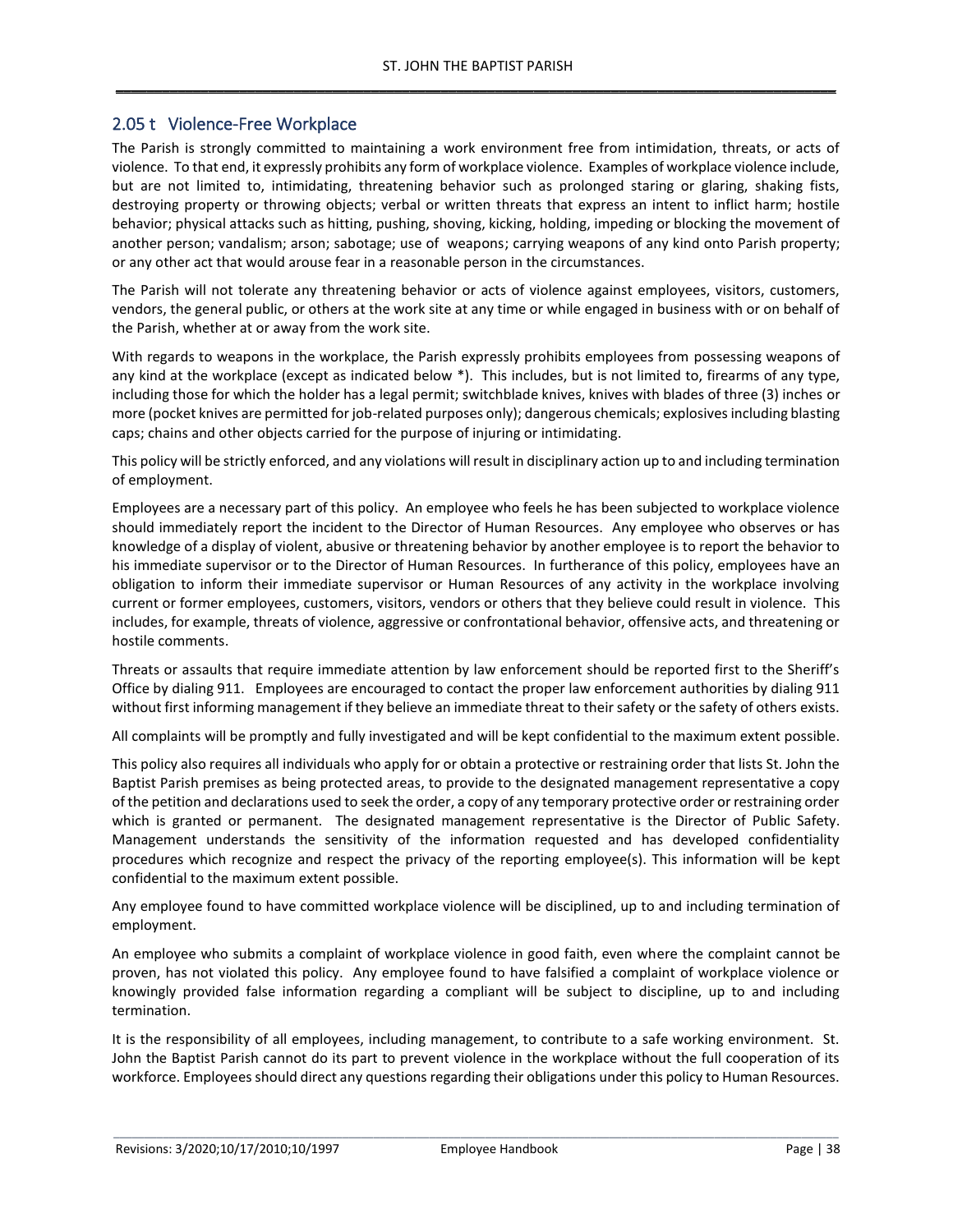Employees can report violations of the policy and raise any questions regarding their obligations under this policy without fear of reprisal of any kind. Such reports will be held in strict confidence to the maximum extent possible.

\*In accordance with state law, employees may store lawfully possessed firearms or other weapons in their personal vehicles while parked on Parish property provided the vehicle is locked and such firearms or other weapons are hidden from plain view or locked in a case or container within the vehicle. However, firearms may never be worn on the person while on duty or be brought in areas other than those stated in the aforementioned state law.

#### 2.05 u Media Inquiries

All media inquiries should be referred to the Public Information Officer or Parish President's designee. In addition, the Parish President must approve all press releases, publications, speeches, or other official declarations. The Parish President may authorize specific employees the authority to respond to media inquiries without prior approval.

#### 2.05 v Logo Usage

No employee is allowed to use St. John the Baptist Parish's official seal, motto, web site address, QR Code, logos, or photographs to design any brochure, sign, document, form, stationery, garment, or anything else of any kind for any purpose or use without first consulting the Director of his department. The Director then will consult with the Communications Director or Chief Administrative Officer as appropriate.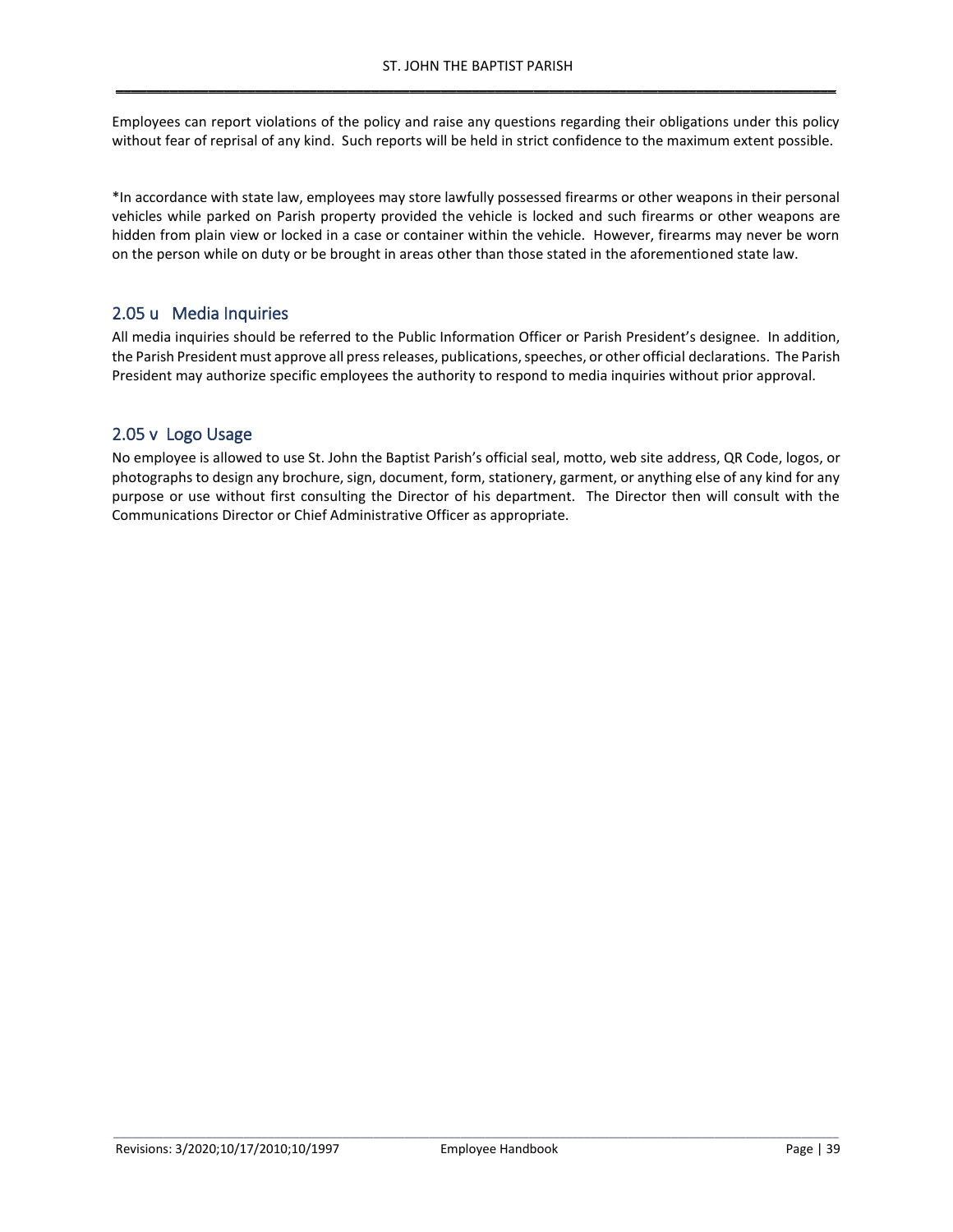## Part 3 Information Applicable to Non-Classified Employees Only

This section is applicable to Non-Classified Employees only. There is a separate Civil Service Manual for Classified Employees which covers the same information and gives detailed explanations regarding their rights and obligations.

#### 3.01 Employee Classifications

For the purposes of compensation administration, there are three types of non-classified employees within the Parish:

Full-Time Employee – a person who is normally scheduled to work a 37.50 to 40 hour workweek and is hired for an indefinite period.

Part-Time Employee - a person who is normally scheduled to work less than a normal workweek as defined above and is hired for an indefinite period.

Temporary Employee - generally is an individual who is hired either part-time or full time for a specified, limited period.

#### 3.02 Employment Practices

#### 3.02 a New Employee Orientation

Orientation is a formal welcoming process that is designed to make a new employee feel comfortable, informed about Parish government, and prepared for his/her position. New employee orientation is conducted by a Human Resources representative and includes an overview of the Parish government, benefits, policies and procedures and necessary paperwork to be completed.

The new employee's supervisor introduces the new hire to staff, reviews the job description and scope of the position, discusses important departmental policies and procedures and helps the new employee get started on specific functions.

#### 3.02 b Introductory Period

The Parish uses the introductory period to evaluate the employee's capabilities, work habits and overall performance.

#### **A) For New Employees and Re-hired Employees**

- New employees and re-hired employees with a break in service of more than three (3) months are subject to an introductory period of six (6) months, beginning on their first day of work. This is to give the new/rehired employee and the Parish an opportunity to evaluate the employee's interest in the job and his/her ability to perform the work. Upon completion of this introductory period, the employee will be given a performance appraisal.
- During the introductory period, the employee and supervisor should meet periodically to discuss the employee's performance. Topics to be covered should include, but are not limited to, job performance, job duties, level of skill to perform the job, attendance and disciplinary issues.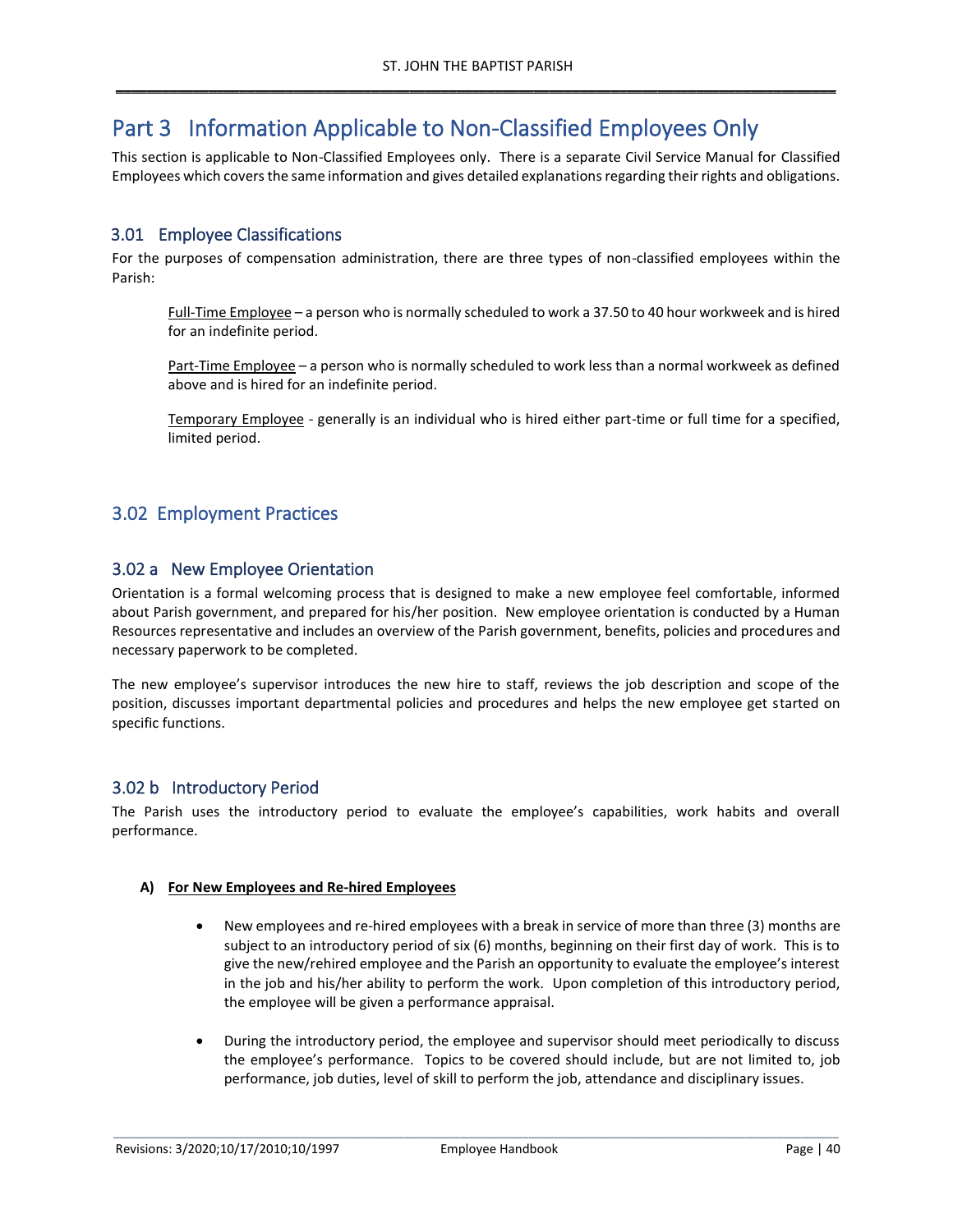- If a new employee has an excused absence from work for longer than five (5) working days during the introductory period, the Parish may extend the introductory period an amount of time equal to the days missed if necessary in order to properly evaluate the employee.
- If at any time during the introductory period, the supervisor determines the employee is unsuitable for the job, the supervisor may recommend that the employment be terminated.
- A new employee must have successfully completed his introductory period before requesting a transfer to another position or department. In the event that an employee is promoted while still in the introductory period, the employee shall be given credit for the uncompleted portion of the introductory period if he remains in the higher position during a period equivalent to the unfinished portion served in the lower position.
- Neither completion of the introductory period nor continuation of employment after the introductory period entitles an employee to remain employed by the Parish for any definite period of time.

#### **B) For Newly Promoted and Transferred\* Employees**

\*Note: Transferred in this section refers to an employee-requested transfers only.

- All regular employees who have been promoted or transferred to a new position are subject to an introductory period of three (3) months upon assumption of the new position. Upon completion of this introductory period, the employee will be given a performance appraisal.
- The Parish recognizes that the responsibilities and requirements of a higher-level position may not prove suitable to a particular employee as determined by the performance results of the promoted employee. In the event a promotion or transfer assignment is found unsuitable by either the employee or the Parish, consideration will be given to allowing the promoted or transferred employee to return to a former or comparable position for which the Parish deems the employee possesses demonstrated skills, knowledge, ability and interest at the rate of pay for that position; the employee shall not retain the pay of the higher position. If no such position is available, the employee may be terminated and given consideration for the first vacancy within ninety (90) days for which the Parish deems the employee may be qualified. If the employee is reinstated to his former position, the employee shall not be made to serve a new introductory period. If, however, the employee is placed into a comparable position, a new introductory period will begin.
- An employee transferring from an unclassified position to a position in the classified system shall also satisfy a six (6)-month introductory period from his hire date into the Civil Service system. All other items as laid out in the Civil Service Manual shall apply to the now classified employee.
- Neither completion of the introductory period nor continuation of employment after the introductory period by any employee entitles employee to remain employed by the Parish for any definite period of time.

#### 3.02 c Leaves of Absence

The following are the various methods under which employees may take a leave of absence from their jobs.

#### **A) Bereavement Leave**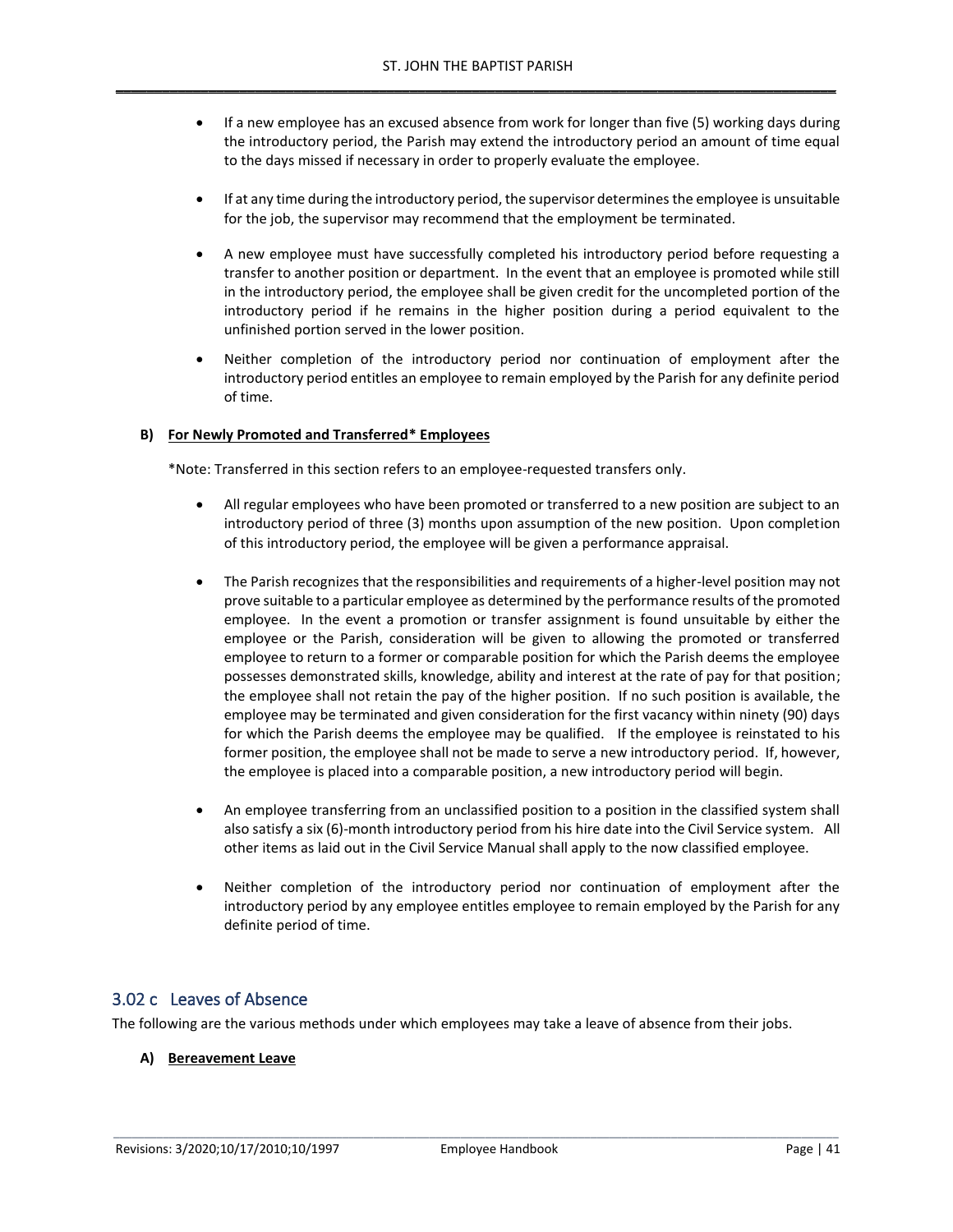In the event of a death in the employee's immediate family up to three (3) days off, with pay, will be provided for normally scheduled work days. For the purposes of this policy, immediate family is restricted to an employee's spouse, child/stepchild, parent/stepparent or sibling.

In the event of a death of a relative other than an immediate family member, such as grandparent, grandchild, current father- or mother-in-law, current sister- or brother-in-law, one (1) day off with pay will be granted provided the funeral services are on the employee's regularly scheduled work day. If additional time is needed, the employee is permitted to use vacation leave.

An employee must have completed six (6) months of continuous service in order to qualify for bereavement pay. This benefit does not apply if death in the family occurs while the employee is on a leave of absence.

#### **B) Jury Duty and Witness Duty**

Under either circumstance (jury duty or witness duty), employees will be expected to report for their regular duties when temporarily excused from attendance in court.

#### Jury

If an employee receives a jury summons, he should immediately advise his supervisor. A copy shall be retained for the employee's personnel file. At the end of jury service, the employee shall obtain a *Certificate of Service* issued by the Clerk of Court. The employee shall submit this certificate to his supervisor upon returning to work.

During the period of actual service on the jury, no deductions for absences of less than one (1) workweek.

- The employee's Supervisor shall attach to the time sheet the Certificate Service.
- Employees submitting a certificate shall be paid at the regular rate, up to eight or ten hours per day (depending on the employees regularly scheduled workday), for each day served up to (10) ten days, within a twelve (12) month period.
- Employees not submitting a Certificate of Service shall not be paid.

Administration or the employee may request an excuse from jury duty if, in Administration's judgment, the employee's absence would create serious operational difficulties for the Department or Parish.

#### Witness

The Parish encourages employees to appear in court for witness duty. Once an employee receives a subpoena or notice to appear as a witness, he should immediately advise his supervisor. Appearances in court while testifying as a witness will normally be considered excused time off. Employees appearing as a witness will not receive deductions of pay for absences.

Employees subpoenaed or served any type of official notice to appear in court, for a deposition, or produce documents in conjunction with a matter involving the Parish, must notify his Department Head immediately upon receipt of document(s).

#### **C) Sick Leave**

Sick leave may only be used for illness or incapacity of the employee; forced quarantine of the employee by a public health official; to care for the employee's dependent children, spouse, or parents who are ill; to attend the birth of the employee's child; or for use of a prescription drug that impairs job performance or safety. Sick leave can also be used for health needs, e.g. dental, optical, or medical appointments and treatment. However, employees should make an effort to schedule these appointments without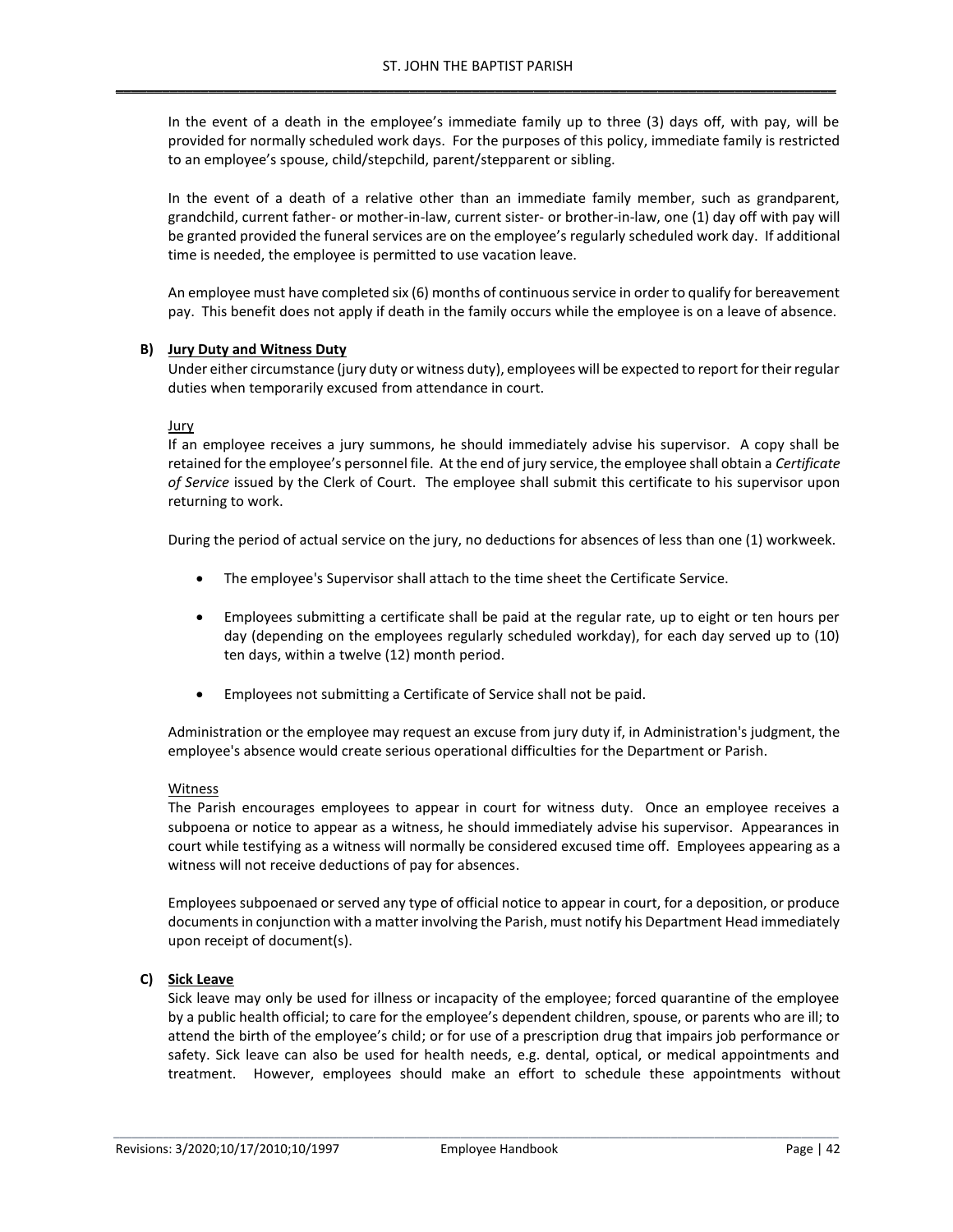interrupting their normal work schedule to the greatest extent possible. Appropriate documentation from the treating physician may be required for payment of sick leave.

Sick leave accrual shall be in accordance with guidelines set by the Parish President, subject to Parish Council approval.

Employees cannot accrue sick days for any calendar month during which he has been on leave, with or without pay, ten (10) or more days.

An employee transferring from an unclassified position to a position in the classified system shall follow the sick leave accrual schedule in accordance with Civil Service guidelines. Employee will be allowed to carry forward his unused hours in balance; however, employee may not be eligible to accrue sick hours until the completion of the six (6)-month anniversary of his Civil Service hire date.

#### **D) Family and Medical Leave Act (FMLA)**

Employees shall be entitled to use of unused available sick leave (if applicable), vacation leave, compensatory time off, and/or Leave Without Pay (LWOP) for Family and Medical Leave purposes in order to comply with the Family and Medical Leave Act of 1993, as amended. See the FMLA section above, 2.04h.

#### **E) Military Leave for Active Duty in the Armed Forces**

The Parish will comply with the requirements of the Uniformed Services Employment and Reemployment Rights Act of 1994 (USERRA), as amended, with respect to unpaid leave of absence and return rights for employees who leave Parish service to serve in the Armed Forces of the United States.

**F) General Medical Leave** (Including: pregnancy leave beyond that required by law, leave not covered by Family Medical Leave Act (FMLA), other applicable state statutes and on-the-job injuries or illness).

Under Louisiana law, pregnant employees are entitled to an unpaid leave of absence of up to six (6) weeks for a normal delivery, and up to four (4) months of unpaid leave if the employee is disabled on account of pregnancy, childbirth or related medical condition. This leave runs concurrently with any FMLA leave taken by an employee.

St. John the Baptist Parish Council may grant a general medical leave of absence to a regular full time employee not qualified for leave for a serious health condition of the employee under the FMLA. The employee must have at least six (6) months of continuous service. There is no minimum service requirement for eligibility for a leave of absence occasioned by a pregnancy-related disability, or for a disability arising out of an on-the-job injury or illness. A physician's certification will be required.

General medical leaves, if granted, are for the duration of the period of disability, not to exceed seven hundred twenty (720) hours during a calendar year. If family and medical leave (FMLA) and general medical leave are taken during the same 12-month period, the total combined leave time may not exceed seven hundred twenty hours (720) hours.

Any accrued paid benefit time, including sick leave, vacation leave, and compensatory time off, shall run concurrently with the leave of absence (LOA). Employees will be required to exhaust all available unused paid leave prior to the granting of leave without pay (LWOP).

Before the employee will be permitted to return to work from medical leave, a fitness for duty or healthcare provider's release to return to work indicating that the employee is capable of returning to work and performing the essential functions of his position, with or without reasonable accommodation, must be presented and will be required. Failure to submit a fitness for duty certification may result in the denial of restoration to employment following the leave of absence.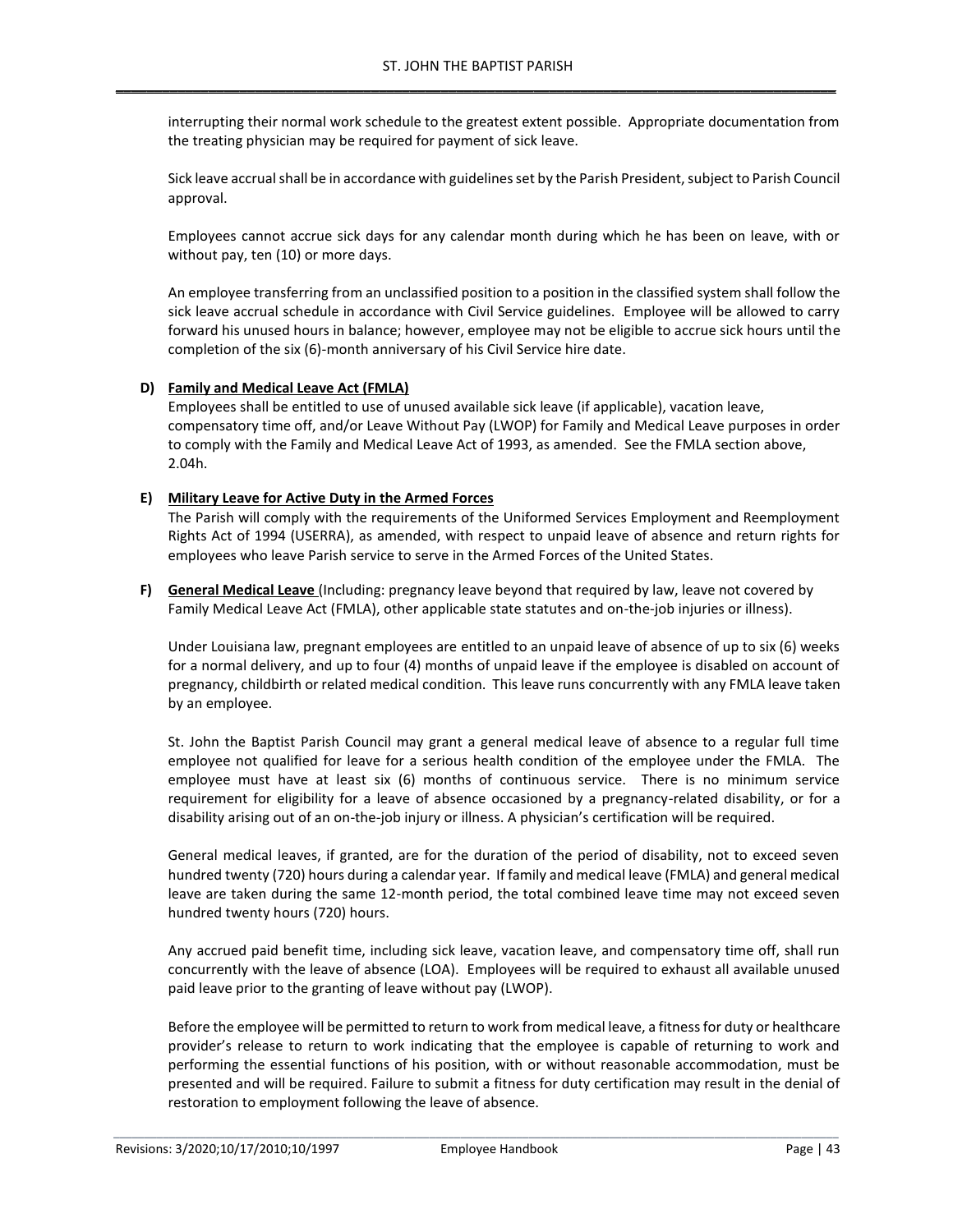There is no guarantee that the employee's previous job will be available at the expiration of leave under this category. The employee will be placed in an available job at management's discretion.

#### **G) Personal Leave**

In special circumstances, a personal leave of absence may be granted to an employee, but never for taking employment elsewhere or becoming self-employed. Personal leaves of absence are subject to the discretion of the Parish President and the Department Head.

Personal leaves of absence shall not be granted to employees with less than one (1) year of continuous service. Personal leaves of absences shall not exceed six (6) weeks\* within a period of twelve (12) consecutive months. Employees will be required to exhaust all unused vacation hours and compensatory time prior to being placed on leave without pay (LWOP). When an employee is on personal leave without pay on the day before and the day after a holiday, he shall not be entitled to and shall not be paid holiday pay for the holiday.

There is no guarantee that the employee's previous job will be available at the expiration of leave under this category. The employee will be placed in an available job at management's discretion.

\*Additional time, not to exceed a total of eight (8) weeks of leave, may be granted by the Parish President to an employee completing substance abuse rehabilitation for violation of the Parish's substance abuse ordinance if necessary.

#### **H) Leave Requests and Approval Process**

Requests for leave of absence (LOA) or an extension of a leave ordinarily should be submitted in writing on a *Leave of Absence Request Form* to the Department Head at least thirty (30) days before the start of leave the leave or extension period. When the need for leave or an extension is not foreseeable, employees should give as much notice as possible.

For medical leaves of absence, the Parish reserves the right at any time to require medical verification of an employee's ability or inability to work. Such proof or verification may include periodic reports from the employee's healthcare provider or examination of the employee at the Parish's expense by a physician selected by the Parish. The Human Resources Director should be consulted regarding medical verifications.

The Parish President will make the final decision concerning the request based on the circumstances of the request for leave. The employee shall be notified in writing whether his request has been approved or denied.

All employees on approved leave are expected to report to the Human Resources Department and their supervisor any change in their need for a leave or in their intention to return to work.

#### **I) Benefits Participation during Leaves of Absence (LOA)**

The Parish will provide health insurance and other benefits to employees on leave to the extent as required by law. Hence, the Parish cannot guarantee to provide benefits continuation for an employee who is on leave where benefits continuation is not required by law. In such cases, employees may be given the opportunity continue coverage in the health plan under COBRA.

Sick days do not accrue during periods in which the employee is on a leave of absence, with or without pay, for a period of ten (10) calendar days or during periods in which the employee receives workers' compensation.

When an employee is on leave without pay (LWOP) on the day before and the day after a holiday, he shall not be entitled to and shall not be paid holiday pay for the holiday.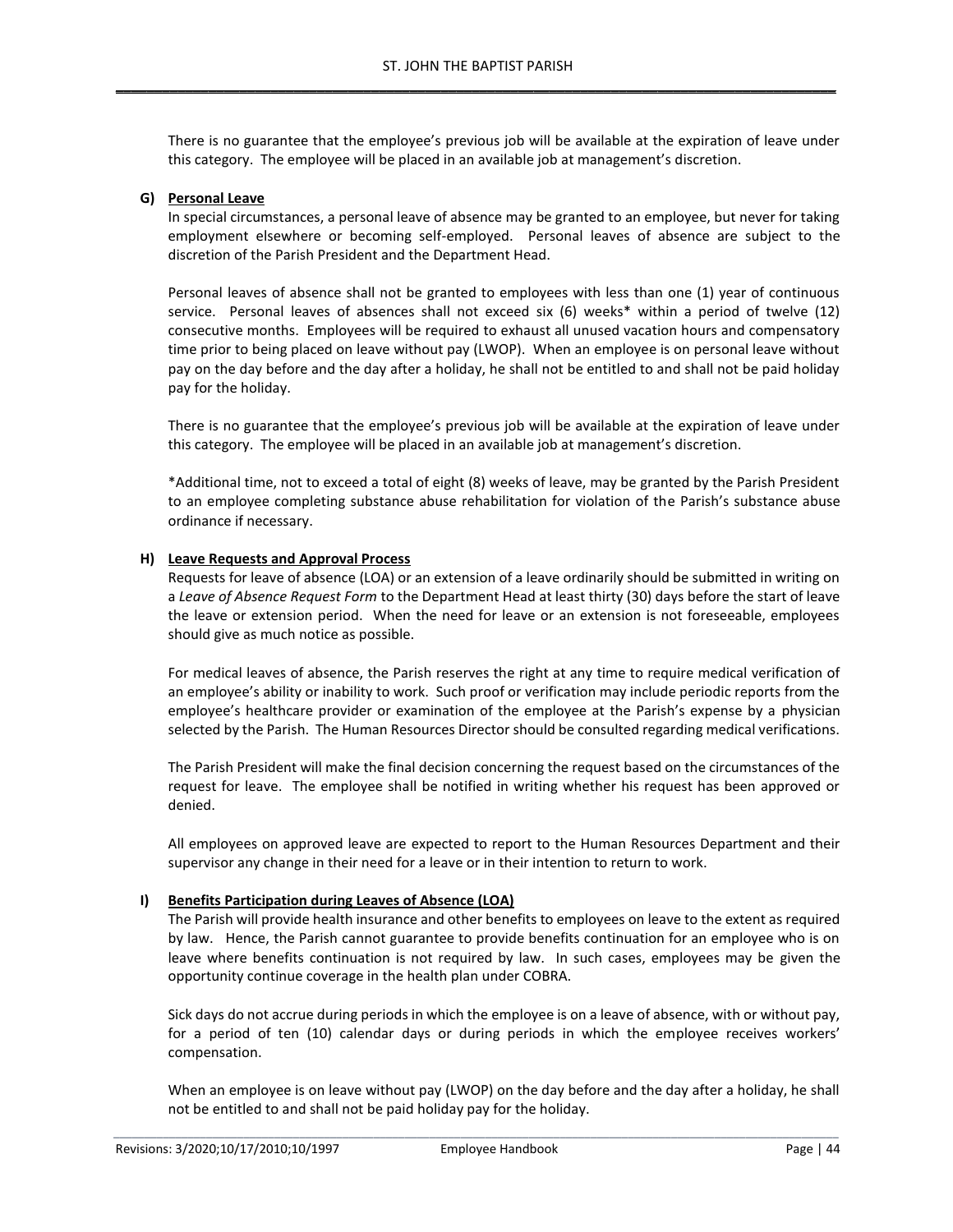If any portion of the leave is paid, the premiums normally paid by the employee will continue to be deducted from such pay, if applicable.

If the leave is unpaid, or paid benefits time is exhausted before the completion of leave, medical, dental, and life insurance premiums normally paid by the employee will be paid by Parish and will be reimbursed to the Parish by the employee upon request if applicable. An employee's failure to reimburse the Parish for his insurance premiums may result in termination of the coverage, after proper notice, at the end of thirty (30) days following the date premiums became due.

Employees who desire to continue coverage in elective insurances during an unpaid leave must pay the full premium amount directly to the Parish or submit to the elective insurance carriers as stipulated by the Parish during the unpaid leave period. An employee's failure to pay his elective insurance premiums will result in termination of the coverage, after proper notice, at the end of thirty (30) days following the date premiums became due.

Employees on LWOP must arrange with the Human Resources Department for payment of any insurance premium or other benefits for the employee and/or his dependents normally paid by the employee, in order to keep such coverage and benefits in place, if applicable.

#### **J) Reinstatement and Benefits Following Leaves of Absence**

Reinstatement from military leave, FMLA leave or maternity leave shall be granted in accordance with state and federal law.

St. John Parish cannot guarantee to hold a position open or provide benefits continuation for an employee who is not on leave protected by federal or state law. An employee seeking reinstatement from General Medical Leave or Personal Leave may be offered his former position if it is available. If the employee's prior position is not available, the employee may be offered any available position for which the Parish concludes he may be qualified, at the rate of pay for the new position. If no such position is available, the employee may be terminated and may apply for the next available position. In the event that an employee declines an offer of reinstatement to any full time position, whether his prior position or another position, the employee will be terminated.

In cases benefits continuation is not provided, the employee shall be given the opportunity to enroll in COBRA if applicable, subject to COBRA guidelines.

Should an employee not return to work at the expiration of a leave of absence, as authorized herein, he shall be considered as having resigned his position as of the day following the last day of approved leave.

#### **K) Outside Employment during Leaves of Absence (LOA)**

Employees who are on an approved leave of absence may not perform work similar to their Parish job for any other employer during that leave, except when the leave is for military service, unless explicitly approved in writing by the Parish President.

#### **L) Vacation**

The Parish grants vacations with pay to eligible full time employees in accordance with guidelines as described in this section. Vacation leave accrual shall be in accordance with guidelines set by the Parish President, subject to Parish Council approval.

Vacations cannot be taken until hours are earned. Generally, employees should submit vacation plans to their supervisor in advance of the requested vacation date as specified by departmental guidelines using the appropriate form for absence reporting. Management reserves the right to approve when vacations are taken. Supervisors are responsible for ensuring adequate staffing levels and should attempt, when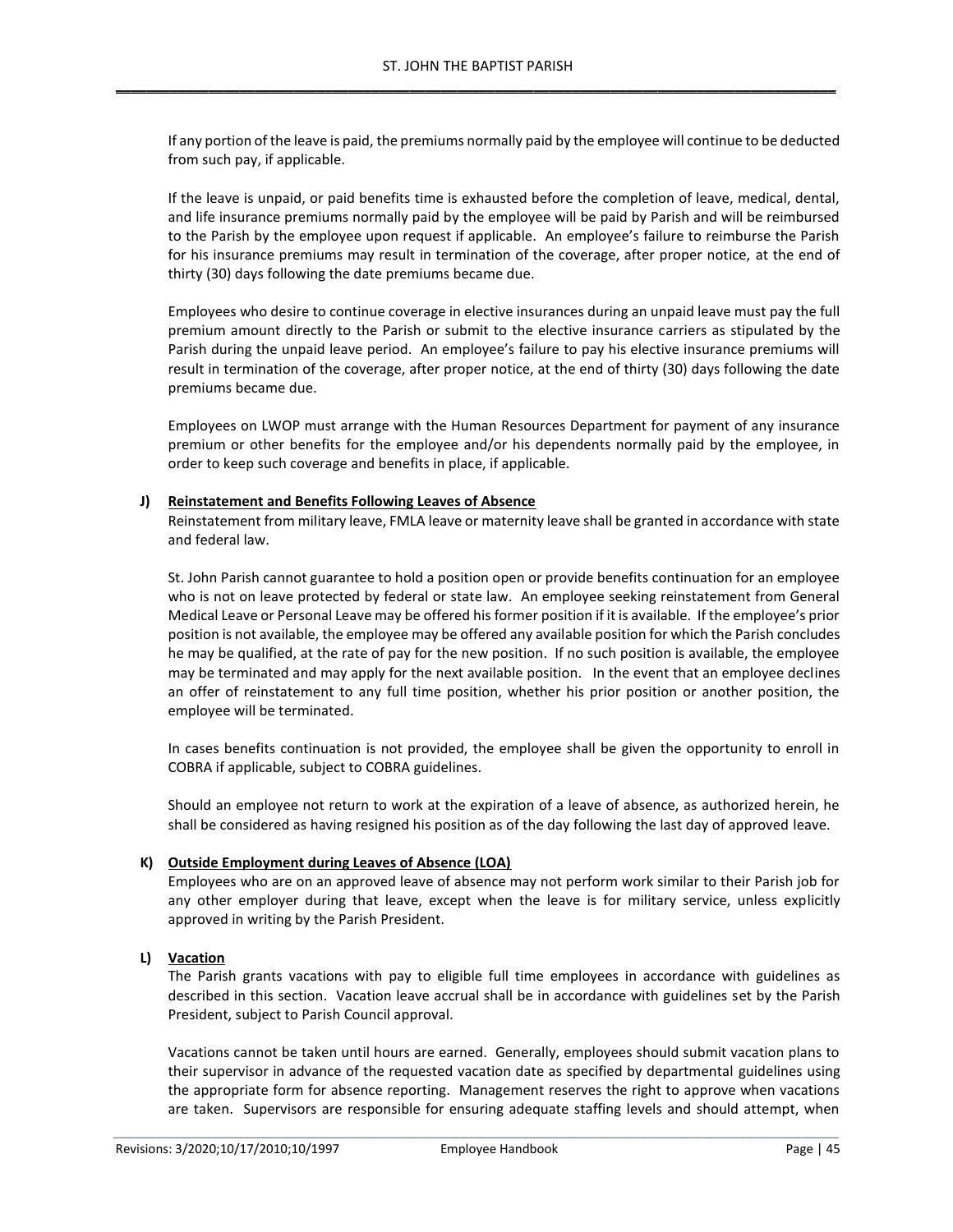feasible, to resolve vacation scheduling conflicts based on length of service. However, employees who want to change their plans after the vacation schedule has been set lose their seniority consideration.

An employee transferring from an unclassified position to a position in the classified system shall follow the vacation earning schedule in accordance with Civil Service guidelines. Employee will be allowed to exhaust unused hours in balance within the current calendar year; however, employee may not be eligible to earn vacation hours again until the one (1)-year anniversary of his Civil Service hire date.

#### 3.02 d Performance Appraisals

It is the policy of the Parish to evaluate employee performance on a continuous basis and to do so more formally at periodic intervals. The purpose of these more formal evaluations is to allow supervisors and employees to communicate concerning the employee's job related behaviors compared to behaviors that are desired and expected, assess the employee's strengths and weaknesses in a constructive manner, make plans for improvement, and set goals and objectives for the period ahead. Evaluation functions are to be properly completed in as uniform, fair, and objective a manner as possible.

Supervisors may conduct informal performance reviews and coaching sessions more often if they choose; however, formal performance appraisals are due upon the following occasions:

- By the end of the first six (6) months of employment for new hires and re-hires; and at the end of the first three (3) months in a new position for newly promoted or transferred (in cases of employeerequested transfers) employees.
- On an annual basis in February and March thereafter.

Employees will be given the opportunity to examine the evaluation and make written comments about any aspect of it. Information derived from the performance appraisal may be considered by management when making decisions affecting training, promotion, transfer or continued employment.

#### 3.02 e-1 – End of Employment: Termination

#### **Types of termination:**

- A) Termination. The Parish may terminate employment because of an employee's resignation, discharge, or retirement; the expiration of a specified, limited period (as in the case of a temporary employee); or a reduction in the workforce. This also includes all staff appointed by the Parish President at the end of their prescribed term. Discharge can be for any reason not prohibited by law.
- B) Resignation. Employees are requested to give written notice of their intent to resign including the anticipated date of termination. The following guidelines are suggested:
	- Department Heads and managerial employees should give at least four (4) weeks' notice and;
	- All other employees should give at least two (2) weeks notice.
- C) Job Abandonment. Employees who are absent from work for three (3) consecutive days without being excused or giving proper notice will be considered as having abandoned their job and therefore no longer work for the Parish. If the employee is unable to contact the supervisor during that time due to extreme circumstances such as serious illness, the employee should contact or have someone on his behalf contact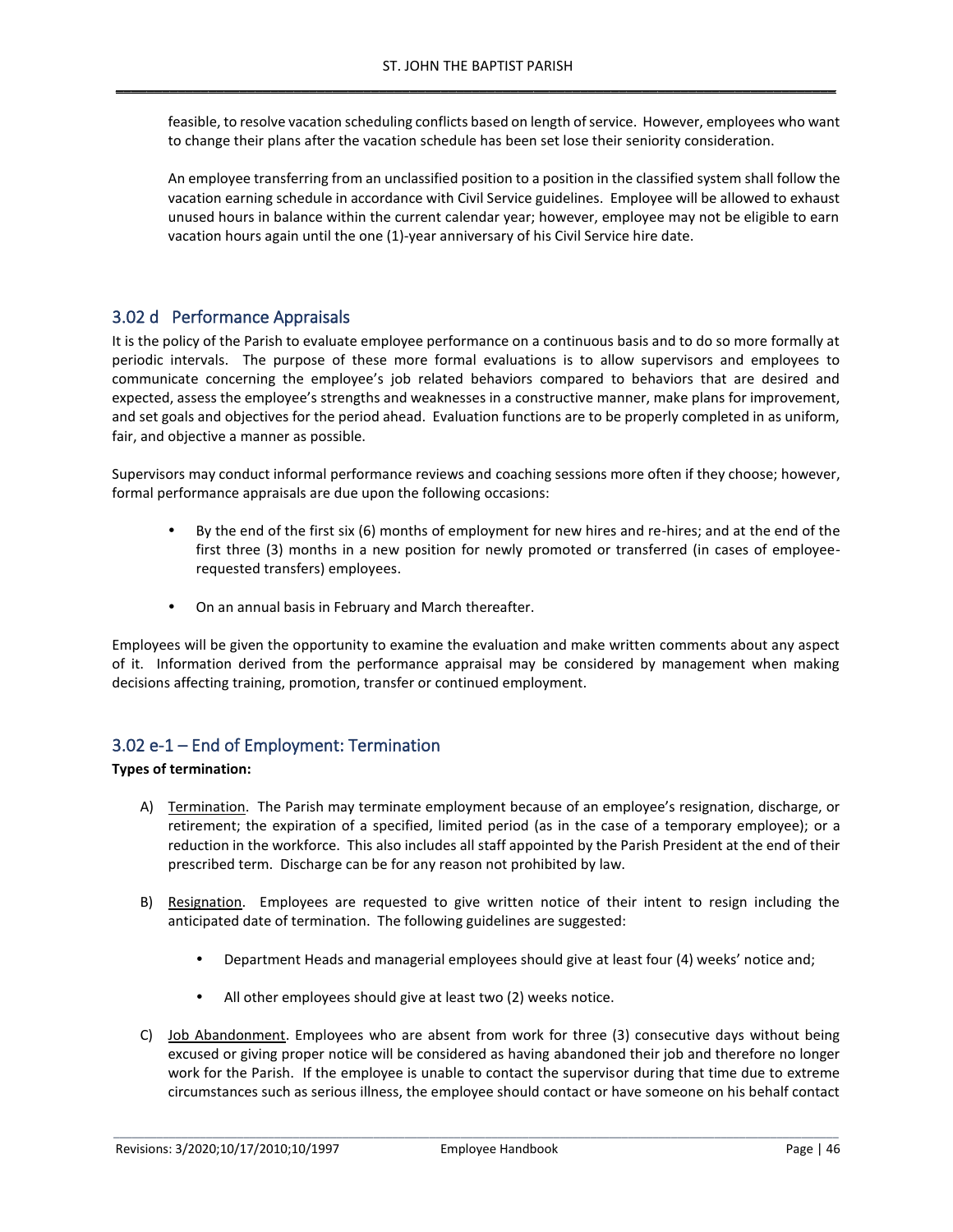the Parish as soon as practicable to explain the situation. The Parish will determine if the voluntary resignation will be upheld, or in the case of serious health conditions, if leave under the Family Medical Leave Act would apply to eligible employees.

The Human Resources Department is responsible for notifying terminated employees who are covered by the Parish's group health plan of their right to continue coverage in that plan under the Consolidated Omnibus Budget Reconciliation Act (COBRA) continuation coverage requirements.

#### 3.02 e-2 Exit Interviews

In a voluntary separation situation, management would like to conduct an exit interview to discuss the employee's reasons for leaving and any other impressions that the employee may have about St. John the Baptist Parish. During the exit interview, the employee is encouraged to express freely their feelings. It is hoped that this exit interview will provide insights into possible Parish/Department improvements. All information will be kept confidential as is reasonably possible and will in no way affect any reference information that the Parish may provide to another employer about the employee.

#### 3.02 f Hours of Work

The Parish establishes the time and duration of working hours as required by workload and workflow, customer service needs, and the efficient management of employees.

The normal workweek is Monday through Friday, with pay periods beginning at 12:01 a.m. on a Sunday, and ending at midnight on Saturday of the following week, and consisting of forty (40) hours. The normal workday will consist of eight hours of work (or ten hours of work for departments following a 4-day/10-hour workweek) with an unpaid meal period. Different work schedules, such as in the case of water plant employees, may be established to meet to meet job assignments and provide necessary Parish services. Break periods are considered as time worked.

Each employee's scheduled work hours will be determined by his Department Head. The Department Head, or the Department Head's designee, will inform employees of their daily schedule of hours or work, including meal periods and rest/break periods, and of any changes that are considered necessary or desirable by the Parish.

Department Heads may schedule overtime or extra shifts. Supervisors will assign overtime as needed. Employees are not permitted to work overtime without the prior approval of their supervisor or Department Head. For the purposes of overtime compensation, only hours worked in excess of forty (40) during a workweek will be counted toward the overtime calculation.

Employees' attendance at lectures, meetings, and training programs of benefit to the Parish and approved by the Department Head will be considered hours of work, and therefore will be compensated time, if management requires and authorizes attendance.

#### 3.02 g Re-hired Employees

A former employee who is re-employed will be considered a new employee from the date of re-employment unless the break in service is less than 3 months, in which case the employee will retain accumulated seniority. Length of service for the purposes of benefits is governed by the terms of each benefit plan. Employees who retire may be eligible to be considered for rehire in certain circumstances.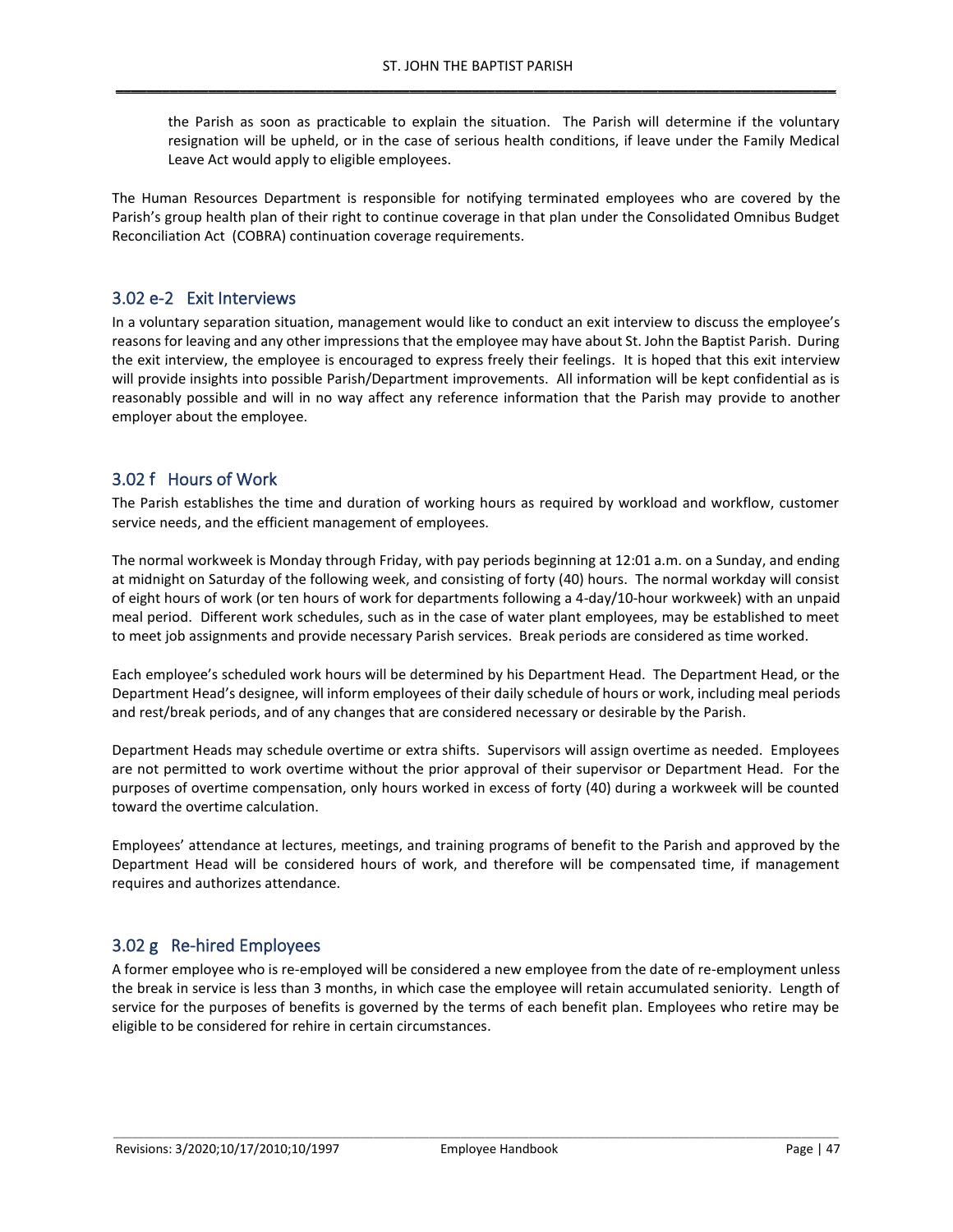#### 3.02 h Pension

The Parochial Employees' Retirement of Louisiana, and the rights and benefits of employees provided hereunder, are hereby recognized. The Parochial Employees' Retirement System is a public defined benefit pension plan which provides retirement allowances and other benefits, operating pursuant to State statutes.

#### 3.02 i Overtime / Compensatory Time

The Parish compensates employees in accordance with the Fair Labor Standards Act (FLSA). Based on the needs of the Parish, an employee may be required or authorized by appropriate supervisory authority to work at any time when he would not normally be scheduled for duty. Whenever such work is required or authorized, his overtime compensation will be calculated according to the terms as set forth in this section.

The Parish may provide compensatory time off in lieu of overtime compensation in accordance with the provisions of the Fair Labor Standards Act. Agreement to accept employment with St. John the Baptist Parish constitutes agreement by the employee to accept compensatory time off in lieu of overtime compensation when so directed by the Parish.

Overtime provisions shall not routinely apply to employees designated as exempt. However, the Parish President may authorize overtime payment for exempt employees during declared emergencies and disasters. This provision shall also apply to work in preparation of an approaching storm or declared emergency or for work caused as a direct result of a declared emergency or disaster, such as cleanup, repairs or replacement of public rights-of-way, damaged equipment, buildings and infrastructures, assisting with disaster relief services to residents, and the required paperwork. Additionally, the Parish President may authorize overtime payment for exempt employees if the employee is directed to perform a duty or a task that is beyond the normal position that he/she holds. For example, working in another department.

No overtime work shall be performed without proper supervisory authority and/or approval. Overtime work without prior authorization from the supervisor shall result in disciplinary action.

Compensation shall be paid at a straight time rate of pay for any and all work required and/or authorized up to forty (40) hours in any one work week. Overtime compensation shall be paid at a rate of one and one-half (1½ ) times the regular hourly pay rate.

Compensatory time off may be granted by the Department Director within a reasonable period of time after it is requested if to do so would not unduly disrupt the operation of the Department. Department Directors will be responsible for administering their compensatory policies by allowing employees to take accrued compensatory time in a timely manner so that compensatory hours will not accrue to excessive levels. Compensatory time not used during the calendar year may be carried forward to successive years. The following provisions apply:

- Employees may use compensatory time after making a request to their Department Head, unless doing so would unduly disrupt Parish operations. Compensatory time generally should be used for shortterm absences from work during times mutually agreed to by the employee and the Department Head.
- Upon separation, employees will receive compensatory time in accordance with the established and current policy.

The Department Head reserves the right to stipulate that overtime be paid in wages as opposed to the employee receiving compensatory time if it is determined that the employee's use of compensatory time would unduly disrupt departmental or Parish operations.

\_\_\_\_\_\_\_\_\_\_\_\_\_\_\_\_\_\_\_\_\_\_\_\_\_\_\_\_\_\_\_\_\_\_\_\_\_\_\_\_\_\_\_\_\_\_\_\_\_\_\_\_\_\_\_\_\_\_\_\_\_\_\_\_\_\_\_\_\_\_\_\_\_\_\_\_\_\_\_\_\_\_\_\_\_\_\_\_\_\_\_\_\_\_\_\_\_\_\_\_\_\_\_\_\_\_\_\_\_\_\_\_\_\_\_\_\_

Each department is responsible for maintaining accurate compensatory time records for each employee.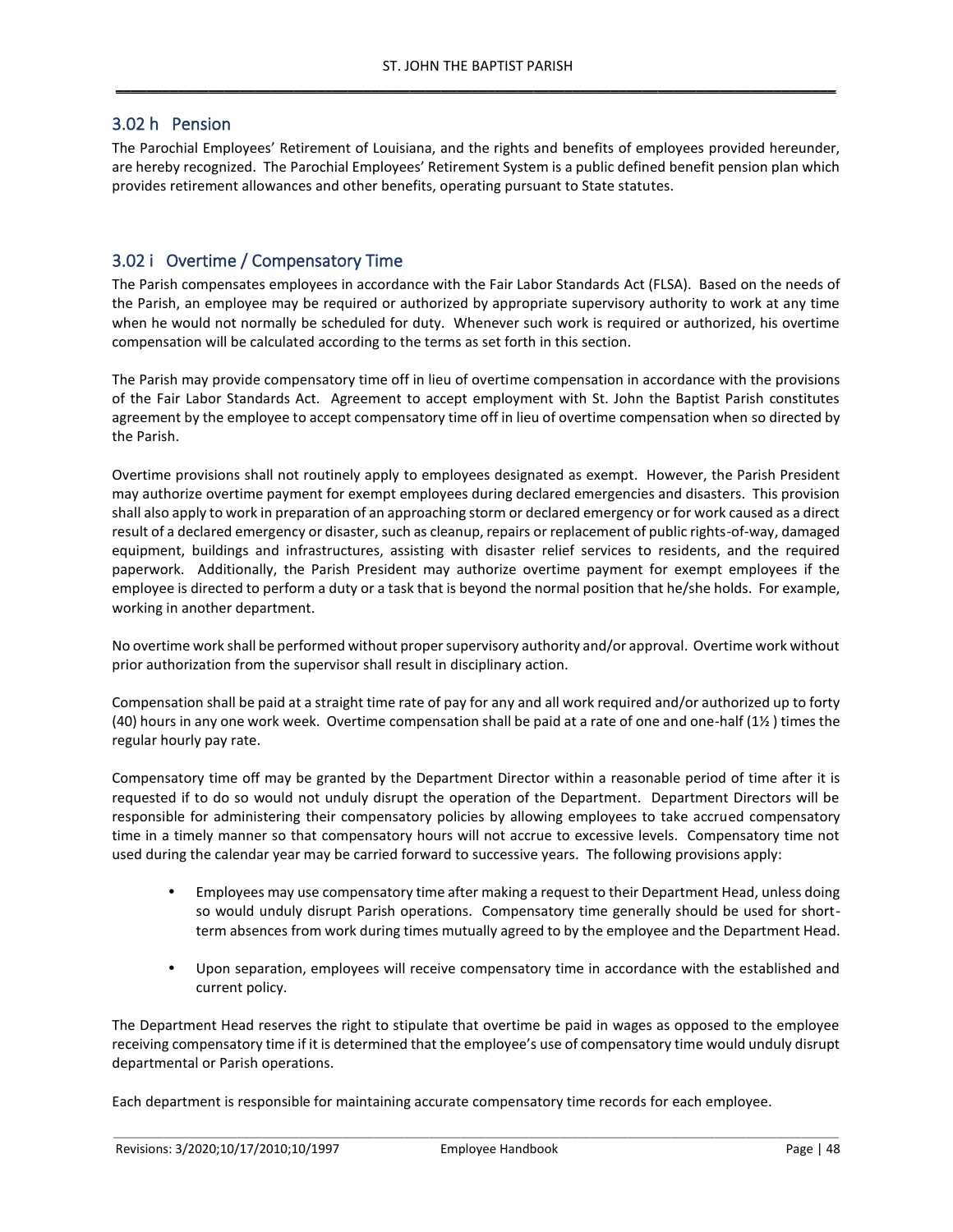Absence from work by reason of vacation leave, sick leave, compensatory time off, witness leave, military leave, holidays, declared emergency leave, or when employee is not working and receiving workers' compensation benefits shall be not be considered as time worked for purposes of overtime pay eligibility determinations. Time worked does not include the meal break, unless an employee is directed by his supervisor to perform work-related duties or remain on duty during the meal break.

An employee's refusal to work overtime as mandated by supervisor or Department Head may subject the employee to disciplinary action, up to and including termination.

Overtime work on one day shall not relieve an employee of the responsibility to report for work at the regularly scheduled time on the next ensuing day.

#### 3.02 j Hazard Duty

During a locally declared state of emergency, an employee may be required to report to work where hazardous conditions, as determined by the Parish President, exist. Hazard duty pay shall be calculated at a rate of 1.5 times regular pay. Overtime pay under hazard pay situations shall be calculated in accordance with all federal and state guidelines for same.

#### 3.02 k Rest and Meal Periods

Two 15-minute rest periods and a 30-minute meal period each workday are generally provided; however, it must be realized that workloads on a given day may eliminate the rest or meal period(s).

Rest periods, for which employees are compensated, should not be taken within an hour of arriving at or leaving work nor shall they be used to extend the meal period.

The meal period is the employee's time and is not paid. Meals shall not be eaten in work areas, especially in areas frequented by the public. Meal periods generally are taken between the hours of 11:30 a.m. and 1:30 p.m. on a staggered schedule so that an employee's absence does not disrupt office operation. If an employee is unable to take a meal break, his supervisor must be notified so that the employee can be paid for the missed meal period.

Employees on break should not go into other work areas for non-business purposes and interfere with or distract other employees who are working at that time. Employees are expected to return from rest and meal periods timely and are subject to discipline for tardiness.

#### 3.02 l Holidays

The following days will be recognized as holidays with pay for all full-time employees:

| Holiday                     | Day Observed                      |
|-----------------------------|-----------------------------------|
| New Year's Day              | January 1st                       |
| Martin Luther King, Jr. Day | 3 <sup>rd</sup> Monday in January |
| <b>Lundi Gras</b>           | Monday Before Mardi-Gras          |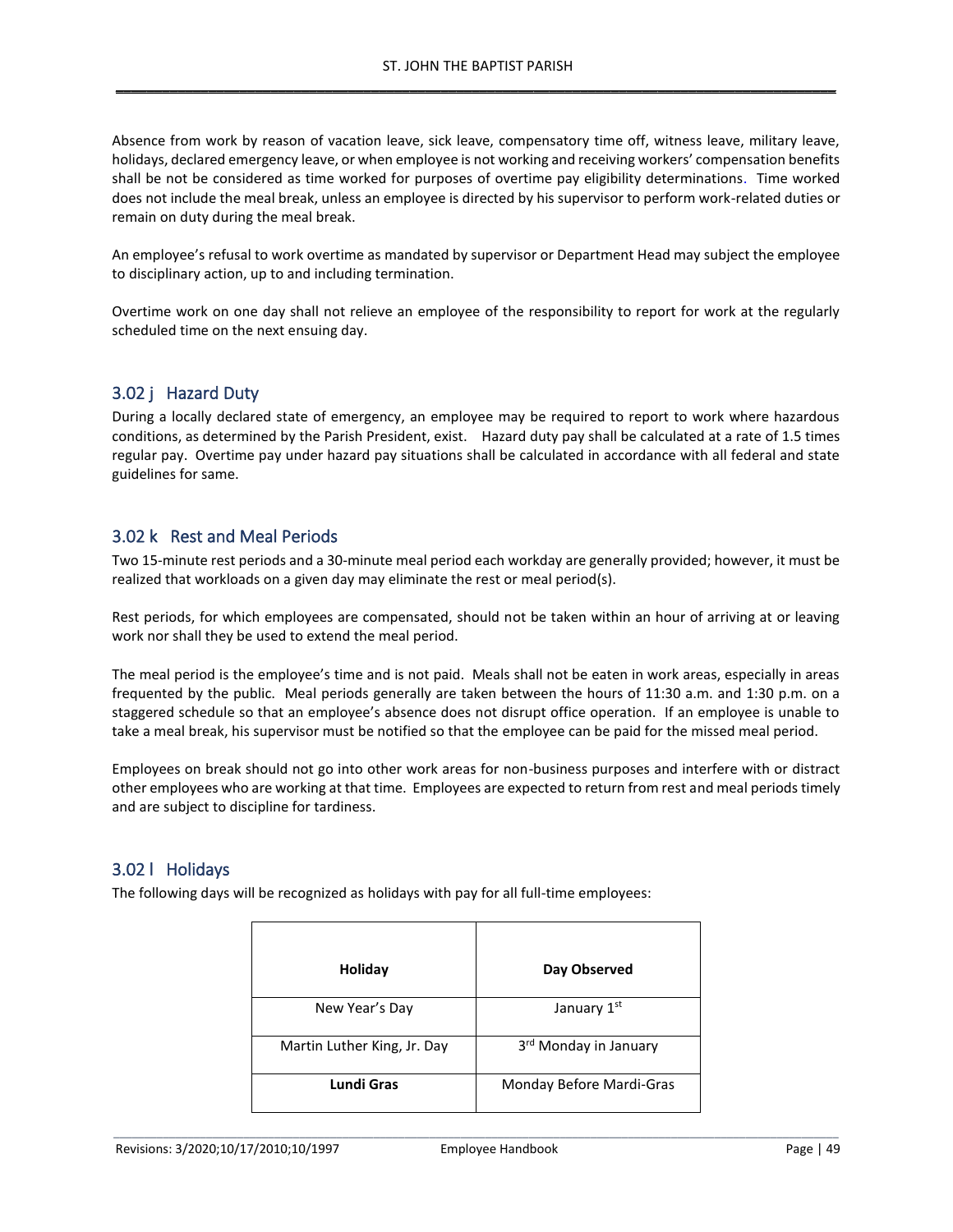| Mardi-Gras Day          | Mardi-Gras Day                       |
|-------------------------|--------------------------------------|
| Good Friday             | Friday before Easter                 |
| Memorial Day            | 4th Monday in May                    |
| Juneteenth Day*         | Third Saturday in June               |
| Independence Day        | July 4th                             |
| Labor Day               | 1 <sup>st</sup> Monday in September  |
| All Saints' Day         | November 1 <sup>st</sup>             |
| Veterans' Day           | November 11 <sup>th</sup>            |
| <b>Thanksgiving Day</b> | 4 <sup>th</sup> Thursday in November |
| Day after Thanksgiving  | 4 <sup>th</sup> Friday in November   |
| Christmas Day           | December 25 <sup>th</sup>            |

\* established per Ordinance 20-18

In addition, any day declared a holiday by the President of the United States, the Governor of the State of Louisiana, or the governing body of St. John the Baptist Parish shall be observed as an additional holiday.

Note: Holidays falling on a Saturday are normally observed on the preceding Friday. Holidays falling on a Sunday are normally observed on the following Monday.

#### 3.02 m Workers' Compensation

To provide for payment of an employee's medical expenses and for partial salary continuation in the event of a workrelated accident or illness, all Parish employees are covered by worker's compensation insurance. The amount of benefits payable and the duration of payment depend on the nature of the employee's injury or illness. In general, however, all medical expenses incurred in connection with an injury or illness are paid in full, and partial salary payments are provided beginning with the eight (8th) consecutive day of absence from work.

If an employee is injured on the job or suffers a job-related illness, he must immediately report the injury to his supervisor or Department Head. This ensures that the Parish can assist the employee in obtaining appropriate medical treatment. Failure to follow this procedure may result in the appropriate Workers' Compensation report not being filed in accordance with the law, which may consequently jeopardize the employee's right to benefits in connection with the injury, and may subject the employee to disciplinary action.

Questions regarding Workers' Compensation should be directed to the Department of Human Resources. Also, employees should refer to the Parish's *Workers' Compensation Policy and Procedure* for additional information.

#### 3.02 n Disciplinary Procedures

St. John the Baptist Parish expects all employees to comply with the Parish's standards of conduct and job performance and that noncompliance with these standards must be corrected. Discipline is an instrument for changing unacceptable behavior and performance, and for motivating and encouraging employees. Discipline may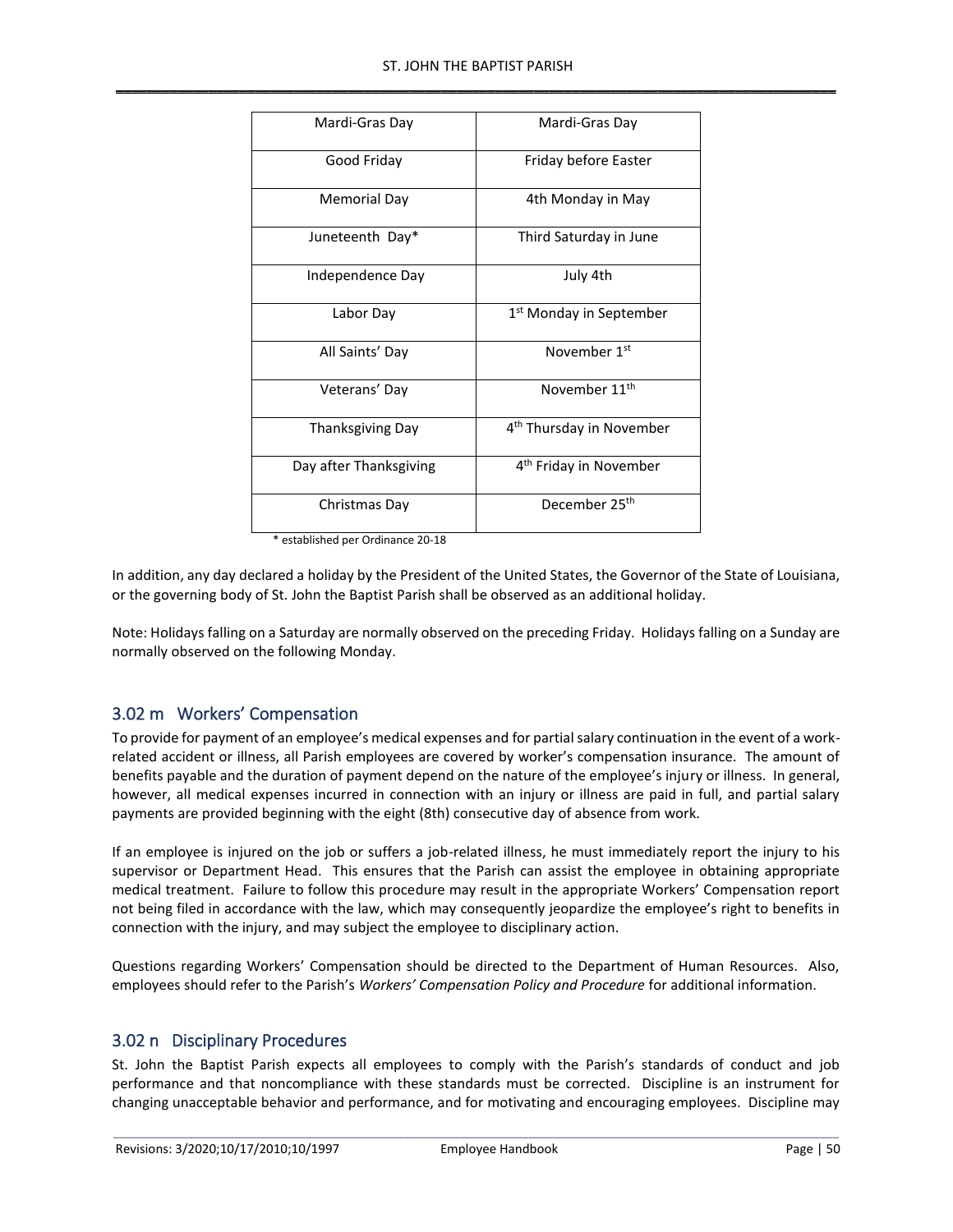be imposed for a single incident or for a pattern of conduct. The specific discipline imposed is intended to focus the attention of the employee on the performance or conduct problem and, except in cases of discharge, to encourage changes in behavior.

Disciplinary actions include but are not limited to: verbal counseling, written reprimand, reduction in pay, suspension without pay, demotion, and discharge. Civil Service rules and regulations pertaining to disciplinary actions shall apply to employees in the classified system.

Under normal circumstances, St. John the Baptist Parish favors a policy of progressive discipline in which it attempts to provide employees with notice of deficiencies or rule violations and an opportunity to improve. The progressive disciplinary procedures described in this policy may also be applied to an employee who is experiencing a series of unrelated problems involving job performance or behavior.

While a progressive discipline program will be followed in regard to addressing conduct and job performance problems in most instances, there may be particular situations in which the seriousness of the offense justifies the omission of one or more of the steps in the procedure. Such circumstances include cases where the infraction is of such a serious nature that a written reprimand, suspension, demotion, or discharge is justifiable, even on a first offense. The discipline imposed will be determined according to the severity of the infraction(s), regardless of whether prior discipline has been imposed.

Disciplinary action may include:

- 1. A verbal warning or reprimand, which generally is given for a first occurrence of an infraction, may be accompanied by a written notation in the supervisory record or in the employee's personnel file. Action necessary by the employee to correct the problem shall be discussed by supervisor.
- 2. A written reprimand signed by the employee's supervisor and acknowledged by the employee. Written reprimands are to be placed in the reprimanded employee's personnel file. Employees may provide written explanations or responses to reprimands for placement in their personnel file.
- 3. Suspension. Disciplinary suspensions are without pay and shall be accompanied by a written statement setting forth the reason for the suspension and the duration of the suspension. Disciplinary suspensions are for three (3) days.

An employee may be suspended with or without pay pending investigation when the Parish has reason to believe he has engaged in conduct which, if confirmed, would warrant disciplinary action including termination and the employee's continued presence at work during an investigation of the suspected conduct would be contrary to the best interests of Parish service. The employee shall be informed that he is being suspended pending investigation and the reasons thereof. Suspensions pending investigation are generally for up to fifteen (15) workdays. However, whenever management determines that investigations of a major or critical offense warrant additional time, suspensions pending investigations may be extended for up to fifteen (15) additional workdays.

Suspensions of exempt employees are permitted only in accordance with provisions of the Fair Labor Standards Act.

4. Termination. The removal of an employee from Parish service shall result when it has been determined that the employee has been given a reasonable opportunity to conform his conduct to required behavior or performance standards and has failed to do so, or where an employee has committed one or more serious offenses for which no other disciplinary measure is appropriate. All actions to terminate require the prior approval of the Parish President.